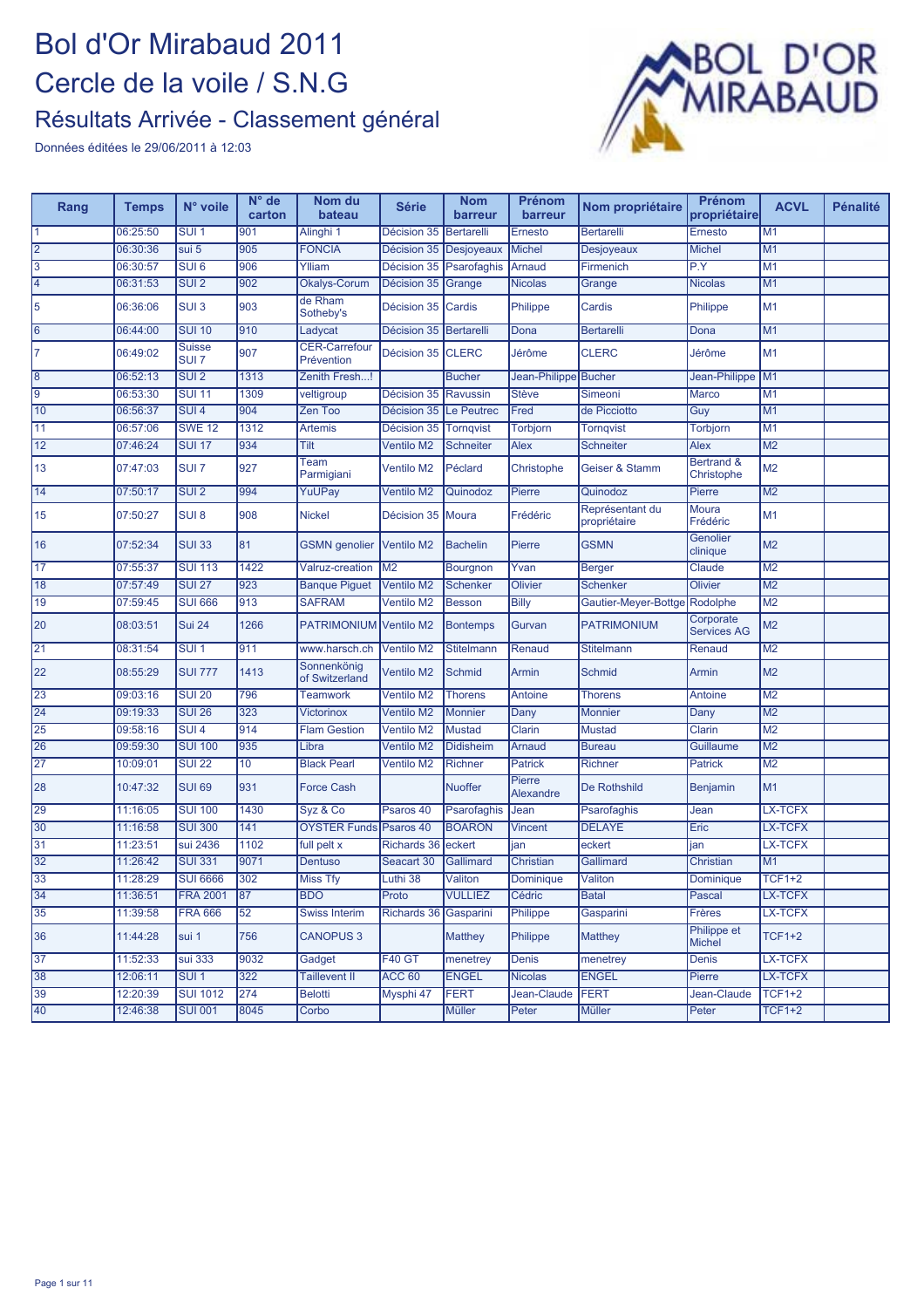

| Rang            | Temps    | N° voile            | N° de<br>carton | Nom du<br>bateau                    | <b>Série</b>             | <b>Nom barreur</b>   | Prénom<br>barreur         | <b>Nom</b><br>propriétaire                              | Prénom<br>propriétaire              | <b>ACVL</b>      | <b>Pénalité</b> |
|-----------------|----------|---------------------|-----------------|-------------------------------------|--------------------------|----------------------|---------------------------|---------------------------------------------------------|-------------------------------------|------------------|-----------------|
| 41              | 12:50:21 | <b>SUI 22</b>       | 331             | Body & Soul                         | Luthi 1150               | <b>Bottge</b>        | <b>Thierry</b>            | <b>Syndict AZP</b>                                      | p.a. M. Daniel<br><b>BOTTGE</b>     | <b>TCF1+2</b>    |                 |
| 42              | 13:02:20 | <b>sui 138</b>      | 767             | <b>Terrific</b>                     | Luthi 34                 | Ott                  | René                      | Ott                                                     | René                                | <b>TCF1+2</b>    |                 |
| 43              | 13:04:10 | <b>SUI 34</b>       | 103             | <b>PERCHETTE</b>                    | Luthi 34                 | Patry                | Serge                     | Patry                                                   | <b>Serge</b>                        | <b>TCF1+2</b>    |                 |
| 44              | 13:07:40 | <b>SUI 108</b>      | 313             | <b>DNDi</b>                         | <b>Modulo</b><br>108     | <b>NAIMI</b>         | <b>Alain</b>              | <b>NAIMI</b>                                            | <b>Alain</b>                        | <b>LX-TCFX</b>   |                 |
| 45              | 13:11:12 | <b>SUI 2720</b>     | 129             | <b>ARDIZIO</b>                      | Luthi 33                 | <b>Beausse</b>       | Eric                      | <b>Beausse</b>                                          | Eric                                | <b>TCF1+2</b>    |                 |
| 46              | 13:11:25 | <b>SUI</b><br>17701 | 55              | <b>METEORITE</b>                    | <b>Modulo</b><br>105     | <b>Buholzer</b>      | Pierre                    | <b>Buholzer</b>                                         | Pierre                              | <b>TCF1+2</b>    |                 |
| 47              | 13:12:00 | SUI <sub>2</sub>    | 164             | Yemanjá                             | Luthi 33                 | <b>Baas</b>          | <b>Martin</b>             | van Leeuwen                                             | <b>Six</b>                          | <b>TCF1+2</b>    |                 |
| 48              | 13:12:39 | sui 5               | 358             | wanted                              |                          | gaudin               | Manuel &<br><b>Vivian</b> | gaudin-berdoz                                           | <b>MVM</b>                          | <b>TCF1+2</b>    |                 |
| 49              | 13:13:07 | <b>SUI 072</b>      | 5018            | <b>OttoCinque</b>                   | <b>Esse 850</b>          | <b>MARCHAND</b>      | <b>ALAIN</b>              | Caffaro                                                 | Dario                               | TCF3             |                 |
| 50              | 13:14:26 | <b>SUI 952</b>      | 334             | Tarangau<br>Marine-electronic       | Luthi 952                | <b>David Vulliez</b> | David                     | <b>VULLIEZ</b>                                          | <b>David</b>                        | <b>TCF1+2</b>    |                 |
| 51              | 13:15:45 | <b>SUI 114</b>      | 1434            | <b>Seeking Alpha</b>                | Mumm 30                  | Huguenin             | Patrick                   | Hamilton                                                | David                               | <b>TCF1+2</b>    |                 |
| 52              | 13:16:16 | <b>SUI 82</b>       | 545             | <b>Carpediem Bis</b>                | Toucan                   | <b>MUNIER</b>        | LUC                       | <b>MUNIER</b>                                           | Luc                                 | TO               |                 |
| 53              | 13:16:53 | <b>SUI 304</b>      | 297             | Olympic                             | Mumm 30                  | Saudan               | Frédéric                  | <b>ERI Bancaire SA</b>                                  | Attn. F.<br>Saudan                  | <b>TCF1+2</b>    |                 |
| 54              | 13:17:36 | <b>SUI 54</b>       | 445             | <b>Atalante</b>                     | Toucan                   | <b>Naville</b>       | Pierre-André              | <b>Naville</b>                                          | Pierre-André                        | TO               |                 |
| 55              | 13:17:55 | $SUI$ 1             | 325             | <b>Albatros</b>                     | <b>Albatros</b>          | <b>Ryter</b>         | Jean-Philippe             | <b>MOESCHBERGER</b>                                     | Pierre                              | <b>TCF1+2</b>    |                 |
| 56              | 13:18:33 | <b>GBR 004</b>      | 8033            | <b>Cool Runnings 3</b>              |                          | Visser               | Jochem                    | Juncker                                                 | <b>Thorkild</b>                     | <b>TCF1+2</b>    |                 |
| 57              | 13:19:10 | F 581               | 34              | <b>CROSS</b><br><b>SYSTEMS</b>      | <b>First 40.7</b>        | Arnulf               | Janine et Eric            | Arnulf                                                  | Janine et Eric                      | <b>TCF1+2</b>    |                 |
| 58              | 13:22:23 | <b>SUI 80</b>       | 1446            | Enaile                              | <b>Toucan</b>            | <b>RENEVIER</b>      | <b>Thierry</b>            | Grept                                                   | René                                | <b>TO</b>        |                 |
| 59              | 13:24:25 | <b>SUI 32</b>       | 9023            | G18                                 |                          | Peyrot               | Cyril                     | Peyrot                                                  | Cyril                               | <b>LX-TCFX</b>   |                 |
| 60              | 13:25:29 | FRA <sub>1</sub>    | 374             | Tixway                              | Grand<br><b>Surprise</b> | <b>RAPHOZ</b>        | Philippe                  | <b>RAPHOZ</b>                                           | Philippe                            | <b>GS</b>        |                 |
| 61              | 13:25:51 | <b>FRA 176</b>      | 506             | <b>Ad Maiora</b>                    | Grand<br><b>Surprise</b> | <b>Morelle</b>       | <b>Benoît</b>             | <b>Morelle</b>                                          | Yves                                | <b>GS</b>        |                 |
| 62              | 13:26:20 | <b>SUI 74</b>       | 1235            | Septante-Quatre                     | Toucan                   | <b>ROUGET</b>        | Marc-Antoine              | <b>ROUGET</b>                                           | Marc-Antoine                        | $\overline{TO}$  |                 |
| 63              | 13:26:34 | <b>FRA 93</b>       | 255             | <b>Matiere Grise</b>                | Modulo 93                | <b>CHAPUY</b>        | <b>Thierry</b>            | <b>CHAPUY</b>                                           | Thierry                             | $TCF1+2$         |                 |
| 64              | 13:27:15 | <b>SUI 2001</b>     | 370             | <b>Unanimus</b>                     | Luthi 33                 | <b>Bordier</b>       | Pierre                    | <b>BERTHERAT</b>                                        | Philippe                            | <b>TCF1+2</b>    |                 |
| 65              | 13:27:26 | <b>SUI 09</b>       | 1177            | <b>Tahuata</b>                      | Luthi 870                | Hofer                | <b>Alain</b>              | Hofer                                                   | Alain                               | TCF3             |                 |
| 66              | 13:28:41 | SUI <sub>9</sub>    | 388             | <b>Baloo</b>                        | Toucan                   | de Lastelle          | Laurent                   | <b>Martin</b>                                           | Barthélémy                          | TO               |                 |
| 67              | 13:29:06 | <b>SUI 102</b>      | 349             | <b>Little Nemo II</b>               | Grand<br><b>Surprise</b> | <b>BORTER</b>        | <b>Bernard</b>            | <b>BORTER</b>                                           | <b>Alfred</b>                       | <b>GS</b>        |                 |
| 68              | 13:29:42 | <b>SUI 9699</b>     | 330             | <b>Ventcoulis</b>                   | Luthi 33<br>Cruiser      | Lerch                | Tony                      | Lerch                                                   | Tony                                | <b>TCF1+2</b>    |                 |
| 69              | 13:30:14 | <b>EUR 830</b>      | 242             | AssT'ko                             | Asso 99                  | <b>Bonne</b>         | Tcho                      | <b>Bonne</b>                                            | Tcho                                | <b>TCF1+2</b>    |                 |
| 70              | 13:30:20 | <b>SUI 221</b>      | 943             | <b>MEA HUNA -</b><br><b>ALCADIS</b> | Grand<br><b>Surprise</b> | Haegi                | Christian                 | Haegi                                                   | Christian                           | <b>GS</b>        |                 |
| 171             | 13:31:22 | <b>SUI 79</b>       | 525             | Gaston III                          | Toucan                   | Soreau               | Benoit-Charles Soreau     |                                                         | Benoit-Charles   TO                 |                  |                 |
| $\overline{72}$ | 13:31:23 | <b>SUI 2011</b>     | 8040            | <b>Allianz Suisse</b>               |                          | Aeppli               | <b>Michael</b>            | Michael Aeppli,                                         | Max Schmid                          | <b>TCF1+2</b>    |                 |
| $\overline{73}$ | 13:32:03 | <b>SUI 46</b>       | 439             | Passetougrain V                     | <b>Toucan</b>            | Ponsot               | <b>Nicolas</b>            | Ponsot                                                  | <b>Nicolas</b>                      | TO               |                 |
| $\overline{74}$ | 13:32:30 | <b>SUI 104</b>      | 1252            | <b>Top I' Esse</b>                  | <b>Esse 850</b>          | <b>Dubuis</b>        | Christophe                | <b>Dubuis</b>                                           | Christophe                          | TCF <sub>3</sub> |                 |
| 75              | 13:32:53 | <b>SUI 9905</b>     | 1371            | Esse 990                            |                          | <b>Schuchter</b>     | Josef                     | <b>Schuchter</b>                                        | Josef                               | $TCF1+2$         |                 |
| 76              | 13:33:27 | <b>SUI 114</b>      | 9061            | Woodway                             | <b>Esse 850</b>          | Schoenenberger Willi |                           | Schoenenberger                                          | Willi                               | <b>LX-TCFX</b>   |                 |
| 77              | 13:36:28 | <b>FRA 33</b>       | 562             | <b>Thirsty Three</b>                | Grand<br><b>Surprise</b> | <b>BARTOLINI</b>     | Giancarlo                 | <b>BARTOLINI -</b><br><b>BONDOT -</b><br><b>GASCOIN</b> | Giancarlo -<br>Olivier -<br>Laurent | GS               |                 |
| 78              | 13:36:34 | <b>FRA 86</b>       | 424             | <b>Bachi-Bouzouk</b>                | Grand<br><b>Surprise</b> | serrad               | eric                      | <b>SERRAD</b>                                           | Eric                                | <b>GS</b>        |                 |
| 79              | 13:36:44 | <b>SUI 29</b>       | 226             | <b>TAKATA</b>                       | Grand<br><b>Surprise</b> | Jutzi                | Pierre.                   | Jutzi                                                   | Pierre.                             | GS               |                 |
| 80              | 13:37:16 | <b>SUI 21</b>       | 412             | <b>Expsaros</b>                     | <b>Toucan</b>            | Gétaz                | Olivier                   | Gétaz                                                   | Olivier                             | $\overline{TO}$  |                 |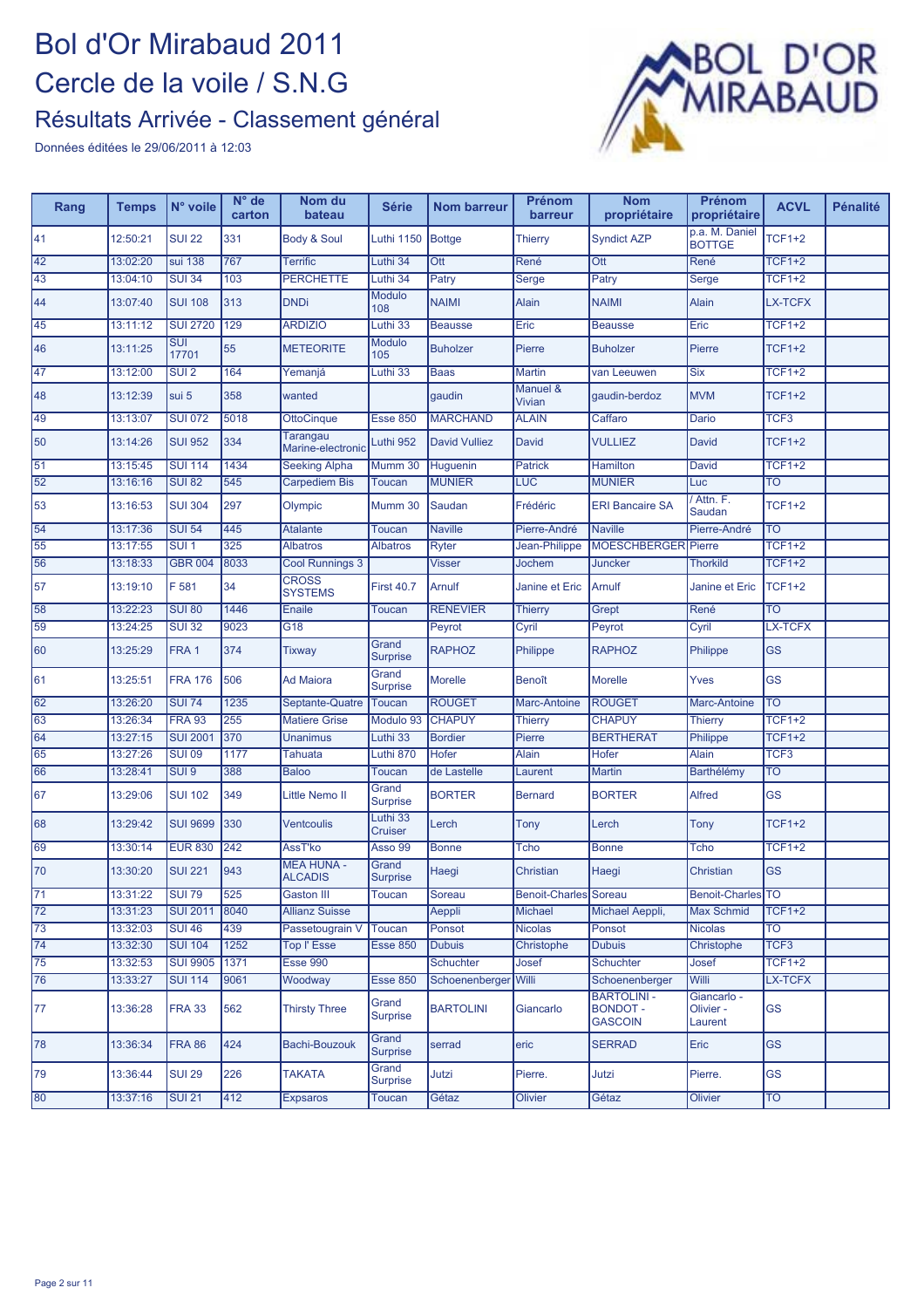

| Rang             | <b>Temps</b> | N° voile         | N° de<br>carton | Nom du bateau          | <b>Série</b>             | <b>Nom</b><br>barreur                                          | <b>Prénom</b><br>barreur | <b>Nom</b><br>propriétaire                                    | Prénom<br>propriétaire              | <b>ACVL</b>              | <b>Pénalité</b> |
|------------------|--------------|------------------|-----------------|------------------------|--------------------------|----------------------------------------------------------------|--------------------------|---------------------------------------------------------------|-------------------------------------|--------------------------|-----------------|
| 81               | 13:38:39     | <b>SUI 55</b>    | 333             | Passetougrain 6        | Grand<br><b>Surprise</b> | <b>DEVAUD</b>                                                  | <b>Bénédict</b>          | <b>DEVAUD</b>                                                 | <b>Bénédict</b>                     | <b>GS</b>                |                 |
| 82               | 13:38:46     | <b>SUI 8890</b>  | 246             | Dernière Minute        | Luthi 990                | Laurent                                                        | <b>Olivier</b>           | Laurent                                                       | <b>Olivier</b>                      | <b>TCF1+2</b>            |                 |
| 83               | 13:38:58     | <b>SUI 68</b>    | 262             | <b>Bruscolo</b>        | Grand<br>Soleil 40C      | <b>REMY</b>                                                    | Sergio                   | <b>REMY</b>                                                   | Sergio                              | <b>TCF1+2</b>            |                 |
| 84               | 13:40:00     | <b>SUI 72</b>    | 559             | Zephyros               | Toucan                   | Pournaras                                                      | Jean-Antoine             | Pournaras                                                     | Jean-Antoine                        | <b>TO</b>                |                 |
| 85               | 13:42:56     | <b>SUI 47</b>    | 276             | <b>Anubis</b>          | Toucan                   | <b>WILHEM</b>                                                  | Stéphane                 | <b>WILHEM</b>                                                 | Stéphane                            | $\overline{\mathrm{TO}}$ |                 |
| 86               | 13:42:56     | <b>SUI 76</b>    | 335             | Muscadet 7             | Grand<br><b>Surprise</b> | <b>BRICHET</b>                                                 | <b>Thierry</b>           | <b>BRICHET</b>                                                | <b>Thierry</b>                      | <b>GS</b>                |                 |
| 87               | 13:45:40     | <b>SUI 200</b>   | 775             | La Mobilière           | Grand<br><b>Surprise</b> | kislig                                                         | françois                 | Dorand                                                        | aurent / La<br>Mobilière            | <b>GS</b>                |                 |
| 88               | 13:46:09     | <b>SUI 990</b>   | 191             | IKI                    | Luthi 990                | <b>BALS/</b><br><b>DESCHOUX</b><br><b>BERTOSSA</b><br>/LEURENT |                          | <b>BALS/</b><br><b>DESCHOUX</b><br><b>BERTOSSA</b><br>LEURENT |                                     | <b>TCF1+2</b>            |                 |
| 89               | 13:46:43     | <b>SUI 222</b>   | 896             | <b>Wahoo Two</b>       | Grand<br><b>Surprise</b> | Cardinaux                                                      | Damien                   | Séchaud                                                       | François                            | GS                       |                 |
| 90               | 13:47:12     | <b>SUI 341</b>   | 855             | Yasmine                | Luthi 990                | <b>CIVITILLO</b>                                               | Elio                     | <b>CIVITILLO</b>                                              | Elio                                | $TCF1+2$                 |                 |
| 91               | 13:47:29     | <b>SUI 105</b>   | 2221            | <b>Milan Royal</b>     | Modulo 105               | Perret                                                         | <b>Etienne</b>           | Perret                                                        | <b>Etienne</b>                      | $TCF1+2$                 |                 |
| 92               | 13:47:44     | SUI <sub>3</sub> | 172             | <b>Bon Père</b>        | <b>Tiolu</b>             | Houlmann                                                       | <b>Marc</b>              | Cloché                                                        | Christian                           | <b>TCF1+2</b>            |                 |
| 93               | 13:48:37     | SUI <sub>6</sub> | 8051            | <b>SPARTACUS</b>       | <b>Toucan</b>            | Eggenberger                                                    | <b>Steven</b>            | Eggenberger                                                   | <b>Steven</b>                       | <b>TO</b>                |                 |
| 94               | 13:49:32     | <b>SUI 180</b>   | 702             | Pump-it-up             | Grand<br><b>Surprise</b> | Vandini                                                        | Alexandre                | Vandini                                                       | Alexandre                           | <b>GS</b>                |                 |
| 95               | 13:50:54     | <b>FRA 18</b>    | 9026            | jalucyne RETRIPA       | <b>Open 7.50</b>         | hainneville                                                    | eric                     | hainneville                                                   | eric                                | LX-TCFX                  |                 |
| 96               | 13:53:00     | <b>SUI 32</b>    | 245             | <b>Blueberry</b>       | Grand<br><b>Surprise</b> | Lacour                                                         | Marc                     | Lacour                                                        | <b>Marc</b>                         | <b>GS</b>                |                 |
| 97               | 13:54:22     | $SUI$ 5          | 271             | <b>Novae</b>           | Luthi 870                | <b>Ballanfat</b>                                               | <b>Maxime</b>            | <b>Ballanfat</b>                                              | <b>Maxime</b>                       | TCF <sub>3</sub>         |                 |
| 98               | 13:54:52     | <b>SUI 76</b>    | 490             | <b>Aquarius</b>        | Toucan                   | <b>BANNA</b>                                                   | Pierre                   | <b>Bordier</b>                                                | Grégoire                            | $\overline{\text{TO}}$   |                 |
| 99               | 13:56:07     | <b>SUI 10</b>    | 639             | Melampo                | <b>Toucan</b>            | banzet                                                         | jean-pierre              | <b>SCI Pré aux</b><br><b>Moines</b>                           | <b>SCI Pré aux</b><br><b>Moines</b> | <b>TO</b>                |                 |
| 100              | 13:56:36     | <b>SUI 27</b>    | 563             | 50 èmes Hurlants       | Luthi 952                | <b>Pictet</b>                                                  | <b>Olivier</b>           | <b>PICTET</b>                                                 | <b>Charles</b>                      | <b>TCF1+2</b>            |                 |
| 101              | 13:56:47     | <b>SUI 245</b>   | 1070            | <b>Découvertes</b>     | Grand<br><b>Surprise</b> | Wagen                                                          | Kilian                   | Wagen                                                         | Peter                               | <b>GS</b>                |                 |
| 102              | 13:57:10     | <b>SUI 66</b>    | 1273            | Belami <sub>2</sub>    | <b>Esse 850</b>          | Gabella                                                        | Stéphane                 | Karcher                                                       | Yves                                | TCF <sub>3</sub>         |                 |
| 103              | 13:59:29     | <b>SUI 137</b>   | 898             | <b>WHITUBY</b>         | Grand<br>Surprise        | rol                                                            | benoit                   | <b>Theuninck</b>                                              | Yves                                | <b>GS</b>                |                 |
| 104              | 13:59:47     | <b>SUI 49</b>    | 102             | Dopamine               | <b>Toucan</b>            | Wildi                                                          | <b>Sebastien</b>         | Robert                                                        | Antoine                             | TO                       |                 |
| 105              | 14:00:44     | <b>FRA 027</b>   | 1181            | <b>RED BILL</b>        | <b>Open 7.50</b>         | <b>PICHON</b>                                                  | <b>Dominique</b>         | <b>PICHON</b>                                                 | Dominique                           | <b>TCF1+2</b>            |                 |
| 106              | 14:01:04     | SUI <sub>2</sub> | 294             | Gadolinium             | Luthi 38                 | De Marignac                                                    | Olivier                  | De Marignac                                                   | <b>Olivier</b>                      | <b>TCF1+2</b>            |                 |
| 107              | 14:01:57     | <b>SUI 48</b>    | 878             | Run                    | <b>Toucan</b>            | Monnard                                                        | <b>Marc-Antoine</b>      | Monnard                                                       | <b>Marc-Antoine</b>                 | TO                       |                 |
| 108              | 14:02:12     | fra 001          | 9021            | <b>TOKAOMA II</b>      | <b>VIANT</b><br>10.00m   | chartier                                                       | pierre                   | chartier                                                      | pierre                              | LX-TCFX                  |                 |
| 109              | 14:04:44     | <b>FRA 246</b>   | 1220            | Orcinus <sub>2</sub>   | Grand<br>Surprise        | Hanus                                                          | jean Nicolas             | <b>Hanus</b>                                                  | jean Nicolas                        | <b>GS</b>                |                 |
| 110              | 14:05:45     | <b>SUI 001</b>   | 1249            | Dingo                  | <b>Open 7.50</b>         | <b>JANIN</b>                                                   | Guillaume                | Floquet                                                       | Guillaume                           | $TCF1+2$                 |                 |
| 111              | 14:06:21     | <b>SUI 242</b>   | 1174            | <b>Magic Kiss</b>      | Grand<br>Surprise        | Rubbi                                                          | Corrado                  | <b>Guillet</b>                                                | Jean-François GS                    |                          |                 |
| $\overline{112}$ | 14:06:41     | <b>SUI 052</b>   | 414             | S'presso               |                          | <b>Munafo</b>                                                  | Alain                    | Munafo                                                        | <b>Alain</b>                        | TCF <sub>3</sub>         |                 |
| 113              | 14:06:52     | <b>SUI 85</b>    | 1164            | $\overline{A4}$        | Toucan                   | Meyer                                                          | Pierre                   | <b>Meyer</b>                                                  | Pierre                              | $\overline{\text{TO}}$   |                 |
| 114              | 14:09:24     | <b>SUI 124</b>   | 187             | Elpénor III            | Grand<br><b>Surprise</b> | <b>Iselin</b>                                                  | Christophe               | <b>Iselin</b>                                                 | Christophe                          | <b>GS</b>                |                 |
| 115              | 14:10:25     | <b>SUI 121</b>   | 1428            | <b>PAPACARLO .X</b>    | <b>Esse 850</b>          | Pedrazzini                                                     | Matteo                   | Pedrazzini                                                    | <b>Benedetto</b>                    | TCF <sub>3</sub>         |                 |
| 116              | 14:14:24     | <b>SUI 53</b>    | 555             | Zygomatik              | Grand<br>Surprise        | <b>PETER</b>                                                   | Robin                    | <b>PETER</b>                                                  | <b>Robin</b>                        | <b>GS</b>                |                 |
| 117              | 14:14:31     | <b>SUI 56</b>    | 565             | L'Y                    | <b>Toucan</b>            | <b>Bressieux</b>                                               | Jean-Yves                | <b>Bressieux</b>                                              | Jean-Yves                           | TO                       |                 |
| 118              | 14:14:54     | <b>SUI 2000</b>  | 67              | <b>MAGICOPAPACARLO</b> | Frers 32                 | <b>Baumann</b>                                                 | Christoph                | <b>Baumann</b>                                                | Christoph                           | <b>TCF1+2</b>            |                 |
| 119              | 14:15:50     | <b>SUI 42</b>    | 571             | <b>GRYFFINDOR</b>      | Grand<br><b>Surprise</b> | <b>Vaharis</b>                                                 | Dimitri                  | <b>Vaharis</b>                                                | Constantin                          | <b>GS</b>                |                 |
| 120              | 14:16:30     | Suisse 70        | 386             | <b>Bucentaure</b>      | <b>Toucan</b>            | <b>Thélin</b>                                                  | Jean-Noël                | <b>Thélin</b>                                                 | Jean-Noël                           | TO                       |                 |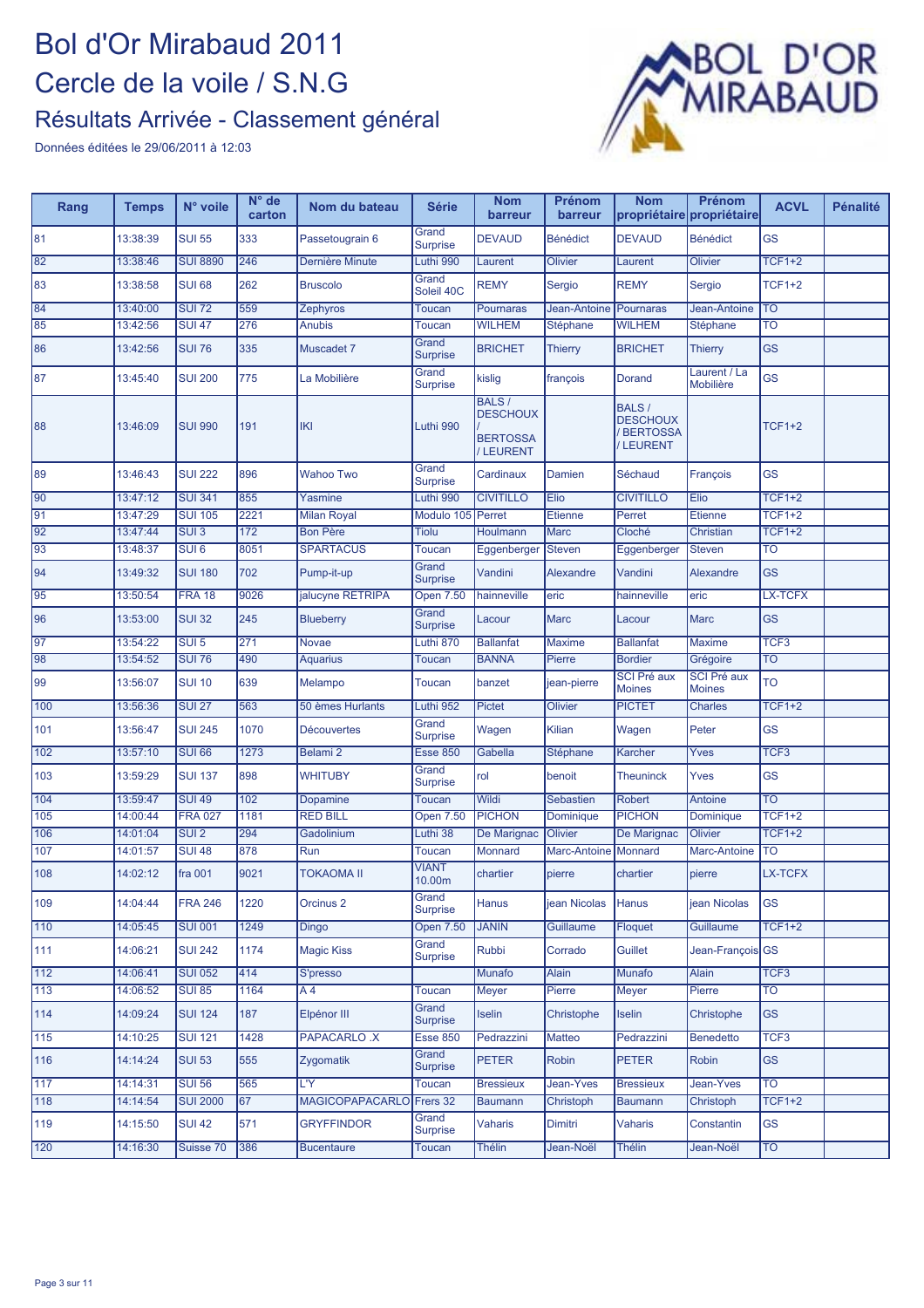

| Rang             | <b>Temps</b> | N° voile         | N° de<br>carton | Nom du<br>bateau                         | <b>Série</b>             | <b>Nom</b><br>barreur          | Prénom<br>barreur      | <b>Nom</b><br>propriétaire propriétaire | Prénom            | <b>ACVL</b>                       | <b>Pénalité</b> |
|------------------|--------------|------------------|-----------------|------------------------------------------|--------------------------|--------------------------------|------------------------|-----------------------------------------|-------------------|-----------------------------------|-----------------|
| 121              | 14:18:04     | <b>FRA 276</b>   | 611             | <b>AIVEUNZDOR</b>                        | Grand<br><b>Surprise</b> | <b>BARNOUD</b>                 | <b>Michel</b>          | <b>BARNOUD</b>                          | <b>Michel</b>     | <b>GS</b>                         |                 |
| 122              | 14:18:17     | <b>SUI 301</b>   | 803             | Triga 5                                  | Mumm 30                  | Léglise                        | André                  | Léglise                                 | André             | <b>TCF1+2</b>                     |                 |
| 123              | 14:18:49     | <b>SUI 1620</b>  | 14              | Hiva Oa                                  | Bavaria 35<br>Match      | Mégroz                         | <b>Patrick</b>         | Mégroz                                  | <b>Patrick</b>    | TCF <sub>3</sub>                  |                 |
| 124              | 14:19:08     | <b>SUI 218</b>   | 1218            | Olakala                                  |                          | Gremaud                        | Charles-Henri          | Gremaud                                 | Charles-Henri M1  |                                   |                 |
| $\overline{125}$ | 14:19:35     | <b>SUI 524</b>   | 15              | Mirabaud 1                               | <b>Surprise</b>          | Golchan                        | Cyrus                  | S.N.G.                                  | cvsng             | SU                                |                 |
| 126              | 14:20:56     | <b>SUI 542</b>   | 7               | La Marieflo                              | <b>Surprise</b>          | Moerch                         | Pierre                 | <b>Moerch</b>                           | Pierre            | $\overline{\text{SU}}$            |                 |
| 127              | 14:22:14     | <b>FRA 244</b>   | 1087            | <b>MELIMELO</b>                          | Grand<br><b>Surprise</b> | LIER                           | <b>Patrick</b>         | <b>COLIN</b>                            | <b>JEAN HENRI</b> | <b>GS</b>                         |                 |
| 128              | 14:24:16     | <b>SUI 525</b>   | 16              | Mirabaud 2                               | <b>Surprise</b>          | de Antonio                     | <b>Marc</b>            | <b>S.N.G.</b>                           | S.N.G.            | $\overline{\text{SU}}$            |                 |
| 129              | 14:24:51     | <b>SUI 92</b>    | 1039            | Alma Viva                                | Grand<br><b>Surprise</b> | Orci                           | Gregory                | <b>Darier</b>                           | Pierre            | <b>GS</b>                         |                 |
| 130              | 14:26:00     | <b>SUI 034</b>   | 828             | <b>L'Essentiel</b>                       |                          | Oesch                          | Kurt                   | Oesch                                   | Kurt              | TCF <sub>3</sub>                  |                 |
| 131              | 14:26:25     | <b>FRA 10</b>    | 259             | Morpho-Kurt<br><b>Salmon</b>             | Grand<br><b>Surprise</b> | <b>MECHELANY</b>               | Jean-Marie             | <b>MECHELANY</b>                        | Jean-Marie        | <b>GS</b>                         |                 |
| 132              | 14:26:51     | <b>SUI 170</b>   | 1216            | Len'X toy                                |                          | Carlsson                       | <b>Patrick</b>         | Carlsson                                | <b>Patrick</b>    | TCF <sub>3</sub>                  |                 |
| 133              | 14:27:22     | <b>SUI 747</b>   | 971             | <b>D.I. HOME</b>                         |                          | Pou Pupp                       | <b>Patrice</b>         | <b>Bachy</b>                            | Pascal            | TCF3                              |                 |
| 134              | 14:27:49     | <b>SUI 595</b>   | 44              | <b>Mayer</b><br>Opticien                 | <b>Surprise</b>          | Chatagny                       | Jean-Pascal            | Chatagny                                | Jean-Pascal       | SU                                |                 |
| 135              | 14:27:54     | <b>SUI 518</b>   | 356             | <b>TEO JAKOB</b>                         | <b>Surprise</b>          | <b>GANZ</b>                    | Christophe             | <b>GANZ</b>                             | Christophe        | $\overline{\mathsf{S}\mathsf{U}}$ |                 |
| 136              | 14:28:00     | <b>SUI 474</b>   | 537             | P'tits Lacs                              | <b>Surprise</b>          | <b>LACOUR</b>                  | <b>Gilles</b>          | LACOUR                                  | <b>Gilles</b>     | SU                                |                 |
| 137              | 14:28:12     | <b>FRA 1628</b>  | 1201            | <b>ATLOG</b>                             | <b>Surprise</b>          | <b>HEURTAUL</b>                | Christophe             | <b>HEURTAULT</b>                        | Christophe        | $\overline{\mathsf{SU}}$          |                 |
| 138              | 14:28:50     | FRA 65008        | 423             | <b>SMACK</b>                             |                          | <b>RAYMOND</b>                 | <b>Gilles</b>          | <b>RAYMOND</b>                          | <b>Gilles</b>     | TCF3                              |                 |
| 139              | 14:29:18     | <b>SUI 682</b>   | 1296            | <b>Mordicus</b><br><b>Girod Piscines</b> | <b>Surprise</b>          | Girod                          | <b>Patrick</b>         | Girod                                   | <b>Patrick</b>    | <b>SU</b>                         |                 |
| 140              | 14:29:23     | FRA 8            | 859             | <b>Flophil IV</b>                        | A 35                     | <b>Fichard</b>                 | <b>Bernard</b>         | <b>Fichard</b>                          | <b>Bernard</b>    | TCF3                              |                 |
| 141              | 14:32:50     | SUI <sub>6</sub> | 161             | <b>Nanook</b>                            | Jeudi 12                 | Gerber                         | <b>Alain</b>           | Gerber                                  | <b>Alain</b>      | TCF <sub>3</sub>                  |                 |
| 142              | 14:34:06     | <b>SUI 11</b>    | 1244            | Maki                                     | Luthi 870                | <b>Dériaz</b>                  | Guy                    | Dériaz                                  | Guy               | TCF <sub>3</sub>                  |                 |
| 143              | 14:34:12     | <b>SUI 263</b>   | 1211            | Pile ou face                             | Surprise                 | Mermoud                        | Damien                 | <b>Mermoud</b>                          | Damien            | SU                                |                 |
| 144              | 14:37:28     | <b>SUI 1525</b>  | 320             | Verbel -<br>Poopy<br><b>Express</b>      | Proto ABC                | <b>Milliquet</b>               | Richard                | <b>Milliquet</b>                        | <b>Richard</b>    | TCF <sub>3</sub>                  |                 |
| 145              | 14:38:09     | FRA 8            | 220             | Fou d'Amour<br>31                        |                          | Fluckiger                      | Ben                    | Amberger                                | Christophe        | TCF3                              |                 |
| 146              | 14:38:27     | <b>SUI 001</b>   | 1370            | <b>Esse 750</b>                          |                          | <b>Schuchter</b>               | Gregor                 | <b>Schuchter</b>                        | Josef             | TCF3                              |                 |
| 147              | 14:38:40     | <b>FRA 34</b>    | 136             | <b>TALLINN</b>                           | Grand<br><b>Surprise</b> | Demure<br><b>Pauly Pelosse</b> |                        | Demure<br><b>Pauly Pelosse</b>          |                   | <b>GS</b>                         |                 |
| 148              | 14:38:41     | <b>SUI 666</b>   | 899             | <b>Vade Retro</b>                        | <b>Surprise</b>          | <b>Rinolfi</b>                 | <b>Daniel</b>          | Rinolfi                                 | <b>Daniel</b>     | $\overline{\mathsf{S}\mathsf{U}}$ |                 |
| 149              | 14:39:32     | <b>SUI 58</b>    | 9072            | Zagara                                   | Dolphin 81               | Grütter                        | Rémy                   | Grütter                                 | Rémy              | <b>LX-TCFX</b>                    |                 |
| 150              | 14:39:57     | <b>FRA 237</b>   | 989             | <b>Objectif Lune</b>                     | Grand<br><b>Surprise</b> | de Villiers                    | Adrien                 | de Villiers                             | <b>Adrien</b>     | <b>GS</b>                         |                 |
| 151              | 14:40:02     | <b>SUI 195</b>   | 298             | Carolive too                             | Grand<br><b>Surprise</b> | <b>RIGOT</b>                   | Olivier                | <b>RIGOT</b>                            | Olivier           | <b>GS</b>                         |                 |
| 152              | 14:40:31     | <b>SUI 37</b>    | 467             | <b>Melia</b>                             | Dynamic 35               | <b>CEVEY</b>                   | Stéphane               | <b>CEVEY</b>                            | <b>Stéphane</b>   | $TCF1+2$                          |                 |
| 153              | 14:41:03     | <b>SUI 254</b>   | 254             | <b>THALIA</b>                            |                          | <b>REY</b>                     | Jean-Claude            | <b>REY</b>                              | Jean-Claude       | TCF3                              |                 |
| 154              | 14:41:10     | <b>SUI 10</b>    | 265             | Anytime                                  |                          | <b>GASSER</b>                  | Georges                | <b>GASSER</b>                           | Georges           | TCF <sub>3</sub>                  |                 |
| 155              | 14:41:30     | SUI3             | 581             | Pishy 2                                  | Brenta 38                | <b>Stenbolt</b>                | Gustav                 | <b>Stenbolt</b>                         | Gustav            | <b>TCF1+2</b>                     |                 |
| 156              | 14:41:46     | <b>SUI 131</b>   | 1319            | <b>Filochard VII</b>                     | Grand<br>Surprise        | Paschoud                       | Jean-François Bergerat |                                         | Olivier           | <b>GS</b>                         |                 |
| 157              | 14:42:19     | <b>SUI 39</b>    | 336             | Il Sogno                                 |                          | Guignard                       | <b>Blaise</b>          | Guignard                                | <b>Blaise</b>     | TCF <sub>3</sub>                  |                 |
| 158              | 14:42:56     | SUI <sub>4</sub> | 1424            | Zelda                                    | Luthi 36                 | Vallet                         | Jean-Marc              | <b>Vallet</b>                           | Jean-Marc         | <b>TCF1+2</b>                     |                 |
| 159              | 14:43:05     | <b>FRA 25</b>    | 413             | <b>N'Eau Stress</b>                      |                          | Pibouleau                      | <b>Michel</b>          | Pibouleau                               | <b>Michel</b>     | TCF <sub>3</sub>                  |                 |
| 160              | 14:43:31     | <b>SUI 95</b>    | 593             | <b>Jubilation</b>                        | Shamrock<br>9.5 Proto    | Fayet                          | Pierre                 | Fayet                                   | Pierre            | <b>TCF1+2</b>                     |                 |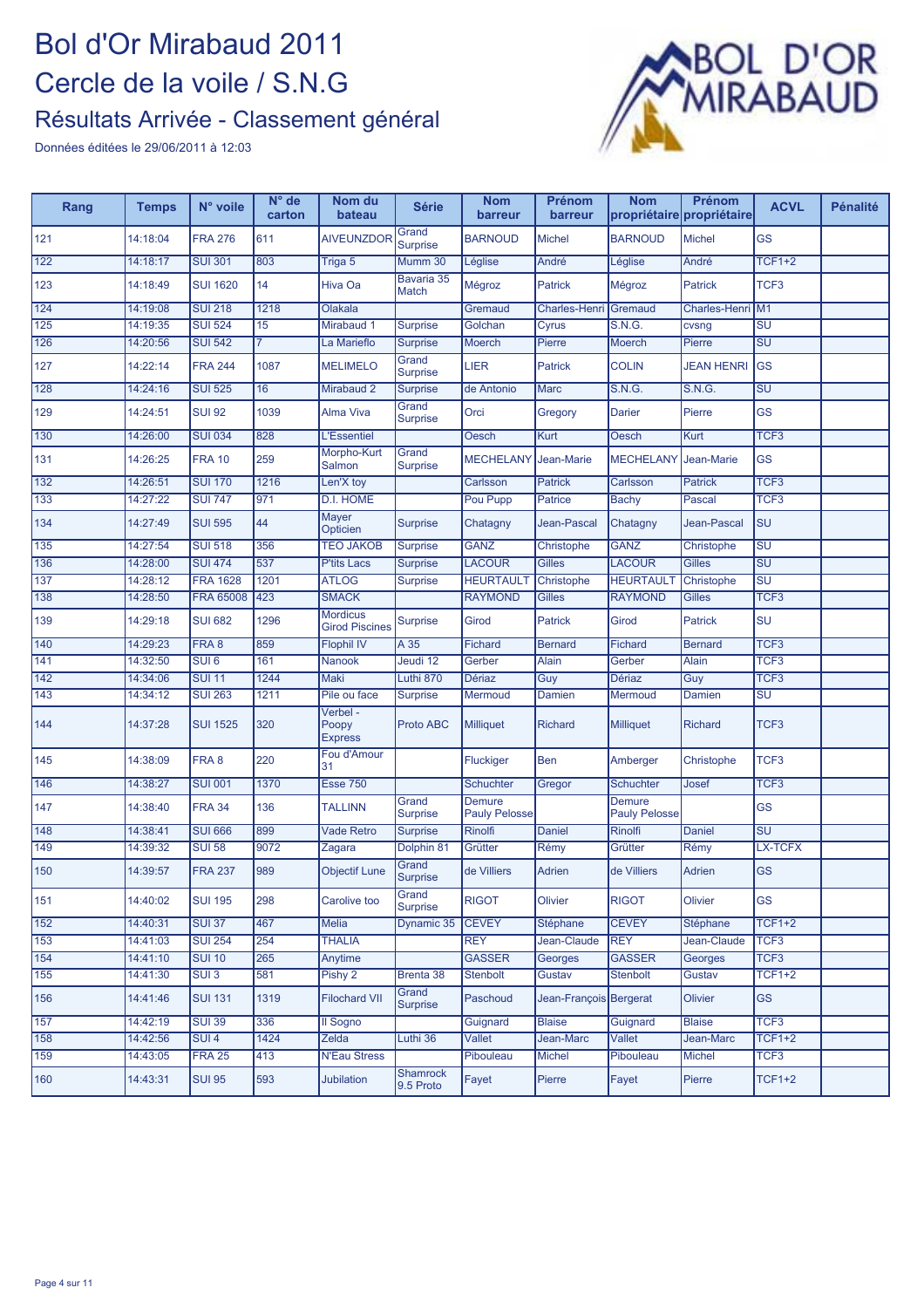

| Rang | <b>Temps</b> | N° voile              | $N^{\circ}$ de<br>carton | Nom du<br>bateau                                                 | <b>Série</b>                          | <b>Nom barreur</b>     | Prénom<br>barreur | <b>Nom</b><br>propriétaire         | Prénom<br>propriétaire | <b>ACVL</b>                       | <b>Pénalité</b> |
|------|--------------|-----------------------|--------------------------|------------------------------------------------------------------|---------------------------------------|------------------------|-------------------|------------------------------------|------------------------|-----------------------------------|-----------------|
| 161  | 14:43:48     | <b>FRANCE</b><br>1708 | 1396                     | <b>VELASCO</b>                                                   | <b>Surprise</b>                       | <b>MACHADO</b>         | Arnaud            | <b>MACHADO</b>                     | Arnaud                 | SU                                |                 |
| 162  | 14:44:03     | sui 830               | 1162                     | flow                                                             |                                       | straumann              | daniel            | sauvin                             | gilles                 | <b>TCF1+2</b>                     |                 |
| 163  | 14:44:08     | <b>SUI 62</b>         | 568                      | Toucange                                                         | <b>Toucan</b>                         | <b>Dufour</b>          | <b>Thierry</b>    | <b>Wicht</b>                       | Jean-Claude            | TO                                |                 |
| 164  | 14:44:13     | <b>Sui 25</b>         | 1407                     | <b>The FireFly</b>                                               |                                       | Geiser                 | Alexandre         | Fondation<br><b>Borel / Geiser</b> | <b>Alexandre</b>       | <b>TCF1+2</b>                     |                 |
| 165  | 14:44:41     | <b>FRA 818</b>        | 8032                     | tchikk                                                           |                                       | Piot                   | Jean-Vincent      | Piot                               | Jean-Vincent           | TCF <sub>3</sub>                  |                 |
| 166  | 14:45:03     | <b>SUI 71</b>         | 314                      | Surboum_<br><b>YES</b><br>ecosailing                             | Surprise                              | <b>JULIEN</b>          | <b>BOUCHER</b>    | JULIEN                             | <b>BOUCHER</b>         | SU                                |                 |
| 167  | 14:46:39     | <b>FRA 1639</b>       | 1139                     | ivalau                                                           | <b>Surprise</b>                       | Doerenbecher           | francis           | Doerenbecher                       | francis                | $\overline{\mathsf{S}\mathsf{U}}$ |                 |
| 168  | 14:46:41     | $\overline{Z}9$       | 480                      | La Foulque                                                       | Choucas                               | Pfirter                | Pierre-Yves       | <b>PFIRTER</b>                     | Georges                | TCF <sub>3</sub>                  |                 |
| 169  | 14:46:50     | <b>SUI 38</b>         | 881                      | <b>Toko</b>                                                      | <b>Toucan</b>                         | Poncet                 | Philippe          | Poncet                             | Philippe               | <b>TO</b>                         |                 |
| 170  | 14:47:06     | SUI <sub>9</sub>      | 1375                     | <b>MEK</b>                                                       | Luthi 990                             | Da Cruz                | Antonio           | Eden-Seiler                        | Til & Rolf             | <b>TCF1+2</b>                     |                 |
| 171  | 14:47:09     | <b>SUI 155</b>        | 9052                     | Cibici                                                           | Diva 39                               | Kipfer                 | Christophe        | <b>Mueller</b>                     | Patrice                | <b>LX-TCFX</b>                    |                 |
| 172  | 14:47:42     | <b>SUI 1497</b>       | 677                      | <b>Blue Note</b>                                                 | <b>Suspens</b>                        | <b>EGGLI</b>           | Jean-Jacques      | <b>EGGLI</b>                       | Jean-Jacques           | TCF <sub>3</sub>                  |                 |
| 173  | 14:47:48     | <b>SUI 24</b>         | 1078                     | String                                                           | <b>Toucan</b>                         | <b>RIGAUD</b>          | Pierre-Philippe   | <b>RIGAUD</b>                      | Pierre-Philippe        | TO                                |                 |
| 174  | 14:48:07     | <b>SUI 65</b>         | 1053                     | Cormoran                                                         | Toucan                                | Projahn                | <b>Wulf</b>       | Projahn                            | Wulf                   | $\overline{\text{TO}}$            |                 |
| 175  | 14:48:37     | <b>FRA 21713</b>      | 479                      | Oxygène                                                          |                                       | <b>Richardt</b>        | Marco             | <b>Anthoine</b>                    | Philippe               | <b>TCF1+2</b>                     |                 |
| 176  | 14:48:49     | <b>SUI 725</b>        | 743                      | CER <sub>3</sub><br><b>APROTEC</b>                               | <b>Surprise</b>                       | <b>METTRAUX</b>        | <b>NELSON</b>     | <b>CLERC</b>                       | Jérôme                 | <b>SU</b>                         |                 |
| 177  | 14:48:55     | <b>FRA 69</b>         | 206                      | <b>LA RIOULE</b>                                                 | <b>Tetras</b>                         | <b>LACOMBE</b>         | Antoine           | <b>Association</b>                 | La Rioule              | TCF <sub>3</sub>                  |                 |
| 178  | 14:49:14     | sui 1                 | 1150                     | zénitude                                                         |                                       | Aebi                   | gilles            | Aebi                               | gilles                 | <b>TCF1+2</b>                     |                 |
| 179  | 14:49:34     | <b>SUI 342</b>        | 174                      | Escape                                                           | <b>Surprise</b>                       | Fallot                 | <b>Alain</b>      | Fallot                             | Alain                  | $\overline{\text{SU}}$            |                 |
| 180  | 14:49:45     | <b>SUI 77</b>         | 305                      | Proxi                                                            | X 99                                  | <b>Desgraz</b>         | Jean-Luc          | <b>Desgraz</b>                     | Jean-Luc               | TCF <sub>3</sub>                  |                 |
| 181  | 14:50:19     | SUI <sub>3</sub>      | 861                      | Wicked<br>Awesome II                                             | Luthi 990                             | <b>Irminger</b>        | Florian           | Irminger                           | Irmgard                | <b>TCF1+2</b>                     |                 |
| 182  | 14:50:23     | <b>FRA 112</b>        | 64                       | <b>MERRY II</b>                                                  | Aphrodite<br>101                      | Carpe                  | Rene              | Carpe                              | René                   | TCF <sub>3</sub>                  |                 |
| 183  | 14:51:17     | <b>SUI 381</b>        | 51                       | <b>Christelle</b>                                                | $\times 99$                           | Ducommun               | <b>Jacques</b>    | Ducommun                           | <b>Jacques</b>         | TCF <sub>3</sub>                  |                 |
| 184  | 14:51:54     | <b>SUI 69</b>         | 666                      | <b>Exponentiel</b>                                               | <b>Toucan</b>                         | <b>FRÜH</b>            | <b>Thomas</b>     | <b>PAQUET</b>                      | <b>Michel</b>          | <b>TO</b>                         |                 |
| 185  | 14:52:52     | <b>SUI 688</b>        | 351                      | valhalla                                                         | Surprise                              | <b>Naef</b>            | Damien            | <b>Naef</b>                        | Damien                 | $\overline{\mathsf{S}\mathsf{U}}$ |                 |
| 186  | 14:52:59     | <b>SUI 2000</b>       | $\mathbf{1}$             | Flash                                                            | Topaze                                | <b>GAY</b>             | <b>Maurice</b>    | <b>GAY</b>                         | <b>Maurice</b>         | <b>TCF1+2</b>                     |                 |
| 187  | 14:53:16     | <b>SUI 68</b>         | 522                      | Le Narquois                                                      | <b>Toucan</b>                         | <b>Strubin</b>         | Jean-Marc         | <b>Strubin</b>                     | Jean-Marc              | <b>TO</b>                         |                 |
| 188  | 14:53:22     | <b>SUI 870</b>        | 837                      | <b>GAIA</b>                                                      | Luthi 870                             | <b>Tissot</b>          | <b>Alain</b>      | <b>Tissot</b>                      | <b>EvAlain</b>         | TCF <sub>3</sub>                  |                 |
| 189  | 14:53:40     | <b>SUI 304</b>        | 659                      | Carré d'As                                                       | <b>Surprise</b>                       | Le Fort                | Dominique         | <b>LE FORT</b>                     | Dominique              | SU                                |                 |
| 190  | 14:53:43     | <b>SUI 600</b>        | 75                       | <b>BLISS</b>                                                     | <b>Surprise</b>                       | Pialopoulos            | <b>Nicolas</b>    | <b>Pialopoulos</b>                 | <b>Nicolas</b>         | SU                                |                 |
| 191  | 14:53:50     | <b>SUI 70</b>         | 553                      | <b>ISIS</b>                                                      | Grand<br><b>Surprise</b>              | <b>HUBER</b>           | <b>Daniel</b>     | <b>HUBER</b>                       | <b>Daniel</b>          | <b>GS</b>                         |                 |
| 192  | 14:54:14     | <b>FRA 1340</b>       | 1254                     | Licorne <sub>2</sub>                                             | <b>Surprise</b>                       | costantini             | dominique         | costantini                         | dominique              | $\overline{\mathsf{S}\mathsf{U}}$ |                 |
| 193  | 14:55:09     | <b>SUI 108</b>        | 712                      | doc B                                                            | Sprint 108                            | <b>Burkard</b>         | <b>Olivier</b>    | <b>Burkard</b>                     | <b>Charles</b>         | <b>TCF1+2</b>                     |                 |
| 194  | 14:55:18     | <b>SUI 724</b>        | 742                      | CER <sub>2</sub><br><b>AEROPORT Surprise</b><br><b>DE GENEVE</b> |                                       | <b>Betzel</b>          | Alexa             | <b>CLERC</b>                       | Jérôme                 | <b>SU</b>                         |                 |
| 195  | 14:55:52     | <b>SUI 77</b>         | 1146                     | <b>JAMEZ</b>                                                     |                                       | <b>LANZREIN</b>        | alexander         | <b>LANZREIN</b>                    | alexander              | TCF <sub>3</sub>                  |                 |
| 196  | 14:56:00     | <b>FRA 1707</b>       | 1426                     | Miles of Blue                                                    | Surprise                              | Petibon                | Xavier            | <b>Schmittbuhl</b>                 | Matthieu               | SU                                |                 |
| 197  | 14:56:54     | <b>SUI 33</b>         | 33                       | La Creole                                                        | <b>Toucan</b>                         | <b>Baillie</b>         | <b>Guy-Daniel</b> | <b>Baillie</b>                     | <b>Guy-Daniel</b>      | TO                                |                 |
| 198  | 14:58:42     | <b>SUI 3313</b>       | 551                      | Nénuphar                                                         | <b>First Class</b><br>10 <sup>°</sup> | Rebeaud                | Jean-Claude       | <b>REBEAUD</b>                     | <b>Sully</b>           | <b>TCF1+2</b>                     |                 |
| 199  | 14:58:58     | sui 1055              | 9028                     | <b>Bucephale</b>                                                 | <b>Macareux</b>                       | Lehmann                | Eric              | Lehmann &<br>Sager                 | e.                     | LX-TCFX                           |                 |
| 200  | 14:59:05     | <b>FRA 1486</b>       | 763                      | <b>While Wind</b>                                                | <b>Surprise</b>                       | Ragot-Bujadoux Antoine |                   | Ragot-Bujadoux Antoine             |                        | $\overline{\text{SU}}$            |                 |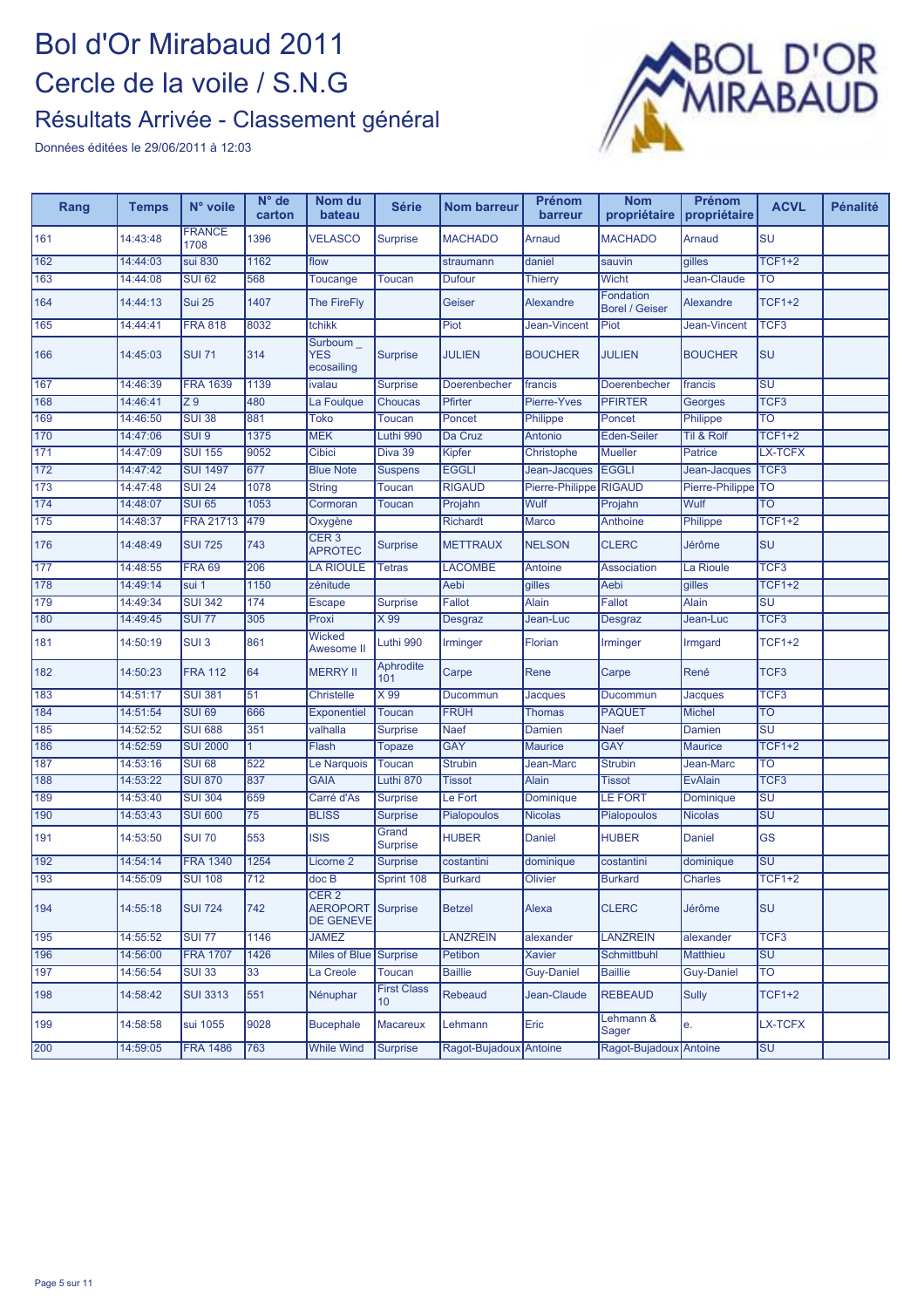

| Rang             | <b>Temps</b> | N° voile                      | $N^{\circ}$ de<br>carton | Nom du<br>bateau                  | <b>Série</b>            | <b>Nom barreur</b> | Prénom<br>barreur        | <b>Nom</b><br>propriétaire | Prénom<br>propriétaire         | <b>ACVL</b>                       | <b>Pénalité</b> |
|------------------|--------------|-------------------------------|--------------------------|-----------------------------------|-------------------------|--------------------|--------------------------|----------------------------|--------------------------------|-----------------------------------|-----------------|
| 201              | 14:59:58     | <b>SUI 14</b>                 | 152                      | Tagaroa                           | Jeudi 12                | Lutz               | <b>Didier</b>            | <b>SPRUNGLI</b>            | Gaspard                        | TCF <sub>3</sub>                  |                 |
| 202              | 15:00:04     | <b>SUI 1906</b>               | $\overline{20}$          | Euphorie                          | Florence 39             | <b>GUGGIARI</b>    | Gilbert                  | <b>GUGGIARI</b>            | Gilbert                        | TCF <sub>3</sub>                  |                 |
| 203              | 15:00:10     | <b>SUI 007</b>                | 758                      | Wavedancer                        | Dehler 36<br><b>CWS</b> | Schwarzenbach      | Ueli                     | Schwarzenbach              | <b>Ueli</b>                    | TCF <sub>3</sub>                  |                 |
| 204              | 15:01:35     | <b>SUI 015</b>                | 993                      | <b>IDEFIX</b>                     |                         | <b>Gumowski</b>    | André                    | Gumowski                   | André                          | <b>TCF1+2</b>                     |                 |
| 205              | 15:03:46     | <b>SUI 89</b>                 | 513                      | <b>Rock Me</b><br>Baby            | <b>Suspens</b>          | <b>WALKER</b>      | Tony                     | <b>WALKER</b>              | Tony                           | TCF <sub>3</sub>                  |                 |
| 206              | 15:04:00     | <b>SUI 360</b>                | 154                      | <b>COCAINE</b>                    | <b>Surprise</b>         | Toso               | Christian                | Toso                       | Christian                      | $\overline{\text{SU}}$            |                 |
| 207              | 15:04:14     | UK<br><b>GB9435T</b>          | 8034                     | Jolt                              | Tofinou 9.50 Harrison   |                    | Peter                    | Harrison                   | Peter                          | <b>TCF1+2</b>                     |                 |
| 208              | 15:04:17     | fra 6511                      | 9066                     | snipe                             | $\Omega$                | debayle            | edouard                  | debayle                    | edouard                        | LX-TCFX                           |                 |
| 209              | 15:04:26     | <b>SUI 13</b>                 | 1323                     | <b>Ulysse</b>                     | Luthi 870               | <b>Richard</b>     | Jacques                  | <b>Richard</b>             | Jacques et<br><b>Christine</b> | TCF <sub>3</sub>                  |                 |
| $\overline{210}$ | 15:05:29     | <b>SUI 71</b>                 | 689                      | Anthea                            | Sélection 37            | <b>Bieri</b>       | Roland                   | <b>Bieri</b>               | Roland                         | TCF <sub>3</sub>                  |                 |
| 211              | 15:05:51     | France 1509 8058              |                          | <b>TOKOLOC</b>                    | <b>Surprise</b>         | <b>MENNRATH</b>    | Hervé                    | <b>MENNRATH</b>            | Hervé                          | <b>SU</b>                         |                 |
| 212              | 15:06:17     | <b>SUI 50</b>                 | 1449                     | <b>Protos</b>                     | <b>Toucan</b><br>Proto  | Pinget             | Laurent                  | Pinget                     | Laurent                        | <b>TCF1+2</b>                     |                 |
| 213              | 15:07:43     | <b>SUI 287</b>                | 332                      | <b>Simsima</b>                    | <b>Surprise</b>         | Godail             | Loïc                     | Godail                     | Loïc                           | <b>SU</b>                         |                 |
| 214              | 15:08:16     | <b>SUI 13</b>                 | 801                      | <b>ONDINE</b>                     | Tofinou 9.50            | <b>BURNIER</b>     | <b>Dominique</b>         | <b>BURNIER</b>             | Dominique                      | <b>TCF1+2</b>                     |                 |
| 215              | 15:08:48     | <b>SUI 230</b>                | 395                      | Mic Mac                           | <b>Surprise</b>         | boileau            | thierry                  | <b>Kwiatek</b>             | <b>Michal</b>                  | <b>SU</b>                         |                 |
| 216              | 15:09:20     | <b>SUI 964</b>                | 295                      | $DT -$<br><b>AGENTIL</b>          | <b>Surprise</b>         | De Carlo           | Sébastien                | De Carlo                   | Sébastien                      | SU                                |                 |
| $\overline{217}$ | 15:09:48     | <b>GER 4191</b>               | 8054                     | Traum                             | <b>Surprise</b>         | Jörg               | <b>Voßbeck</b>           | Jörg                       | <b>Voßbeck</b>                 | $\overline{\mathsf{S}\mathsf{U}}$ |                 |
| 218              | 15:10:24     | <b>SUI 2084</b>               | 263                      | <b>Jaisalmer</b>                  | Banner 33               | <b>HUBER</b>       | <b>STEFAN</b>            | <b>HUBER</b>               | <b>STEFAN</b>                  | TCF <sub>3</sub>                  |                 |
| 219              | 15:10:30     | <b>SUI 336</b>                | 78                       | ATYS -<br>QUAI 23                 | Surprise                | Garo               | <b>Bernard</b>           | Garo                       | <b>Bernard</b>                 | <b>SU</b>                         |                 |
| 220              | 15:11:19     | <b>SUI 531</b>                | 1020                     | Jawa                              | <b>Surprise</b>         | Cartier            | Caroline                 | Cartier                    | Caroline                       | SU                                |                 |
| 221              | 15:11:33     | <b>SUI 723</b>                | 741                      | CER <sub>1</sub><br><b>GENEVE</b> | Surprise                | Lelievre           | Yoann                    | <b>Ville de Geneve</b>     | unité gestion<br>vehicule      | SU                                |                 |
| 222              | 15:12:01     | <b>SUI 713</b>                | 1450                     | <b>Barcarol</b>                   | <b>First Class 8</b>    | <b>ROL</b>         | Emmanuelle               | <b>ROL</b>                 | <b>Benoit</b>                  | TCF <sub>3</sub>                  |                 |
| 223              | 15:12:11     | <b>SUI 187</b>                | 88                       | <b>KAHLUA</b>                     | <b>Surprise</b>         | Pochelon           | philippe                 | Hofmeister                 | Eric                           | $\overline{\mathsf{s}\mathsf{u}}$ |                 |
| 224              | 15:12:35     | <b>Suisse</b><br><b>SUI67</b> | 8062                     | Sylphide                          | <b>Esse 850</b>         | <b>Bryan</b>       | Jeremy                   | <b>Bryan</b>               | Jeremy                         | TCF <sub>3</sub>                  |                 |
| 225              | 15:13:45     | <b>SUI 645</b>                | 1107                     | Lascar                            | <b>Surprise</b>         | Cherpit            | Jean-Luc                 | Cherpit                    | Jean-Luc                       | SU                                |                 |
| 226              | 15:14:00     | <b>SUI 656</b>                | 1057                     | <b>Nelson</b>                     | <b>Surprise</b>         | <b>KLEMM</b>       | Pierre<br><b>Richard</b> | <b>KLEMM</b>               | Pierre<br><b>Richard</b>       | SU                                |                 |
| 227              | 15:14:28     | sui 14372                     | 82                       | didisteam<br>too                  | <b>Dod 30</b>           | <b>Didisheim</b>   | Laurent                  | <b>Didisheim</b>           | Laurent                        | TCF3                              |                 |
| 228              | 15:14:47     | <b>SUI 546</b>                | 372                      | Fou du vent<br>Brachard           | Surprise                | <b>Deutsch</b>     | benoit                   | <b>QUENNOZ</b>             | <b>Patrick</b>                 | <b>SU</b>                         |                 |
| 229              | 15:14:48     | <b>SUI 8713</b>               | 143                      | <b>SURFIN</b>                     | Finngulf 31             | Aschwanden         | <b>Melchior</b>          | Aschwanden                 | <b>Melchior</b>                | TCF <sub>3</sub>                  |                 |
| 230              | 15:16:03     | Z 150                         | 618                      | Choclake                          | <b>Surprise</b>         | Cailler            | <b>Stanley</b>           | Cailler                    | <b>Stanley</b>                 | $\overline{\mathsf{S}\mathsf{U}}$ |                 |
| 231              | 15:16:58     | <b>SUI 435</b>                | 1214                     | <b>Miss Tick</b>                  | Surprise                | Henry              | Sarah                    | Henry                      | Sarah                          | $\overline{\text{SU}}$            |                 |
| 232              | 15:17:28     | <b>SUI 561</b>                | 166                      | <b>MANGO</b>                      | <b>Surprise</b>         | <b>SCHAFFNER</b>   | Frédéric                 | <b>SCHAFFNER</b>           | Frédéric                       | $\overline{\text{SU}}$            |                 |
| 233              | 15:17:44     | <b>SUI 32</b>                 | 1276                     | <b>ALPHIOS</b>                    | Toucan                  | <b>Bort</b>        | jean-Jacques             | Bort                       | jean-Jacques                   | TO                                |                 |
| 234              | 15:21:13     | F 306                         | 422                      | <b>Illico V</b>                   | Dehler 34               | <b>GOERTZ</b>      | <b>Gunther</b>           | <b>GOERTZ</b>              | <b>Gunther</b>                 | TCF <sub>3</sub>                  |                 |
| 235              | 15:21:42     | <b>SUI 671</b>                | 1199                     | <b>Malice</b>                     | <b>Surprise</b>         | Lanz               | Edgar                    | LANZ                       | <b>Thierry</b>                 | SU                                |                 |
| 236              | 15:24:38     | <b>SUI 696</b>                | 178                      | <b>Sourire</b>                    | <b>Surprise</b>         | Rollo              | <b>Vincent</b>           | Rollo                      | <b>Vincent</b>                 | SU                                |                 |
| 237              | 15:24:59     | fra 22181                     | 8041                     | esprit d'sail                     | <b>Surprise</b>         | poirier            | jean jacques             | poirier                    | jean jacques                   | $\overline{\text{SU}}$            |                 |
| 238              | 15:25:03     | <b>FRA 36972</b>              | 437                      | <b>TIROLO</b>                     |                         | <b>BACHELERIE</b>  | Jean-Baptiste            | <b>BACHELERIE</b>          | Jean-Baptiste                  | TCF <sub>3</sub>                  |                 |
| 239              | 15:25:10     | <b>SUI 606</b>                | 1437                     | <b>ALLEGRIA</b>                   | Dufour 34               | <b>DE CARLO</b>    | Luigi                    | <b>DE CARLO</b>            | Luigi                          | TCF <sub>3</sub>                  |                 |
| 240              | 15:25:39     | <b>SUI 2073</b>               | 117                      | <b>BEAUFIX</b>                    | X95                     | Pasche             | Yvan                     | Pasche                     | Yvan                           | TCF <sub>3</sub>                  |                 |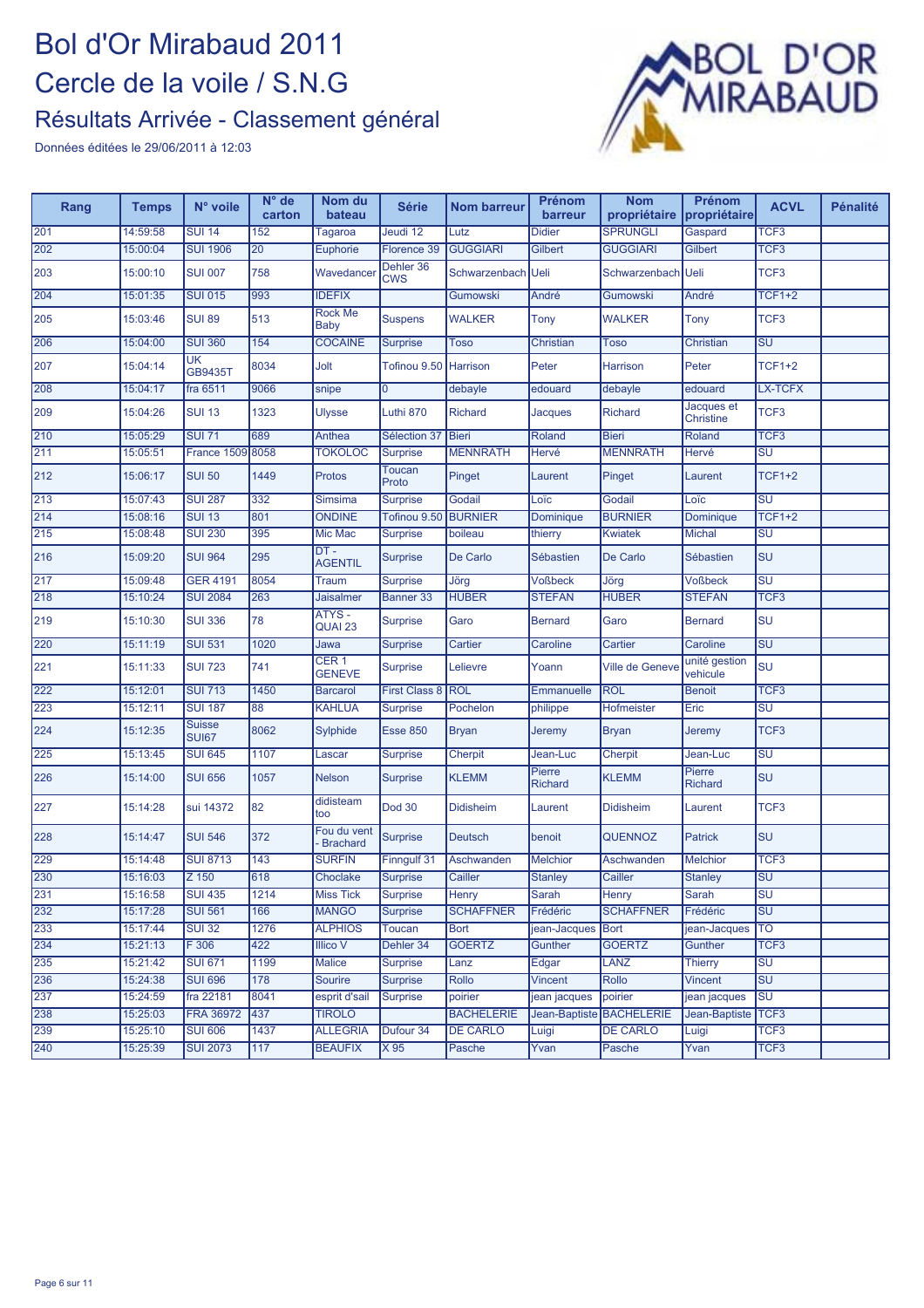

| Rang             | <b>Temps</b> | N° voile         | $N^{\circ}$ de<br>carton | Nom du<br>bateau                        | <b>Série</b>             | <b>Nom</b><br>barreur      | <b>Prénom</b><br>barreur | <b>Nom</b><br>propriétaire | Prénom<br>propriétaire          | <b>ACVL</b>                       | <b>Pénalité</b> |
|------------------|--------------|------------------|--------------------------|-----------------------------------------|--------------------------|----------------------------|--------------------------|----------------------------|---------------------------------|-----------------------------------|-----------------|
| $\overline{241}$ | 15:27:45     | <b>SUI 465</b>   | 123                      | <b>CORTO</b>                            | <b>Surprise</b>          | Mayor                      | <b>Jacques</b>           | <b>Mayor</b>               | Jacques                         | $\overline{\mathsf{SU}}$          |                 |
| $\overline{242}$ | 15:28:13     | <b>FRA 1433</b>  | 8043                     | thoxa 5                                 | <b>Surprise</b>          | <b>DELORY</b>              | françois                 | <b>DELORY</b>              | francois                        | $\overline{\mathsf{SU}}$          |                 |
| 243              | 15:29:27     | <b>SUI 2445</b>  | 540                      | <b>Tetosse</b>                          | Polaris 37               | <b>JUNOD</b>               | Jean-Marc                | <b>JUNOD</b>               | Jean-Marc                       | TCF <sub>3</sub>                  |                 |
| 244              | 15:30:25     | <b>SUI 374</b>   | 675                      | Cactus                                  | <b>Surprise</b>          | Girardbille                | Santiago                 | Girardbille                | Santiago                        | $\overline{\mathsf{SU}}$          |                 |
| 245              | 15:32:44     | <b>SUI 498</b>   | 292                      | Quadrifoglio                            | <b>Surprise</b>          | Michelini                  | Francesco                | Michelini                  | Francesco                       | $\overline{\mathsf{SU}}$          |                 |
| 246              | 15:33:05     | <b>FRA 333</b>   | 279                      | Sophyann                                | <b>Elan 333</b>          | <b>Dupont</b>              | <b>Jacques</b>           | <b>Dupont</b>              | Jacques                         | TCF <sub>3</sub>                  |                 |
| $\overline{247}$ | 15:33:32     | sui 2298         | 8068                     | xipetotec                               | X342                     | <b>Rosselet</b>            | <b>Benoit</b>            | <b>Rosselet</b>            | <b>Benoit</b>                   | TCF <sub>3</sub>                  |                 |
| 248              | 15:33:38     | <b>FRA 1582</b>  | 626                      | LYA                                     | <b>Surprise</b>          | Roucher                    | Yvon                     | Roucher                    | Yvon                            | $\overline{\mathsf{s}\mathsf{u}}$ |                 |
| 249              | 15:33:51     | <b>SUISSE 78</b> | 1460                     | <b>DIABLO</b>                           | Joker                    | <b>BUGNA</b>               | <b>Jacques</b>           | <b>BUGNA</b>               | <b>Jacques</b>                  | TCF <sub>3</sub>                  |                 |
| 250              | 15:34:19     | <b>SUI 24</b>    | 9003                     | <b>Midinette</b>                        | 6 m JI                   | Keller                     | <b>Bertrand</b>          | Keller                     | <b>Bertrand</b>                 | <b>LX-TCFX</b>                    |                 |
| 251              | 15:35:20     | <b>SUI 270</b>   | 53                       | <b>COQ T'ELLE</b>                       | <b>Surprise</b>          | <b>Noble</b>               | Stéphane                 | <b>Noble</b>               | Stéphane                        | $\overline{\mathsf{su}}$          |                 |
| 252              | 15:35:27     | <b>SUI 432</b>   | $\overline{24}$          | <b>Miss TyX</b>                         | $\times 99$              | Gindroz                    | Jean-François            | Gindroz                    | Jean-François                   | TCF <sub>3</sub>                  |                 |
| 253              | 15:35:42     | <b>SUI 782</b>   | 379                      | <b>Mitielvent</b>                       | <b>First 31.7</b>        | <b>PITTET</b>              | <b>PATRICE</b>           | <b>NORMAND</b>             | <b>Philip et Christine</b>      | TCF <sub>3</sub>                  |                 |
| 254              | 15:36:44     | <b>SUI 34</b>    | 104                      | <b>SORC'HENN</b>                        | Toucan                   | <b>Borgatta</b>            | Edouard                  | <b>Borgatta</b>            | <b>Edouard</b>                  | $\overline{\mathrm{TO}}$          | 60              |
| 255              | 15:36:59     | $Z$ 100          | 9044                     | <b>NORTIA</b>                           | Améthyste                | Lovis                      | Alban                    | Lovis                      | <b>Alban</b>                    | LX-TCFX                           |                 |
| 256              | 15:36:59     | <b>SUI 006</b>   | 1118                     | <b>Birkibi</b>                          |                          | <b>Dixon</b>               | Michael                  | <b>Dixon</b>               | <b>Michael</b>                  | TCF4                              |                 |
| $\overline{257}$ | 15:37:39     | <b>SUI 497</b>   | $\overline{79}$          | Avocado                                 | <b>Surprise</b>          | <b>SCHMIDT</b>             | Manuel                   | <b>SCHMIDT</b>             | <b>Manuel</b>                   | $\overline{\mathsf{s}\mathsf{u}}$ |                 |
| 258              | 15:38:16     | <b>SUI 73</b>    | 130                      | <b>NAUTI-RUN</b>                        | Moser <sub>m2</sub>      | <b>NAUTI-FUN</b>           | <b>Alain Corthésy</b>    | <b>NAUTI-FUN</b>           | <b>Alain Corthésy</b>           | TCF4                              |                 |
| 259              | 15:38:30     | SUI <sub>1</sub> | 744                      | <b>JULIE</b>                            | Luthi 850                | Jaccard                    | François                 | Schaerrer                  | <b>Bruno</b>                    | TCF <sub>3</sub>                  |                 |
| 260              | 15:39:19     | <b>SUI 9952</b>  | 50                       | Jabulani                                | Asso 99                  | Rudaz                      | <b>Adrien</b>            | Rudaz                      | <b>Adrien</b>                   | $TCF1+2$                          |                 |
| 261              | 15:40:38     | $SUI$ 3          | 656                      | Tremolo                                 | Faurby 330               | <b>DERIAZ</b>              | Pierre                   | <b>DERIAZ</b>              | Pierre                          | TCF <sub>3</sub>                  |                 |
| 262              | 15:45:33     | <b>SUI 245</b>   | 236                      | <b>ZIG ZAG</b>                          | <b>Surprise</b>          | <b>Brudon</b>              | <b>Nicolas</b>           | <b>Brudon</b>              | <b>Jacques</b>                  | $\overline{\mathsf{SU}}$          |                 |
| 263              | 15:45:50     | <b>FRA 1636</b>  | 8067                     | Luna Bianca                             | <b>Surprise</b>          | <b>Clerc</b>               | Jean-Christophe          | <b>Bousquet</b>            | Pierre                          | $\overline{\mathsf{s}\mathsf{u}}$ |                 |
| 264              | 15:46:04     | <b>SUI 182</b>   | 235                      | $\overline{GB}$<br><b>WAYPOINT</b><br>2 | <b>Sprinto</b>           | <b>Brucchietti</b>         | <b>Gian Luca</b>         | <b>Brucchietti</b>         | <b>Gian Luca</b>                | TCF4                              |                 |
| 265              | 15:47:07     | Z 1984           | 1377                     | <b>Hocus Pocus</b>                      |                          | <b>Borruat</b>             | Gabriel                  | Castella/Parein            | Charles-André/Philip            | TCF <sub>3</sub>                  |                 |
| 266              | 15:47:30     | <b>SUI 526</b>   | 17                       | Mirabaud 3                              | <b>Surprise</b>          | Gingrich                   | <b>Mark</b>              | S.N.G.                     | C/O Luc Argand                  | SU                                |                 |
| 267              | 15:48:44     | <b>SUI 505</b>   | 1441                     | LOLA                                    | <b>Surprise</b>          | Hanhart                    | <b>Martin</b>            | <b>Strölin</b>             | Hermann                         | $\overline{\mathsf{s}\mathsf{u}}$ |                 |
| 268              | 15:49:23     | <b>FRA 125</b>   | 63                       | <b>PETREL</b>                           | $6.5m$ SI                | Laval                      | Claude                   | Laval                      | Claude                          | TCF <sub>4</sub>                  |                 |
| 269              | 15:49:57     | <b>SUI 72</b>    | 8056                     | <b>Silence</b>                          | First 30                 | <b>Heusi</b>               | <b>Stefan</b>            | <b>Heusi</b>               | <b>Stefan</b>                   | TCF <sub>3</sub>                  |                 |
| 270              | 15:51:18     | <b>SUI 1121</b>  | 41                       | LITTLE<br><b>NEMO</b>                   | Amigo                    | Pfyffer                    | Frédéric                 | <b>Pfyffer</b>             | Frédéric                        | TCF4                              |                 |
| 271              | 15:52:17     | <b>SUI 319</b>   | 179                      | <b>MOSQUITO</b>                         | <b>Surprise</b>          | <b>Baer</b>                | Pascal                   | <b>Baer</b>                | Pascal                          | SU                                |                 |
| 272              | 15:52:41     | <b>SUI 27</b>    | 603                      | Adventure                               | Faurby 330               | Leuenberger                | Ueli                     | Leuenberger                | Ueli                            | TCF <sub>3</sub>                  |                 |
| 273              | 15:53:47     | <b>FRA 153</b>   | 54                       | <b>NORA</b>                             | First 29                 | Ackermann                  | <b>Alain</b>             | Ackermann                  | <b>Alain</b>                    | TCF4                              |                 |
| $\overline{274}$ | 15:54:42     | <b>SUI 267</b>   | $\frac{278}{ }$          | Speedair                                | <b>Surprise</b>          | <b>Sistek</b>              | David                    | <b>Sistek</b>              | <b>David</b>                    | $\overline{\mathsf{S}\mathsf{U}}$ |                 |
| 275              | 15:55:46     | <b>SUI 557</b>   | 58                       | <b>CNM Voiles</b><br>Gautier            | <b>Surprise</b>          | Mottaz                     | Benjamin                 | <b>CNM</b>                 | <b>Club Nautique</b><br>Morgien | SU                                |                 |
| 276              | 15:55:57     | <b>FRA 1588</b>  | 1105                     | <b>Surprise</b><br>Party III            | <b>Surprise</b>          | <b>RILLIET</b>             | <b>Bénédict</b>          | <b>RILLIET</b>             | <b>Bénédict</b>                 | SU                                |                 |
| 277              | 15:56:31     | sui 99           | 9024                     | Piumini                                 | Jeanneau<br>Sélection 37 | Wirth                      | <b>Nicolas</b>           | Wirth                      | <b>Nicolas</b>                  | LX-TCFX                           |                 |
| 278              | 15:57:16     | <b>SUI 12</b>    | 1263                     | <b>Sharky</b>                           |                          | <b>Hochuli</b><br>Paychère | <b>Stefan</b>            | <b>Hochuli</b><br>Paychère | <b>Stefan</b>                   | M <sub>2</sub>                    |                 |
| 279              | 15:58:00     | <b>FRA 4037</b>  | 420                      | <b>Marquises</b>                        | <b>Surprise</b>          | Frey                       | Christophe               | Frey                       | Christophe                      | SU                                |                 |
| 280              | 15:59:07     | <b>SUI 653</b>   | 1329                     | <b>Satori</b>                           | <b>Surprise</b>          | <b>Pitteloud</b>           | Dominique                | <b>Bosshart</b>            | Willi                           | $\overline{\mathsf{SU}}$          |                 |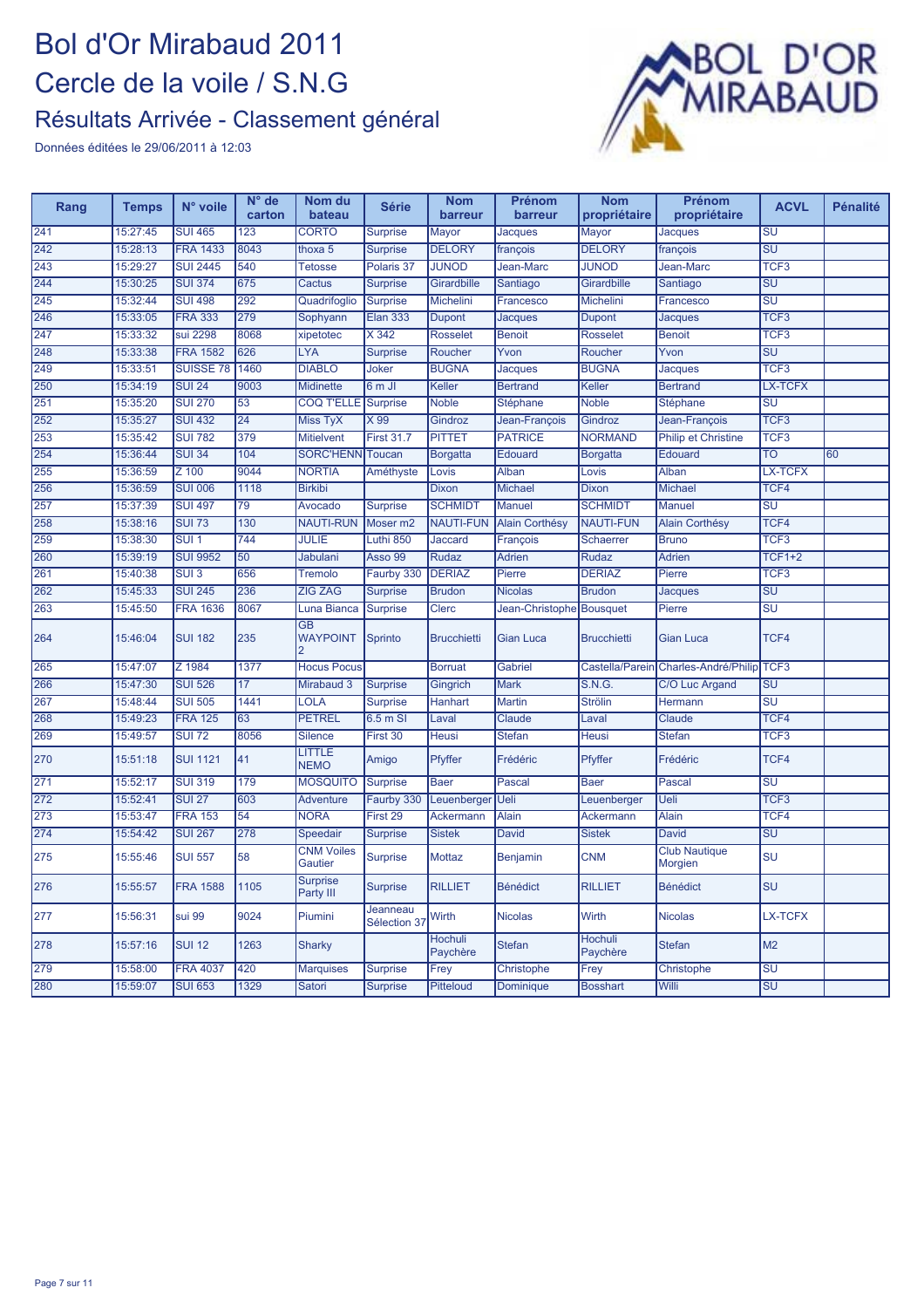

| Rang             | <b>Temps</b> | N° voile            | $N^{\circ}$ de<br>carton | Nom du bateau                        | <b>Série</b>                | <b>Nom</b><br>barreur | Prénom<br>barreur     | <b>Nom</b>           | Prénom<br>propriétaire propriétaire | <b>ACVL</b>                       | Pénalité |
|------------------|--------------|---------------------|--------------------------|--------------------------------------|-----------------------------|-----------------------|-----------------------|----------------------|-------------------------------------|-----------------------------------|----------|
| 281              | 15:59:58     | <b>SUI 590</b>      | 858                      | L'Octave                             | Surprise                    | Wetter                | Roland                | Wetter               | Roland                              | SU                                |          |
| 282              | 16:00:10     | <b>SUI 559</b>      | 100                      | <b>Pschiiit</b>                      | <b>Surprise</b>             | <b>Stulz</b>          | Céline                | <b>Stulz</b>         | Céline                              | $\overline{\mathsf{SU}}$          |          |
| 283              | 16:00:27     | <b>SUI 398</b>      | 720                      | <b>Bora</b>                          | <b>First Class 8</b>        | <b>Trolliet</b>       | Jean-Claude           | <b>Trolliet</b>      | Jean-Claude                         | TCF <sub>3</sub>                  |          |
| 284              | 16:01:19     | <b>FRA 1699</b>     | 1360                     | <b>Tchouk Tchouk</b><br>Nougat       | <b>Surprise</b>             | Davy                  | Jean-Claude           | Davy                 | Jean-Claude                         | SU                                |          |
| 285              | 16:02:45     | FRA 29535 1140      |                          | <b>Super Josephine</b>               |                             | <b>BEAUTEMPS</b> Guy  |                       | <b>BEAUTEMPS Guy</b> |                                     | TCF <sub>3</sub>                  |          |
| 286              | 16:03:29     | <b>SUI 280</b>      | 251                      | Subway                               | <b>Surprise</b>             | <b>Baron</b>          | Sylvain               | Club                 | <b>Folle Brise</b>                  | $\overline{\mathsf{SU}}$          |          |
| 287              | 16:03:58     | <b>SUI 1008</b>     | 277                      | Maurablia                            | Luthi 28                    | Gaud                  | <b>Nicolas</b>        | <b>POUJOULAT</b>     | Gilbert                             | TCF <sub>3</sub>                  |          |
| 288              | 16:04:35     | <b>SUI 233</b>      | 608                      | <b>ARACHNOPHOBIA</b> Surprise        |                             | <b>Hesener</b>        | <b>Martin</b>         | <b>Hesener</b>       | <b>Martin</b>                       | $\overline{\mathsf{SU}}$          |          |
| 289              | 16:05:24     | <b>FRA 1423</b>     | 1019                     | <b>ALOHA</b>                         | <b>Surprise</b>             | Gondré                | Philippe              | Gondré               | Philippe                            | $\overline{\mathsf{su}}$          |          |
| 290              | 16:06:42     | <b>SUI 284</b>      | 955                      | Philaneme                            | <b>Surprise</b>             | Junod                 | <b>Alain</b>          | Junod                | Alain                               | SU                                |          |
| 291              | 16:07:35     | <b>FRA 11</b>       | 149                      | PETER PAN                            | Sprint 95                   | <b>Dekerle</b>        | <b>Benoit</b>         | <b>Dekerle</b>       | <b>Benoit</b>                       | TCF <sub>3</sub>                  |          |
| 292              | 16:07:55     | sui 7111            | 1298                     | no name yet                          |                             | <b>Tvarusko</b>       | <b>Andrew</b>         | <b>Steffen</b>       | Lionel                              | TCF <sub>3</sub>                  |          |
| 293              | 16:08:27     | <b>SUI 343</b>      | 396                      | <b>Baobab</b>                        | <b>Surprise</b>             | <b>Steffen</b>        | Daniel                | <b>Steffen</b>       | Daniel                              | $\overline{\mathsf{S}\mathsf{U}}$ |          |
| 294              | 16:08:58     | <b>SUI 25</b>       | 1305                     | <b>Melifica</b>                      | Sprint 108                  | <b>Mamalis</b>        | <b>Nigel</b>          | <b>Mamalis</b>       | <b>Nigel</b>                        | <b>TCF1+2</b>                     |          |
| 295              | 16:09:16     | <b>FRA 1547</b>     | 1443                     | <b>SCANDOLA</b>                      | Surprise                    | <b>GNUVA</b>          | <b>PIERRE</b>         | <b>GNUVA</b>         | <b>PIERRE</b>                       | SU                                |          |
| 296              | 16:10:34     | <b>SUI 134</b>      | 175                      | <b>OLAYM</b>                         | Grand<br><b>Surprise</b>    | De Preter             | <b>Michel</b>         | De Preter            | <b>Michel</b>                       | <b>GS</b>                         |          |
| $\overline{297}$ | 16:11:49     | <b>Sui 312</b>      | 1172                     | Vaea                                 | Surprise                    | Fröhlich              | <b>Nicolas</b>        | <b>Reubi</b>         | <b>Olivier</b>                      | SU                                |          |
| 298              | 16:12:00     | <b>SUI 9902</b>     | 1448                     | Essen'ciel                           |                             | Kerr                  | <b>Aurore</b>         | Kerr                 | <b>Jean Olivier</b>                 | <b>TCF1+2</b>                     |          |
| 299              | 16:12:12     | <b>SUI 77</b>       | 95                       | <b>Savavite</b>                      | Proto                       | <b>Pittier</b>        | Guy                   | <b>Plumettaz</b>     | Gerard                              | <b>TCF1+2</b>                     |          |
| $\overline{300}$ | 16:12:42     | <b>SUI 179</b>      | 680                      | Choco-Boom                           | <b>Surprise</b>             | Roura                 | Alan                  | Francey              | Alexandre                           | $\overline{\mathsf{SU}}$          |          |
| 301              | 16:13:32     | <b>SUI 2338</b>     | 660                      | Daphnis                              | Dehler 36<br><b>CWS</b>     | <b>Bleicken</b>       | Peter                 | <b>Bleicken</b>      | Peter                               | TCF3                              |          |
| 302              | 16:14:41     | Suisse<br>$Z - 154$ | 1445                     | <b>Blue Beat</b>                     | <b>Surprise</b>             | <b>Brunel</b>         | <b>Xavier</b>         | erdt                 | caroline                            | <b>SU</b>                         |          |
| 303              | 16:15:46     | <b>SUI 395</b>      | 229                      | <b>J-SUI</b>                         | J80                         | Winteler              | <b>Marc</b>           | Winteler             | <b>Marc</b>                         | TCF3                              |          |
| 304              | 16:17:11     | <b>SUI 998</b>      | 373                      | Zen                                  | <b>Surprise</b>             | Zagaria               | <b>Nevio</b>          | Zagaria              | <b>Nevio</b>                        | SU                                |          |
| 305              | 16:17:34     | Z 2087              | 116                      | <b>EL AMARETTO</b>                   | Granada 31                  | <b>Seitz</b>          | René                  | <b>Seitz</b>         | René                                | TCF <sub>3</sub>                  |          |
| 306              | 16:18:05     | <b>FRA 751</b>      | 163                      | <b>NAUSIKAA</b>                      | <b>Surprise</b>             | <b>Steiner</b>        | <b>Markus</b>         | <b>Steiner</b>       | <b>Markus</b>                       | $\overline{\mathsf{SU}}$          |          |
| 307              | 16:18:22     | <b>SUI 436</b>      | 8053                     | <b>Peter Pan</b>                     | <b>Surprise</b>             | <b>Scherer</b>        | <b>Adrian</b>         | <b>Scherer</b>       | <b>Adrian</b>                       | SU                                |          |
| 308              | 16:19:01     | <b>FRA 1002</b>     | 1079                     | Anisée                               | <b>Surprise</b>             | <b>DELAMARE</b>       | tanguy                | <b>DELAMARE</b>      | tanguy                              | SU                                |          |
| 309              | 16:21:52     | Z 139               | 703                      | Anaïs                                | First 30 E                  | Verne                 | Robert                | <b>BERTHOLET</b>     | <b>Béatrice</b>                     | TCF4                              |          |
| 310              | 16:22:11     | <b>SUI 113</b>      | 1444                     | Palmero                              | <b>Surprise</b>             | <b>Bouverat</b>       | <b>Olivier</b>        | <b>Bouverat</b>      | Jean-François                       | <b>SU</b>                         |          |
| 311              | 16:23:55     | <b>SUI 163</b>      | 938                      | Calopteryx                           | <b>Dragonfly</b><br>800 Tri | Jobé                  | Jean-Philippe         | Jobé                 | Jean-Philippe                       | M <sub>2</sub>                    |          |
| 312              | 16:24:17     | <b>SUI 109</b>      | 962                      | Mémoire d'Eau                        |                             | <b>Seuret</b>         | <b>Vincent</b>        | <b>Seuret</b>        | Bernard &<br><b>Vincent</b>         | TCF <sub>3</sub>                  |          |
| 313              | 16:27:32     | Z <sub>5</sub>      | 352                      | Canios                               | Luthi 29                    | <b>Matthys</b>        | Jean                  | <b>Matthys</b>       | Jean                                | TCF <sub>3</sub>                  |          |
| 314              | 16:28:05     | <b>SUI 371</b>      | 9034                     | <b>FORTISSIMO</b>                    | ALC40                       | Rochat                | Charles-Henry Rochat  |                      | Charles-Henry LX-TCFX               |                                   |          |
| 315              | 16:28:30     | <b>SUI 182</b>      | 9027                     | <b>White Bird</b>                    | First 32                    | Grandjean             | Alain                 | Grandjean            | Alain                               | LX-TCFX                           |          |
| 316              | 16:31:56     | <b>SUI 379</b>      | 832                      | CUST 1 - Ecole de<br>régate Lausanne | Surprise                    | Jaccaud               | Cédric                | <b>CUST</b>          | Ecole de<br>régate<br>Lausanne      | <b>SU</b>                         |          |
| 317              | 16:34:01     | <b>SUI 20</b>       | 101                      | <b>BELLE IROISE</b>                  | Kompromiss<br><b>W30</b>    | <b>Bonjour</b>        | Jean-François Bonjour |                      | Jean-François TCF3                  |                                   |          |
| 318              | 16:35:01     | <b>FRA 054</b>      | 1099                     | <b>P'tit Golie</b>                   | Neptune 625                 | Saint-Laurent         | Renaud                | Saint-Laurent        | Renaud                              | TCF4                              |          |
| 319              | 16:35:04     | <b>SUI 157</b>      | 531                      | Nanouk 4                             | <b>Surprise</b>             | <b>ROGNER</b>         | Frank                 | <b>DORENBOS</b>      | Peter                               | $\overline{\mathsf{SU}}$          |          |
| 320              | 16:35:47     | <b>SUI 030</b>      | 1447                     | <b>ITASKA</b>                        | Joker                       | Chauvin               | Jean-Marc             | Romelli              | Massimo                             | TCF <sub>3</sub>                  |          |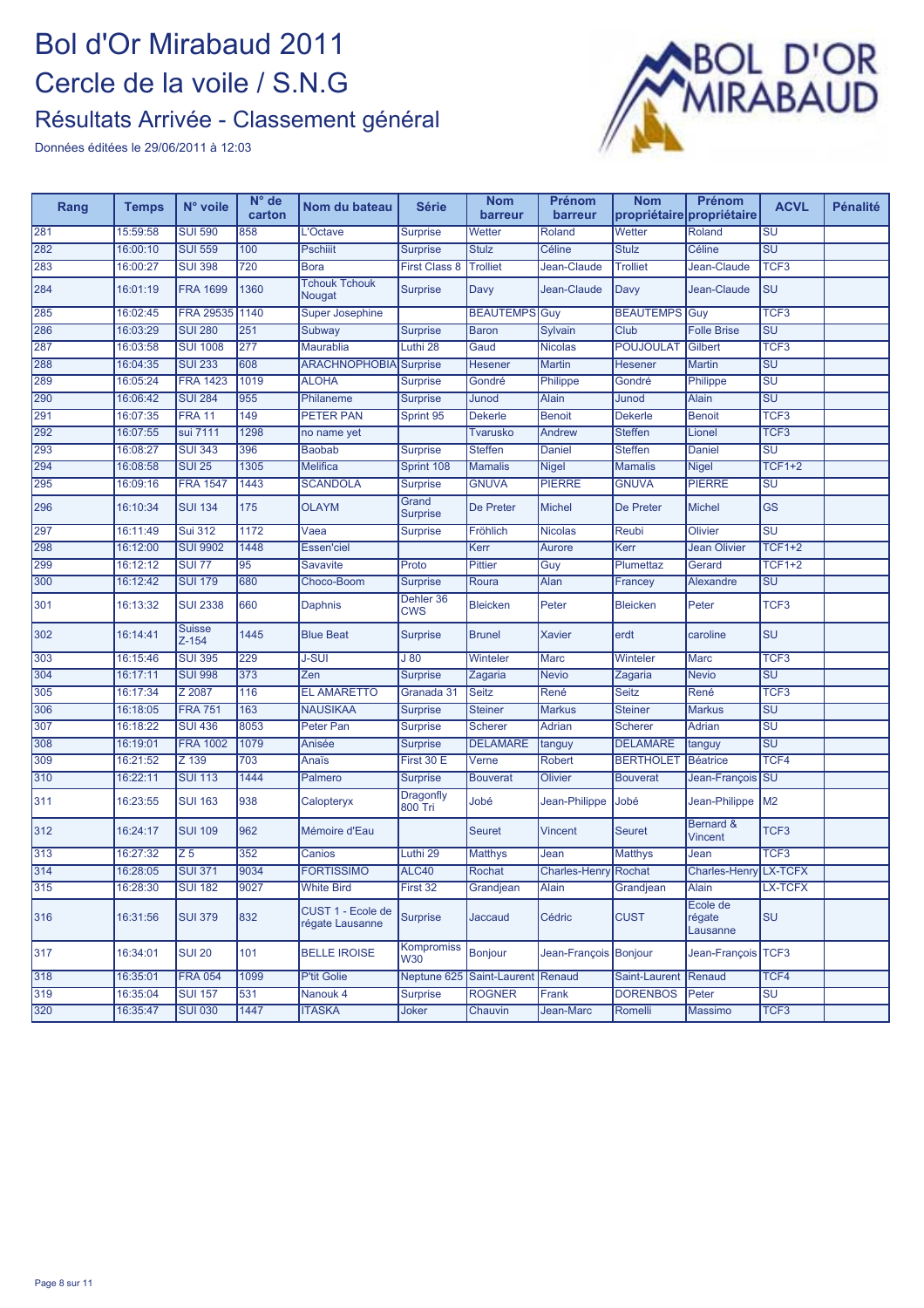

| Rang             | <b>Temps</b> | N° voile         | $N^{\circ}$ de<br>carton | Nom du<br>bateau                | <b>Série</b>             | <b>Nom</b><br>barreur | <b>Prénom</b><br>barreur      | <b>Nom</b><br>propriétaire propriétaire | Prénom                           | <b>ACVL</b>                       | <b>Pénalité</b> |
|------------------|--------------|------------------|--------------------------|---------------------------------|--------------------------|-----------------------|-------------------------------|-----------------------------------------|----------------------------------|-----------------------------------|-----------------|
| 321              | 16:35:48     | <b>SUI 654</b>   | 1017                     | La Rivale 3                     | <b>Surprise</b>          | Pictet                | Olivier                       | Pictet                                  | Olivier                          | $\overline{\mathsf{S}\mathsf{U}}$ |                 |
| 322              | 16:36:27     | <b>FRA 1670</b>  | 1325                     | <b>A'RVI PA</b>                 | <b>Surprise</b>          | <b>PRUNIER</b>        | <b>ANDRE</b>                  | <b>PRUNIER</b>                          | <b>ANDRE</b>                     | $\overline{\mathsf{S}\mathsf{U}}$ |                 |
| $\overline{323}$ | 16:36:40     | <b>SUI 407</b>   | 526                      | Galaxie                         | <b>Surprise</b>          | <b>Nagel</b>          | <b>Marcel</b>                 | <b>Nagel</b>                            | <b>Marcel</b>                    | $\overline{\mathsf{s}\mathsf{u}}$ |                 |
| 324              | 16:36:44     | z30              | 1270                     | <b>ULYSSE 2</b>                 | Luthi 29                 | luthy                 | <b>Stéphane</b>               | luthy                                   | Stéphane                         | TCF <sub>3</sub>                  |                 |
| $\overline{325}$ | 16:37:18     | <b>SUI 1090</b>  | 734                      | Eloize                          | <b>Luux 10.9</b>         | <b>Dupuis</b>         | Renaud                        | <b>Dupuis</b>                           | Renaud                           | TCF <sub>3</sub>                  |                 |
| 326              | 16:39:32     | Z 1969           | 604                      | Tanga                           | Confortina<br>32         | Wakley                | Pierre                        | <b>KILBERT</b>                          | <b>Daniel</b>                    | TCF <sub>3</sub>                  |                 |
| 327              | 16:40:13     | <b>SUI 24</b>    | 189                      | <b>Baliste II</b>               | Sprint 98                | <b>Boulian</b>        | Eric                          | <b>Boulian</b>                          | Eric                             | TCF <sub>3</sub>                  |                 |
| 328              | 16:40:43     | <b>SUI 100</b>   | 417                      | <b>Nicolas</b>                  | $6.5m$ SI                | <b>Hostettler</b>     | <b>Alain</b>                  | Hostettler                              | <b>Alain</b>                     | TCF4                              |                 |
| 329              | 16:42:15     | <b>FRA 115</b>   | 8060                     | <b>Petit</b><br><b>Tonnerre</b> |                          | <b>BOULAY</b>         | Jean-Luc                      | <b>BOULAY</b>                           | Jean-Luc                         | TCF4                              |                 |
| 330              | 16:42:39     | <b>FRA 96</b>    | 1278                     | Mata i Hoa                      | Sprint 95                | <b>Demoulin</b>       | Jean-Pierre                   | Demoulin                                | Jean-Pierre                      | TCF <sub>3</sub>                  |                 |
| 331              | 16:42:57     | <b>SUI 66</b>    | 612                      | Seajoy                          | Dehler 34                | <b>OERTLY</b>         | <b>Martin</b>                 | <b>OERTLY</b>                           | Charly                           | TCF <sub>3</sub>                  |                 |
| 332              | 16:43:19     | <b>FRA 378</b>   | 9009                     | <b>EPICURE</b>                  | Dufour 34                | Dupanloup             | <b>Alain</b>                  | Dupanloup                               | Alain                            | <b>LX-TCFX</b>                    |                 |
| 333              | 16:48:11     | <b>SUI 918</b>   | 548                      | Dourgi                          | <b>Surprise</b>          | <b>Poletti</b>        | <b>Philippe</b>               | Zihlmann                                | Gerard                           | $\overline{\mathsf{s}\mathsf{u}}$ |                 |
| 334              | 16:50:49     | t 22             | 9011                     | Jatoba                          | Tofinou8 m               | gillaux               | jacques                       | gillaux                                 | jacques                          | LX-TCFX                           |                 |
| 335              | 16:53:16     | <b>SUI 9871</b>  | 300                      | L'Arche                         | Furia 37+                | <b>MONDADA</b>        | Giampietro                    | <b>MONDADA</b>                          | Giampietro                       | TCF <sub>3</sub>                  |                 |
| 336              | 16:53:57     | <b>SUI 372</b>   | 1307                     | 37°2                            | <b>Surprise</b>          | Cialente              | Marie-Claude                  | Cialente                                | Marie-Claude                     | $\overline{\mathsf{S}\mathsf{U}}$ |                 |
| 337              | 16:54:34     | SUI <sub>9</sub> | 9035                     | Joana                           | <b>Suspens</b>           | <b>DuPasquier</b>     | <b>Stephane</b>               | <b>DuPasquier</b>                       | Stephane                         | LX-TCFX                           |                 |
| 338              | 16:56:19     | <b>FRA 27599</b> | 1315                     | <b>TI VITTI</b>                 |                          | <b>LEONE</b>          | <b>Salvatore</b><br>Christian | <b>LEONE</b>                            | <b>Salvatore</b><br>Christian    | TCF4                              |                 |
| 339              | 16:58:14     | <b>SUI 690</b>   | 1411                     | <b>EHL</b> spirit               | Surprise                 | reinhard              | christopher                   | reinhard                                | christopher                      | $\overline{\mathsf{S}\mathsf{U}}$ |                 |
| 340              | 16:59:43     | <b>FRA 385</b>   | 1387                     | tomahawk                        | Melges 24                | redureau              | sylvain                       | redureau                                | sylvain                          | TCF <sub>3</sub>                  |                 |
| 341              | 17:01:05     | <b>SUI 404</b>   | 1350                     | Symphonie                       |                          | Henzi                 | Roland                        | Henzi                                   | Roland                           | TCF <sub>3</sub>                  |                 |
| 342              | 17:04:20     | <b>SUI 141</b>   | 273                      | EXTRADOSE Surprise              |                          | Champendal            | <b>Marc</b>                   | Champendal                              | <b>Marc</b>                      | $\overline{\text{SU}}$            |                 |
| $\overline{343}$ | 17:05:02     | Sui 36           | 695                      | <b>Aphaia</b>                   |                          | Rey                   | Derry                         | <b>Rey</b>                              | <b>Derry</b>                     | TCF <sub>3</sub>                  |                 |
| 344              | 17:07:18     | <b>SUI 009</b>   | 1366                     | $\overline{O}$                  | Dod 24.5                 | <b>Midgley</b>        | <b>Mike</b>                   | <b>Midgley</b>                          | <b>Mike</b>                      | TCF <sub>3</sub>                  |                 |
| 345              | 17:08:10     | <b>SUI 962</b>   | 826                      | <b>NavyGo</b>                   | <b>Surprise</b>          | <b>Brunner</b>        | <b>Tobias</b>                 | Racenet                                 | Yvan                             | $\overline{\mathsf{SU}}$          |                 |
| 346              | 17:08:31     | fra 664          | 1006                     | atoll                           | <b>Surprise</b>          | boinnard              | maurice                       | boinnard                                | maurice                          | $\overline{\mathsf{S}\mathsf{U}}$ |                 |
| 347              | 17:08:56     | Z 150            | 9056                     | <b>ALOA II</b>                  | <b>First Class 8</b>     | <b>POFFET</b>         | Denis                         | <b>POFFET</b>                           | <b>Denis</b>                     | <b>LX-TCFX</b>                    |                 |
| 348              | 17:08:59     | z <sub>13</sub>  | 1334                     | zef                             | $\overline{S}$ 30        | Fragniere             | Roland                        | Fragniere                               | Roland                           | $TCF1+2$                          |                 |
| 349              | 17:12:02     | Z 1332           | 9062                     | <b>Extra</b><br><b>Paulette</b> | <b>Extra</b><br>Paulette | <b>Balladares</b>     | Jorge                         | <b>Balboul</b>                          | <b>Firas</b>                     | LX-TCFX                           |                 |
| 350              | 17:12:57     |                  | 9099                     | Val bleu                        | Sun<br>Odyssey 30        | Lazareth              | Laurent                       | Lazareth                                | Laurent                          | LX-TCFX                           |                 |
| 351              | 17:12:57     | <b>SUI 482</b>   | 222                      | <b>Nemo</b>                     | <b>Surprise</b>          | Domenico              | Amato                         | Urben                                   | Gilles / Les<br><b>Corsaires</b> | <b>SU</b>                         |                 |
| 352              | 17:14:17     | <b>SUI 705</b>   | 1115                     | Galine                          | <b>Vidy Go</b>           | <b>Rivier</b>         | <b>Simon</b>                  | <b>Rivier</b>                           | Simon                            | TCF4                              |                 |
| 353              | 17:15:05     | <b>SUI 213</b>   | 880                      | <b>Marwill</b>                  | Surprise                 | Klausch               | Willi                         | Klausch                                 | Willi                            | $\overline{\mathsf{S}\mathsf{U}}$ |                 |
| 354              | 17:15:40     | <b>FRA 1000</b>  | 1417                     | <b>TI BOUTCHY</b>               |                          | <b>VAN PRAAG</b>      | <b>Alain</b>                  | <b>VAN PRAAG</b>                        | <b>Alain</b>                     | TCF <sub>3</sub>                  |                 |
| 355              | 17:17:06     | SUI/             | 1161                     | <b>ALCALIMA</b>                 | <b>First Class 8</b>     | <b>Hausheer</b>       | <b>Marc</b>                   | <b>Hausheer</b>                         | <b>Marc</b>                      | TCF <sub>3</sub>                  |                 |
| 356              | 17:18:18     | france 003       | 1147                     | blanc                           |                          | coursieres            | bernard                       | coursieres                              | xavier                           | TCF4                              |                 |
| $\overline{357}$ | 17:21:52     | <b>FRA 4218</b>  | 1425                     | <b>Beija Flor</b>               | Gib Sea 92               | <b>DURRWELI</b>       | Jean-Claude                   | <b>DURRWELL</b>                         | Jean-Claude                      | TCF4                              |                 |
| 358              | 17:22:32     | <b>SUI 99</b>    | 606                      | Paprika                         | <b>Surprise</b>          | <b>Schaad</b>         | <b>Olivier</b>                | <b>Schaad</b>                           | Olivier                          | $\overline{\mathsf{S}\mathsf{U}}$ |                 |
| 359              | 17:22:59     | Suisse 247       | 8050                     | <b>Tasmanie</b>                 | <b>Surprise</b>          | Gilleron              | <b>Jacques</b>                | Dormenval                               | Valérie                          | $\overline{\mathsf{S}\mathsf{U}}$ |                 |
| 360              | 17:23:58     | <b>SUI 706</b>   | 539                      | Tomtar                          | <b>Surprise</b>          | <b>Tanari</b>         | <b>Vincent</b>                | Tanari                                  | Vincent                          | $\overline{\mathsf{S}\mathsf{U}}$ |                 |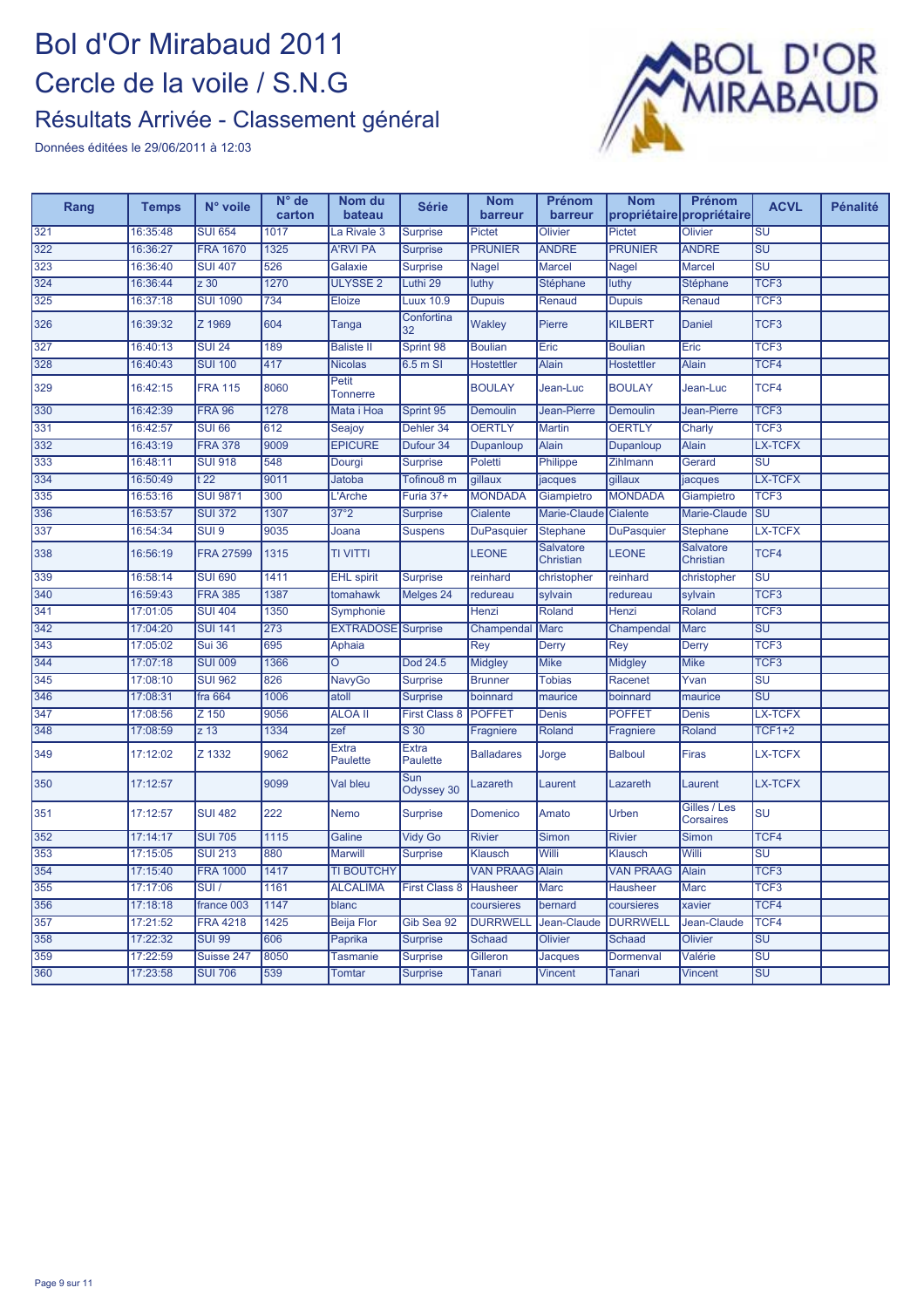

| Rang | <b>Temps</b> | N° voile             | N° de<br>carton | Nom du bateau                        | <b>Série</b>               | <b>Nom</b><br>barreur | <b>Prénom</b><br>barreur | <b>Nom</b>       | Prénom<br>propriétaire propriétaire | <b>ACVL</b>                       | Pénalité |
|------|--------------|----------------------|-----------------|--------------------------------------|----------------------------|-----------------------|--------------------------|------------------|-------------------------------------|-----------------------------------|----------|
| 361  | 17:24:47     | <b>SUI 10</b>        | 836             | Iceboat                              | Elan 31                    | Iseli                 | <b>Markus</b>            | Sailcom          | <b>Swiss Boat</b><br>Sharing        | TCF <sub>3</sub>                  |          |
| 362  | 17:25:52     | <b>SUI 1316</b>      | 37              | Farrniente                           | Farr 727                   | <b>Booth</b>          | <b>Brian</b>             | <b>Booth</b>     | <b>Brian</b>                        | TCF4                              |          |
| 363  | 17:27:43     | <b>SUI 920</b>       | 676             | Euridyce                             | Jouet 920                  | Frangoulis            | <b>Isabel</b>            | Frangoulis       | <b>Isabel</b>                       | TCF4                              |          |
| 364  | 17:28:21     | $\overline{Z}$ 24    | 509             | Jéroboam                             | Luthi 29                   | Pfister               | Dominique                | Pfister          | Dominique                           | TCF <sub>3</sub>                  |          |
| 365  | 17:35:35     | <b>FRA</b><br>195058 | 9036            | Emile                                | Sprint 95                  | <b>Thirot</b>         | Olivier                  | <b>Thirot</b>    | Olivier                             | LX-TCFX                           |          |
| 366  | 17:43:41     | <b>SUI 632</b>       | 118             | CUST 2 - Ecole de régate<br>Lausanne | Surprise                   | <b>Rues</b>           | Raphael                  | <b>CUST</b>      | Ecole de<br>régate<br>Lausanne      | <b>SU</b>                         |          |
| 367  | 17:45:03     | <b>SUI 258</b>       | 1182            | <b>NAUTI-WHITE</b>                   |                            | <b>Wilson</b>         | thomas                   | Corthésy         | <b>Alain</b>                        | TCF4                              |          |
| 368  | 17:46:04     | <b>SUI 55</b>        | 484             | Célofan                              | Dehler 31                  | <b>Bamat</b>          | André                    | <b>Bamat</b>     | André                               | TCF <sub>3</sub>                  |          |
| 369  | 17:48:02     | Z 1279               | 9063            | Principessa                          | Dufour 31                  | <b>ROUD</b>           | François                 | <b>ROUD</b>      | Francois                            | LX-TCFX                           |          |
| 370  | 17:48:21     | <b>SUI 702</b>       | 982             | Mamma Mia                            | <b>Surprise</b>            | Prokofiev             | Kirill                   | <b>Kwiatek</b>   | <b>Michal</b>                       | $\overline{\mathsf{SU}}$          |          |
| 371  | 17:52:46     | Z 864                | 9046            | <b>Golden Shamrock</b>               | <b>South Coast</b>         | halnaut               | pierre                   | halnaut          | pierre                              | LX-TCFX                           |          |
| 372  | 17:53:31     | sui 7                | 1290            | Aidjolat                             | <b>Suspens</b>             | Chapuis               | Patrick                  | Chapuis          | <b>Patrick</b>                      | TCF <sub>3</sub>                  |          |
| 373  | 17:55:08     | <b>SUI 712</b>       | 1383            | <b>NAPADELIS</b>                     | <b>Surprise</b>            | Rais                  | Damien                   | Rais             | Damien                              | $\overline{\mathsf{SU}}$          |          |
| 374  | 17:57:50     | fra 132              | 9068            | chocapic                             | Open 5.70                  | garnier               | damien                   | garnier          | damien                              | LX-TCFX                           |          |
| 375  | 17:59:25     | Z 570                | 303             | Cracoucass                           | Rêve de<br>Mer             | <b>DESLEX</b>         | René                     | <b>DESLEX</b>    | René                                | TCF4                              |          |
| 376  | 18:00:02     | <b>SUI 468</b>       | 9041            | <b>Idéfix</b>                        | Surprise                   | <b>Troesch</b>        | <b>Urs</b>               | <b>Troesch</b>   | Urs                                 | LX-TCFX                           |          |
| 377  | 18:00:11     | <b>SUI 51</b>        | 505             | <b>Twinky</b>                        | Moser <sub>m2</sub>        | <b>JORDAN</b>         | Patricia                 | <b>Boucherba</b> | Daniel                              | TCF4                              |          |
| 378  | 18:01:18     | SUI <sub>2</sub>     | 23              | Moustache                            | Sun<br>Odissey<br>32.1     | Lescoute              | <b>Thierry</b>           | Graf             | Claude                              | TCF4                              |          |
| 379  | 18:01:50     | F50                  | 9054            | <b>Schuss</b>                        | $\overline{0}$             | Letur                 | Lionel                   | Letur            | Lionel                              | <b>LX-TCFX</b>                    |          |
| 380  | 18:02:47     | <b>SUI 418</b>       | 1454            | <b>Nitro</b>                         | <b>Surprise</b>            | <b>Rochat</b>         | Cédric                   | <b>Rochat</b>    | Cédric                              | $\overline{\mathsf{S}\mathsf{U}}$ |          |
| 381  | 18:03:16     | <b>SUI 585</b>       | 9000            | <b>HAPPY HOUR II</b>                 | Comfortina<br>32           | Klopfenstein Peter    |                          | Klopfenstein     | Peter                               | LX-TCFX                           |          |
| 382  | 18:05:47     | <b>FRA 34</b>        | 849             | <b>Lady Murdoch</b>                  | Sweden<br>Yacht 34         | <b>SALMON</b>         | Dominic                  | <b>SALMON</b>    | <b>Dominic</b>                      | TCF3                              |          |
| 383  | 18:08:00     | <b>FRA</b><br>38082  | 9057            | <b>LA VAUDAIRE</b>                   | Challenger<br><b>Scout</b> | <b>WILLAUME</b>       | <b>XAVIER</b>            | <b>WILLAUME</b>  | <b>FRANCOIS</b>                     | LX-TCFX                           |          |
| 384  | 18:08:21     | sui 155              | 9050            | <b>Petit Baveux</b>                  | <b>Surprise</b>            | ferrand               | eric                     | ferrand          | eric                                | <b>LX-TCFX</b>                    |          |
| 385  | 18:12:09     | <b>SUI 377</b>       | 784             | www.kheops-constructions.ch          | Surprise                   | Pistarà               | <b>Marco</b>             | Giovanetti       | Livio                               | $\overline{\mathsf{S}\mathsf{U}}$ |          |
| 386  | 18:15:37     | Z <sub>1</sub>       | 9033            | $\overline{B3}$                      | Sciacetra                  | <b>AMOUDRUZ</b>       | <b>AMELIE</b>            | <b>AMOUDRUZ</b>  | <b>AMELIE</b>                       | LX-TCFX                           |          |
| 387  | 18:20:27     | <b>SUI 665</b>       | 1267            | <b>Nice Coton</b>                    |                            | very                  | didier                   | very             | didier                              | TCF <sub>3</sub>                  |          |
| 388  | 18:20:42     | Z 606                | 9069            | Mezcal                               | <b>Folkeboat</b>           | Girardin              | Cyrille                  | Girardin         | Cyrille                             | LX-TCFX                           |          |
| 389  | 18:26:13     | <b>SUI 75</b>        | 485             | Panda IV                             | H-Boat                     | Willi                 | <b>Bernhard</b>          | Willi            | <b>Bernhard</b>                     | TCF4                              |          |
| 390  | 18:27:37     | Z 123                | 9004            | Chupito                              | $\Omega$                   | teuf                  | teuf                     | Achleitner       | <b>Thomas</b>                       | LX-TCFX                           |          |
| 391  | 18:29:53     | <b>SUI 41</b>        | 126             | <b>Tzigane</b>                       | Nomade<br>830              | <b>Rieben</b>         | Robert                   | Rieben           | Robert                              | TCF4                              |          |
| 392  | 18:30:32     | <b>SUI 729</b>       | 1455            | <b>Teenwork</b>                      |                            | assal                 | coline                   | assal            | coline                              | TCF4                              |          |
| 393  | 18:38:59     | SUI <sub>1</sub>     | 1050            | Wing Yen II                          | Daydream<br>300            | <b>SERVANT</b>        | <b>Patrick</b>           | <b>SERVANT</b>   | <b>Patrick</b>                      | TCF4                              | $-30$    |
| 394  | 18:41:48     | <b>SUI 1809</b>      | 9005            | Jawanda                              | J <sub>24</sub>            | <b>Boulenger</b>      | Patrik                   | Boulenger        | Patrik                              | <b>LX-TCFX</b>                    |          |
| 395  | 18:42:10     | <b>SUI 777</b>       | 1021            | <b>ABRACADABRA</b>                   |                            | Constantin            | <b>Patrick</b>           | Constantin       | <b>Patrick</b>                      | TCF4                              |          |
| 396  | 18:43:30     | <b>SUI 897</b>       | 897             | <b>Silver Lake</b>                   |                            | Ecoffey               | Pascal                   | Ecoffey          | Pascal                              | TCF4                              |          |
| 397  | 18:53:58     | SUI <sub>1</sub>     | 9014            | <b>Betelgeuse</b>                    | ١o                         | le guisquet           | loic                     | le guisquet      | loic                                | LX-TCFX                           |          |
| 398  | 18:54:16     | <b>SUI 111</b>       | 1264            | <b>NOOK</b>                          | <b>First Class 8</b>       | Damioli               | <b>Mirko</b>             | Gonthier         | Laurent                             | TCF3                              |          |
| 399  | 18:54:37     | <b>SUI 330</b>       | 587             | <b>Svala</b>                         |                            | <b>Bouvier</b>        | François                 | <b>Bouvier</b>   | Georges                             | TCF4                              |          |
| 400  | 18:58:28     | $Z$ 72               | 738             | Le Melen                             | <b>Bucero</b>              | <b>Thieren</b>        | Christian                | <b>Thieren</b>   | Christian                           | TCF4                              |          |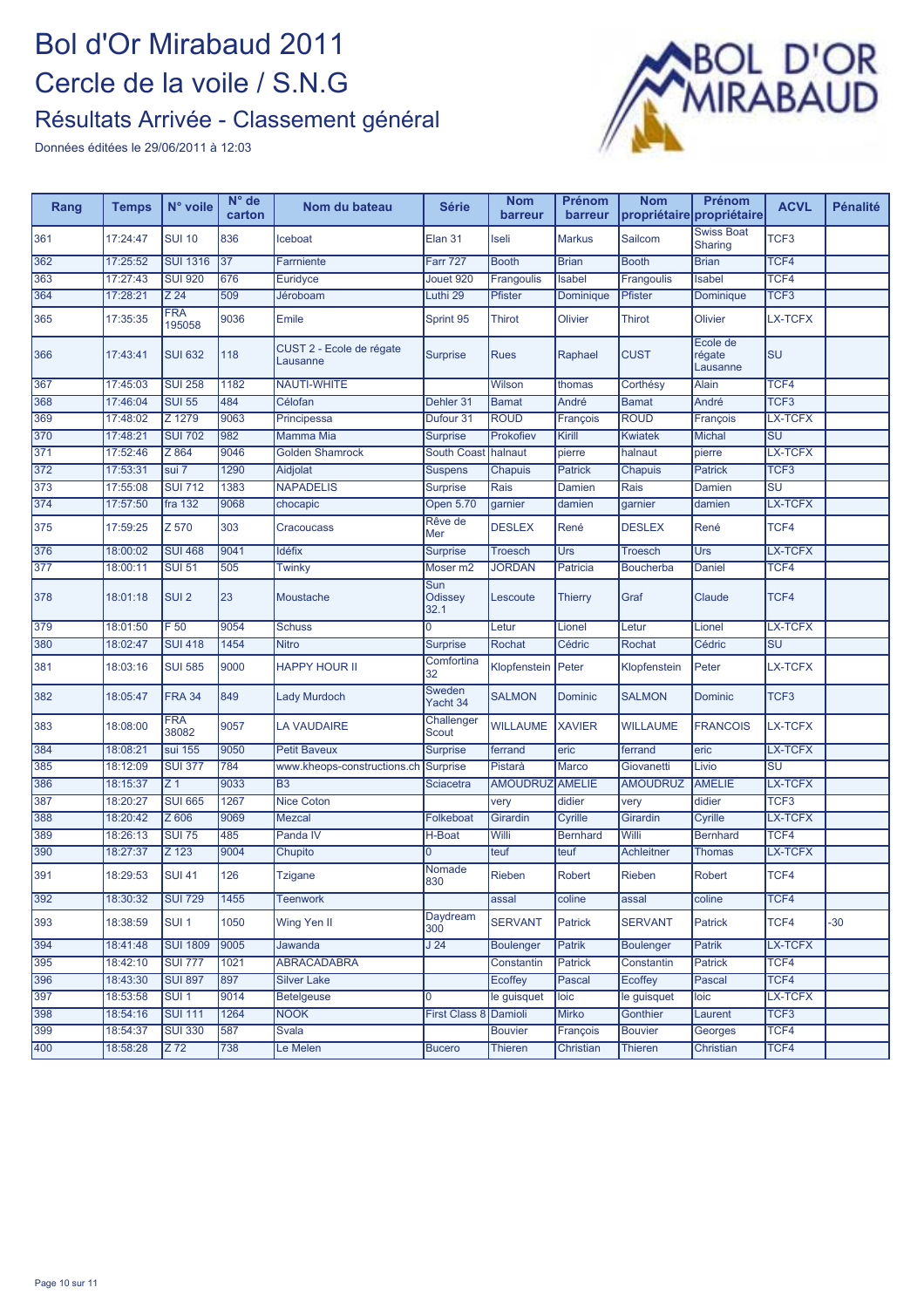

| Rang | <b>Temps</b> | N° voile          | N° de<br>carton | Nom du<br>bateau      | <b>Série</b>           | <b>Nom</b><br>barreur  | Prénom<br>barreur | <b>Nom</b><br>propriétaire | Prénom<br>propriétaire           | <b>ACVL</b>                       | <b>Pénalité</b> |
|------|--------------|-------------------|-----------------|-----------------------|------------------------|------------------------|-------------------|----------------------------|----------------------------------|-----------------------------------|-----------------|
| 401  | 19:03:40     | <b>SUI 232</b>    | 623             | <b>Achille</b>        | <b>Surprise</b>        | cuerq                  | jean pierre       | Urben                      | Gilles / Les<br><b>Corsaires</b> | SU                                |                 |
| 402  | 19:03:51     | <b>SUI (Z) 29</b> | 1243            | <b>POMME</b>          | <b>Surprise</b>        | <b>Sulzer</b>          | <b>Henri</b>      | Sulzer                     | <b>Henri</b>                     | $\overline{\mathsf{S}\mathsf{U}}$ | 60              |
| 403  | 19:05:21     | z 239             | 9058            | <b>PATOOTIE</b>       | Confortina 32          | <b>SPIELMANN PETER</b> |                   | <b>SPIELMANN</b>           | <b>PETER</b>                     | <b>LX-TCFX</b>                    |                 |
| 404  | 19:20:11     | fra $62$          | 1044            | funenbulle 2          | <b>Sprinto</b>         | <b>Boulay</b>          | frederic          | <b>ROSSIGNOL</b>           | <b>Stephane</b>                  | TCF4                              |                 |
| 405  | 19:20:17     | <b>SUISSE 211</b> | 630             | Jevimavi              | Gib Sea 312            | <b>BERNSTEIN</b>       | Jean-Claude       | <b>BERNSTEIN</b>           | Jean-Claude                      | TCF4                              |                 |
| 406  | 19:20:27     | $Z$ 403           | 601             | Souïmanga             | Luthi 28               | <b>HUNZIKER</b>        | Jean-Marc         | <b>HUNZIKER</b>            | Jean-Marc                        | TCF <sub>3</sub>                  |                 |
| 407  | 19:21:58     | <b>SUI 57</b>     | 857             | <b>Minnie</b>         | Elan 31                | <b>Stock</b>           | <b>Bruno</b>      | <b>Stock</b>               | <b>Bruno</b>                     | TCF <sub>3</sub>                  |                 |
| 408  | 19:24:08     | sui 595           | 9031            | mamathilia            | <b>Surprise</b>        | miege                  | xavier            | miege                      | xavier                           | <b>LX-TCFX</b>                    |                 |
| 409  | 19:24:58     | $Z$ 365           | 1442            | Plan <sub>B</sub>     |                        | Rothhardt              | <b>Mathias</b>    | Rothhardt                  | <b>Mathias</b>                   | TCF4                              |                 |
| 410  | 19:43:01     | Z 1477            | 9051            | <b>Délirium</b>       | Stag 29                | <b>Charlet</b>         | Manuel            | <b>Charlet</b>             | <b>Manuel</b>                    | <b>LX-TCFX</b>                    |                 |
| 411  | 20:00:34     | <b>SUI 01</b>     | 9065            | <b>Blue Sea</b>       | Sun<br>Odyssey<br>36.2 | <b>Delarue</b>         | <b>Olivier</b>    | <b>Delarue</b>             | Olivier                          | <b>LX-TCFX</b>                    |                 |
| 412  | 20:06:32     | <b>SUI 445</b>    | 9059            | croix du sud          | <b>Surprise</b>        | liégeard               | philippe          | urben                      | gilles                           | <b>LX-TCFX</b>                    |                 |
| 413  | 20:13:24     | Z8                | 464             | <b>Sysiphus</b>       | Dragon                 | Nordmann               | Hervé             | Nordmann                   | Hervé                            | TCF4                              |                 |
| 414  | 20:14:15     | <b>SUI 92</b>     | 159             | L'ENTR'COTES          | Hunter 306             | Liechti                | <b>Max</b>        | Liechti                    | Max                              | TCF4                              |                 |
| 415  | 20:16:55     | 946               | 946             | Le Brigand            |                        | Lehmann                | François          | Lehmann                    | Jean-Jacques                     | TCF4                              |                 |
| 416  | 20:17:05     | <b>SUI 215</b>    | 810             | <b>TIMINGIE</b>       | <b>Surprise</b>        | <b>VAN EVEN</b>        | Guy               | <b>VAN EVEN</b>            | Guy                              | $\overline{\mathsf{SU}}$          |                 |
| 417  | 20:17:49     | <b>SUI 874</b>    | 1400            | <b>SHINE</b>          | <b>Surprise</b>        | Vananty                | Stéphane          | Vananty                    | <b>Stéphane</b>                  | $\overline{\mathsf{s}\mathsf{u}}$ |                 |
| 418  | 20:38:59     | <b>CH 400</b>     | 446             | Calliope <sub>2</sub> |                        | <b>Sack</b>            | Eric              | Sack                       | Eric                             | TCF4                              |                 |
| 419  | 20:46:52     | $SUI$ 1           | 1191            | <b>Ta Lento</b>       |                        | <b>MIRANDA</b>         | Alden             | <b>MIRANDA</b>             | <b>Alden</b>                     | TCF4                              |                 |
| 420  | 20:52:43     | <b>SUI 27</b>     | 8049            | Zestopol II           | <b>Surprise</b>        | <b>Barbey</b>          | <b>Alexis</b>     | <b>Barbey</b>              | <b>Alexis</b>                    | $\overline{\mathsf{SU}}$          |                 |
| 421  | 20:53:56     | <b>SUI 219</b>    | 407             | Citron pressé         | <b>Surprise</b>        | <b>FREI</b>            | <b>Dominique</b>  | <b>FREI</b>                | Dominique                        | $\overline{\mathsf{s}\mathsf{u}}$ |                 |
| 422  | 21:07:36     | <b>SUI 39</b>     | 9015            | <b>Pellet</b>         | Sunlight 30            | Charpilloz             | Alain             | Pellet                     | Nicolette                        | <b>LX-TCFX</b>                    |                 |
| 423  | 21:49:38     | $-7$              | 9045            | Angelise II           | First 285              | <b>Béquelin</b>        | Philippe          | <b>Béguelin</b>            | Philippe                         | LX-TCFX                           |                 |
| 424  | 22:00:49     | <b>SUIO</b>       | 9037            | Entropie              | bavaria<br>cruiser 32  | <b>Scherl</b>          | Alexander         | <b>Scherl</b>              | Alexander                        | LX-TCFX                           |                 |
| 425  | 22:06:37     | <b>SUI 1435</b>   | 9022            | <b>Tamalone</b>       | 0                      | Hayek                  | Joseph            | Hayek                      | Joseph                           | <b>LX-TCFX</b>                    |                 |
| 426  | 22:07:34     | $Z$ 77            | 9017            | <b>Nioflu</b>         | First 210              | Carrillo               | Jean-Marc         | Carrillo                   | Jean-Marc                        | LX-TCFX                           |                 |
| 427  | 22:11:16     | F44               | 765             | <b>Benivoli</b>       | <b>Trident 80</b>      | Lepoutre               | <b>Bernard</b>    | Lepoutre                   | <b>Bernard</b>                   | TCF4                              |                 |
| 428  | 22:14:55     | <b>SUI 557</b>    | 9073            | <b>BILBAO</b>         | First 27               | <b>LAMBERT</b>         | <b>KEVIN</b>      | <b>LAMBERT</b>             | <b>KEVIN</b>                     | <b>LX-TCFX</b>                    |                 |
| 429  | 22:48:51     | <b>SUI 1134</b>   | 9010            | callisto              | Wano                   | revillard              | françois          | revillard                  | françois                         | LX-TCFX                           |                 |
| 430  | 22:51:49     | $SUI$ .           | 9001            | X                     | Sangria                | <b>Mas</b>             | José              | Mas                        | José                             | LX-TCFX                           |                 |
| 431  | 23:09:20     | <b>SUI 170</b>    | 9029            | Morbleu               | Commander<br>31        | Diener                 | Rudolf            | <b>Diener</b>              | <b>Rudolf</b>                    | <b>LX-TCFX</b>                    |                 |
| 432  | 23:11:21     | <b>SUI 1111</b>   | 1363            | Eureka II             |                        | Luthi                  | <b>Michel</b>     | Luthi                      | <b>Michel</b>                    | TCF4                              |                 |
| 433  | 23:16:31     | <b>SUI 702</b>    | 1372            | <b>VERTIGO</b>        | Amigo                  | Pache                  | Stéphane          | Pache                      | Stéphane                         | TCF4                              |                 |
| 434  | 23:17:09     | <b>SUI 1236</b>   | 945             | <b>KINY III</b>       | Elan 31                | <b>EDMOND</b>          | <b>Jacques</b>    | <b>EDMOND</b>              | <b>Jacques</b>                   | TCF4                              |                 |
| 435  | 23:48:39     | <b>FRA 134</b>    | 9030            | <b>WINDY</b>          | 0                      | <b>BUSSON</b>          | <b>PASCAL</b>     | <b>BUSSON</b>              | <b>PASCAL</b>                    | <b>LX-TCFX</b>                    |                 |
| 436  | 23:49:48     | SUI <sub>2</sub>  | 974             | Cléo IV               |                        | Roman                  | <b>Richard</b>    | Roman                      | Richard                          | TCF4                              |                 |
| 437  | 24:36:21     | z90               | 9055            | <b>Sealance</b>       | Gib Sea 90             | Raval                  | François          | Monney                     | François                         | LX-TCFX                           |                 |
| 438  | 24:37:08     | <b>DC 20</b>      | 9074            | Panoplie              | <b>BACHMANN</b><br>20  | <b>Konandreas</b>      | <b>Stefanos</b>   | <b>Konandreas</b>          | Panos                            | LX-TCFX                           |                 |
| 439  | 26:20:08     | <b>SUI 601</b>    | 1451            | <b>Moby Duck</b>      |                        | Cook                   | <b>Barry</b>      | Cook                       | Barry                            | TCF4                              |                 |
| 440  | 30:52:40     | V <sub>0</sub>    | 9048            | Sire de Duin          | Wooden<br>Sloop        | Trott                  | <b>Stan</b>       | Trott                      | <b>Stan</b>                      | LX-TCFX                           |                 |

|                                 | ∋tatistiques                       |
|---------------------------------|------------------------------------|
| Nombre de bateaux inscrits: 512 | INombre de bateaux partants: 477   |
| Nombre de bateaux abandons: 37  | INombre de bateaux disqualifiés: 0 |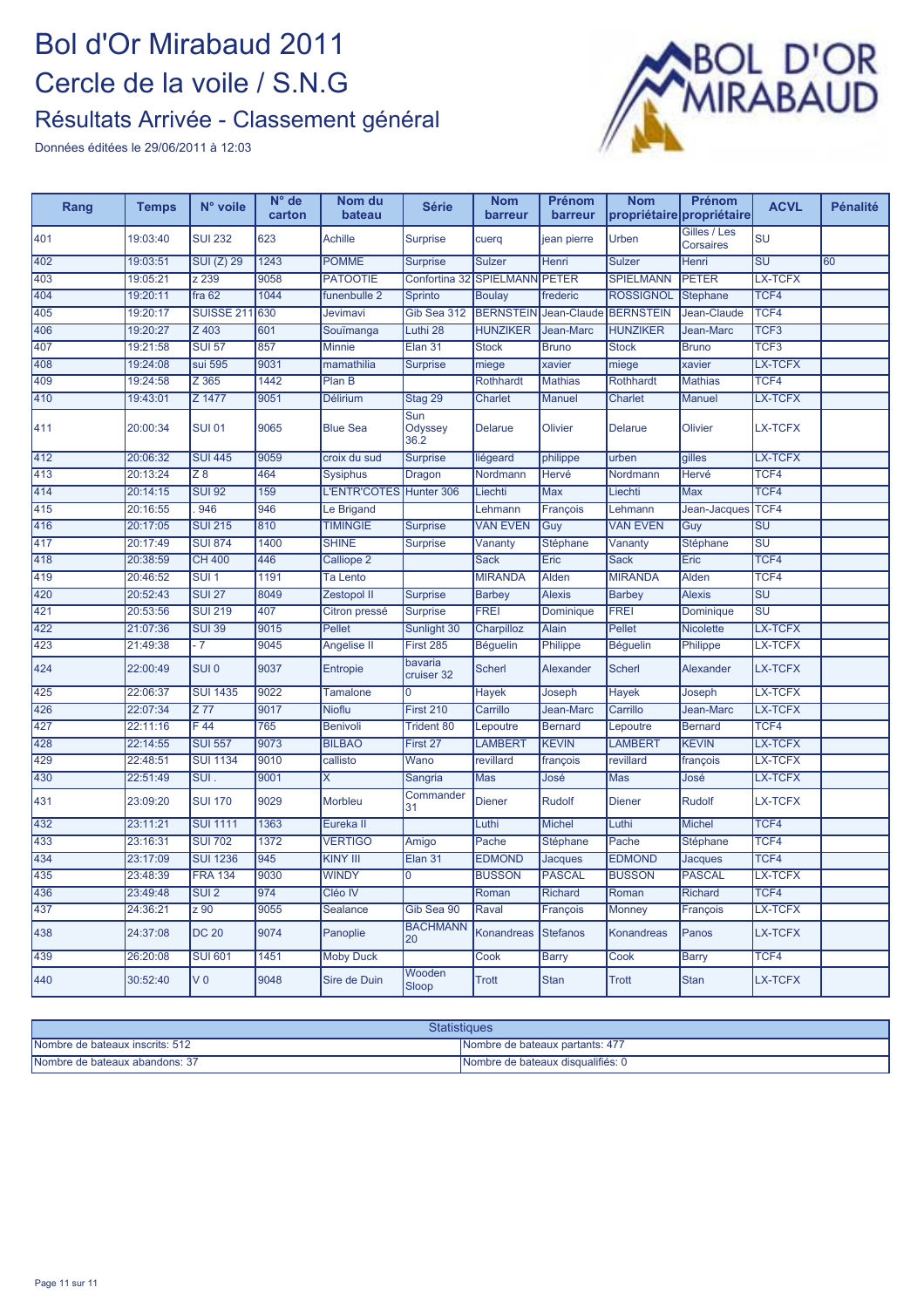Données éditées le 29/06/2011 à 12:04



#### ACVL : M1

| Rang            | <b>Temps</b> | $N^{\circ}$ voile         | $No$ de carton | Nom du bateau                   | <b>Série</b> | <b>Barreur</b>    | Propriétaire                    | <b>Pénalité</b> |
|-----------------|--------------|---------------------------|----------------|---------------------------------|--------------|-------------------|---------------------------------|-----------------|
|                 | 06:25:50     | <b>SUI1</b>               | 901            | Alinghi 1                       | Décision 35  | <b>Bertarelli</b> | Bertarelli                      |                 |
| 2               | 06:30:36     | Isui 5                    | 905            | <b>FONCIA</b>                   | Décision 35  | <b>Desjoyeaux</b> | Desjoyeaux                      |                 |
| 3               | 06:30:57     | SUI <sub>6</sub>          | 906            | Ylliam                          | Décision 35  | Psarofaghis       | Firmenich                       |                 |
| 14              | 06:31:53     | <b>SUI2</b>               | 902            | Okalys-Corum                    | Décision 35  | Grange            | Grange                          |                 |
| 5               | 06:36:06     | <b>SUI3</b>               | 903            | de Rham Sotheby's               | Décision 35  | Cardis            | Cardis                          |                 |
| l6              | 06:44:00     | <b>SUI 10</b>             | 910            | Ladycat                         | Décision 35  | <b>Bertarelli</b> | Bertarelli                      |                 |
|                 | 06:49:02     | Suisse SUI 71907          |                | <b>CER-Carrefour Prévention</b> | Décision 35  | <b>CLERC</b>      | <b>CLERC</b>                    |                 |
| 8               | 06:52:13     | $\overline{\text{SUI 2}}$ | 1313           | Zenith Fresh!                   |              | <b>Bucher</b>     | Bucher                          |                 |
| 19              | 06:53:30     | <b>SUI 11</b>             | 1309           | veltigroup                      | Décision 35  | Ravussin          | Simeoni                         |                 |
| 10              | 06:56:37     | <b>SUI4</b>               | 904            | Zen Too                         | Décision 35  | Le Peutrec        | de Picciotto                    |                 |
| $\overline{11}$ | 06:57:06     | <b>SWE 12</b>             | 1312           | <b>Artemis</b>                  | Décision 35  | <b>Torngvist</b>  | <b>Torngvist</b>                |                 |
| $\overline{12}$ | 07:50:27     | <b>SUI 8</b>              | 908            | <b>Nickel</b>                   | Décision 35  | Moura             | Représentant du<br>propriétaire |                 |
| 13              | 10:47:32     | <b>SUI 69</b>             | 931            | <b>Force Cash</b>               |              | Nuoffer           | De Rothshild                    |                 |
| 14              | 11:26:42     | <b>SUI 331</b>            | 9071           | <b>Dentuso</b>                  | Seacart 30   | Gallimard         | Gallimard                       |                 |
| 15              | 14:19:08     | <b>SUI 218</b>            | 1218           | Olakala                         |              | Gremaud           | Gremaud                         |                 |

| Statistiques pour la classe M1     |                                    |  |  |
|------------------------------------|------------------------------------|--|--|
| Nombre de bateaux partants: 16     | INombre de bateaux arrivés: 15     |  |  |
| Nombre d'abandons ou Hors temps: 1 | INombre de bateaux disqualifiés: 0 |  |  |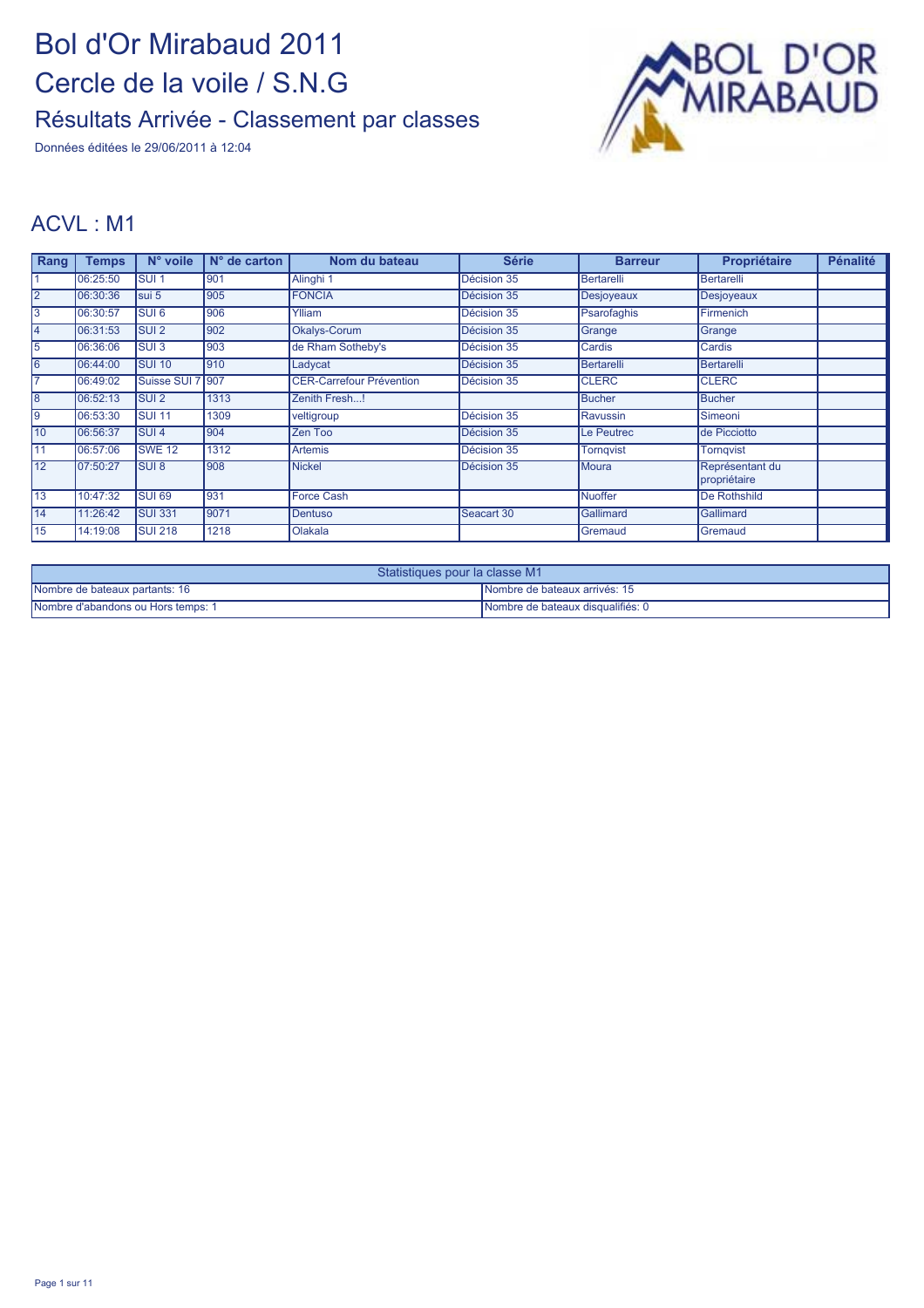Données éditées le 29/06/2011 à 12:04



#### ACVL : M2

| Rang            | <b>Temps</b> | N° voile                  | $N°$ de carton | Nom du bateau              | <b>Série</b>      | <b>Barreur</b>    | Propriétaire         | <b>Pénalité</b> |
|-----------------|--------------|---------------------------|----------------|----------------------------|-------------------|-------------------|----------------------|-----------------|
|                 | 07:46:24     | <b>SUI 17</b>             | 934            | Tilt                       | Ventilo M2        | <b>Schneiter</b>  | Schneiter            |                 |
| 2               | 07:47:03     | <b>SUI 7</b>              | 927            | <b>Feam Parmigiani</b>     | Ventilo M2        | Péclard           | Geiser & Stamm       |                 |
| 3               | 07:50:17     | $\overline{\text{SUI 2}}$ | 994            | YuUPay                     | Ventilo M2        | Quinodoz          | Quinodoz             |                 |
| 14              | 07:52:34     | <b>SUI 33</b>             | 81             | <b>GSMN</b> genolier       | Ventilo M2        | <b>Bachelin</b>   | <b>GSMN</b>          |                 |
| 5               | 07:55:37     | <b>SUI 113</b>            | 1422           | Valruz-creation            | M <sub>2</sub>    | Bourgnon          | Berger               |                 |
| l6              | 07:57:49     | <b>SUI 27</b>             | 923            | <b>Banque Piguet</b>       | Ventilo M2        | <b>Schenker</b>   | Schenker             |                 |
|                 | 07:59:45     | <b>SUI 666</b>            | 913            | <b>SAFRAM</b>              | Ventilo M2        | Besson            | Gautier-Meyer-Bottge |                 |
| l8              | 08:03:51     | Sui 24                    | 1266           | <b>PATRIMONIUM</b>         | Ventilo M2        | <b>Bontemps</b>   | <b>PATRIMONIUM</b>   |                 |
| l9              | 08:31:54     | <b>SUI1</b>               | 911            | www.harsch.ch              | Ventilo M2        | <b>Stitelmann</b> | <b>Stitelmann</b>    |                 |
| 10              | 08:55:29     | <b>SUI 777</b>            | 1413           | Sonnenkönig of Switzerland | Ventilo M2        | Schmid            | Schmid               |                 |
| 11              | 09:03:16     | <b>SUI 20</b>             | 796            | <b>Teamwork</b>            | Ventilo M2        | <b>Thorens</b>    | <b>Thorens</b>       |                 |
| $\overline{12}$ | 09:19:33     | <b>SUI 26</b>             | 323            | <b>Victorinox</b>          | Ventilo M2        | <b>Monnier</b>    | <b>Monnier</b>       |                 |
| 13              | 09:58:16     | <b>SUI4</b>               | 914            | <b>Flam Gestion</b>        | Ventilo M2        | Mustad            | <b>Mustad</b>        |                 |
| 14              | 09:59:30     | <b>SUI 100</b>            | 935            | Libra                      | Ventilo M2        | <b>Didisheim</b>  | <b>Bureau</b>        |                 |
| 15              | 10:09:01     | <b>SUI 22</b>             | 10             | <b>Black Pearl</b>         | Ventilo M2        | Richner           | Richner              |                 |
| 16              | 15:57:16     | SUI <sub>12</sub>         | 1263           | Sharky                     |                   | Hochuli Paychère  | Hochuli Paychère     |                 |
| 17              | 16:23:55     | <b>SUI 163</b>            | 938            | Calopteryx                 | Dragonfly 800 Tri | Jobé              | Jobé                 |                 |

| Statistiques pour la classe M2     |                                    |  |  |
|------------------------------------|------------------------------------|--|--|
| Nombre de bateaux partants: 22     | INombre de bateaux arrivés: 17     |  |  |
| Nombre d'abandons ou Hors temps: 5 | INombre de bateaux disqualifiés: 0 |  |  |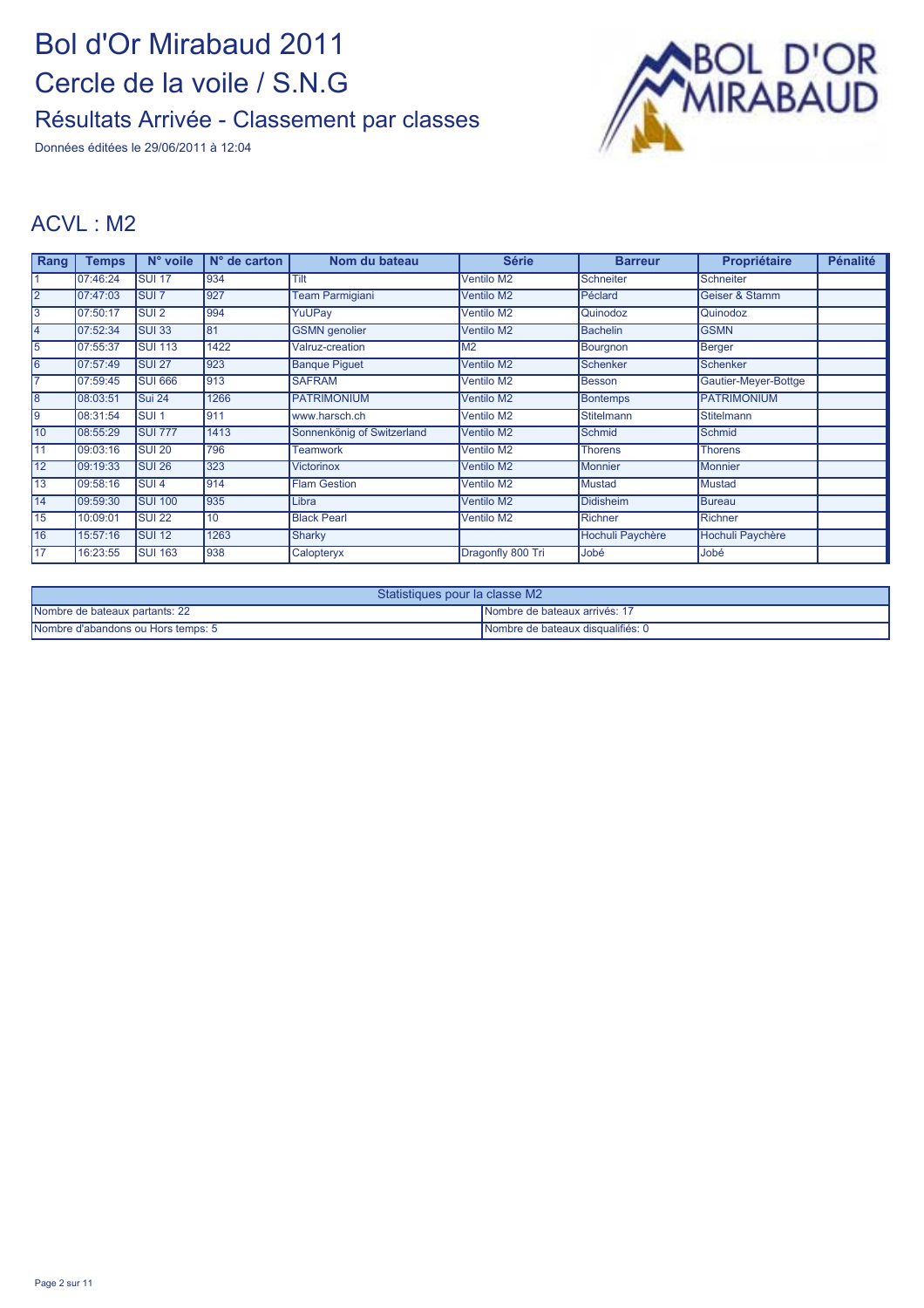Données éditées le 29/06/2011 à 12:04



#### ACVL : SU

| Rang                    | <b>Temps</b> | N° voile              | $N°$ de carton   | Nom du bateau                  | <b>Série</b>    | <b>Barreur</b>   | Propriétaire           | <b>Pénalité</b> |
|-------------------------|--------------|-----------------------|------------------|--------------------------------|-----------------|------------------|------------------------|-----------------|
|                         | 14:19:35     | <b>SUI 524</b>        | 15 <sub>1</sub>  | Mirabaud 1                     | <b>Surprise</b> | Golchan          | S.N.G.                 |                 |
| $ 2\rangle$             | 14:20:56     | <b>SUI 542</b>        |                  | La Marieflo                    | <b>Surprise</b> | <b>Moerch</b>    | <b>Moerch</b>          |                 |
| 3                       | 14:24:16     | <b>SUI 525</b>        | 16               | Mirabaud 2                     | Surprise        | de Antonio       | S.N.G.                 |                 |
| 4                       | 14:27:49     | <b>SUI 595</b>        | 44               | <b>Mayer Opticien</b>          | <b>Surprise</b> | Chatagny         | Chatagny               |                 |
| $\overline{5}$          | 14:27:54     | <b>SUI 518</b>        | 356              | <b>TEO JAKOB</b>               | <b>Surprise</b> | <b>GANZ</b>      | <b>GANZ</b>            |                 |
| 6                       | 14:28:00     | <b>SUI 474</b>        | 537              | <b>P'tits Lacs</b>             | <b>Surprise</b> | <b>LACOUR</b>    | <b>LACOUR</b>          |                 |
| 17                      | 14:28:12     | <b>FRA 1628</b>       | 1201             | <b>ATLOG</b>                   | <b>Surprise</b> | <b>HEURTAULT</b> | <b>HEURTAULT</b>       |                 |
| $\overline{\mathbf{8}}$ | 14:29:18     | <b>SUI 682</b>        | 1296             | <b>Mordicus Girod Piscines</b> | <b>Surprise</b> | Girod            | Girod                  |                 |
| $\overline{9}$          | 14:34:12     | <b>SUI 263</b>        | 1211             | Pile ou face                   | <b>Surprise</b> | Mermoud          | Mermoud                |                 |
| 10                      | 14:38:41     | <b>SUI 666</b>        | 899              | <b>Vade Retro</b>              | <b>Surprise</b> | <b>Rinolfi</b>   | Rinolfi                |                 |
| 11                      | 14:43:48     | <b>FRANCE</b><br>1708 | 1396             | <b>VELASCO</b>                 | <b>Surprise</b> | <b>MACHADO</b>   | <b>MACHADO</b>         |                 |
| 12                      | 14:45:03     | <b>SUI 71</b>         | 314              | Surboum _ YES ecosailing       | <b>Surprise</b> | <b>JULIEN</b>    | <b>JULIEN</b>          |                 |
| $\overline{13}$         | 14:46:39     | <b>FRA 1639</b>       | 1139             | ivalau                         | <b>Surprise</b> | Doerenbecher     | Doerenbecher           |                 |
| 14                      | 14:48:49     | <b>SUI 725</b>        | $\overline{743}$ | <b>CER 3 APROTEC</b>           | <b>Surprise</b> | <b>METTRAUX</b>  | <b>CLERC</b>           |                 |
| 15                      | 14:49:34     | <b>SUI 342</b>        | 174              | <b>Escape</b>                  | <b>Surprise</b> | Fallot           | Fallot                 |                 |
| 16                      | 14:52:52     | <b>SUI 688</b>        | 351              | valhalla                       | <b>Surprise</b> | <b>Naef</b>      | <b>Naef</b>            |                 |
| 17                      | 14:53:40     | <b>SUI 304</b>        | 659              | Carré d'As                     | <b>Surprise</b> | Le Fort          | <b>LE FORT</b>         |                 |
| 18                      | 14:53:43     | <b>SUI 600</b>        | 75               | <b>BLISS</b>                   | <b>Surprise</b> | Pialopoulos      | Pialopoulos            |                 |
| 19                      | 14:54:14     | <b>FRA 1340</b>       | 1254             | Licorne <sub>2</sub>           | <b>Surprise</b> | costantini       | costantini             |                 |
| 20                      | 14:55:18     | <b>SUI 724</b>        | $\overline{742}$ | CER 2 AEROPORT DE GENEVE       | Surprise        | <b>Betzel</b>    | <b>CLERC</b>           |                 |
| $\overline{21}$         | 14:56:00     | <b>FRA 1707</b>       | 1426             | <b>Miles of Blue</b>           | <b>Surprise</b> | Petibon          | Schmittbuhl            |                 |
| 22                      | 14:59:05     | <b>FRA 1486</b>       | 763              | <b>While Wind</b>              | <b>Surprise</b> | Ragot-Bujadoux   | Ragot-Bujadoux         |                 |
| 23                      | 15:04:00     | <b>SUI 360</b>        | 154              | <b>COCAINE</b>                 | <b>Surprise</b> | <b>Toso</b>      | <b>Toso</b>            |                 |
| $\overline{24}$         | 15:05:51     | France 1509           | 8058             | <b>TOKOLOC</b>                 | <b>Surprise</b> | <b>MENNRATH</b>  | <b>MENNRATH</b>        |                 |
| 25                      | 15:07:43     | <b>SUI 287</b>        | 332              | Simsima                        | <b>Surprise</b> | Godail           | Godail                 |                 |
| 26                      | 15:08:48     | <b>SUI 230</b>        | 395              | Mic Mac                        | <b>Surprise</b> | boileau          | <b>Kwiatek</b>         |                 |
| $\overline{27}$         | 15:09:20     | <b>SUI 964</b>        | 295              | <b>DT - AGENTIL</b>            | <b>Surprise</b> | De Carlo         | De Carlo               |                 |
| 28                      | 15:09:48     | <b>GER 4191</b>       | 8054             | <b>Traum</b>                   | <b>Surprise</b> | Jörg             | Jörg                   |                 |
| 29                      | 15:10:30     | <b>SUI 336</b>        | 78               | ATYS - QUAI 23                 | <b>Surprise</b> | Garo             | Garo                   |                 |
| 30                      | 15:11:19     | <b>SUI 531</b>        | 1020             | Jawa                           | <b>Surprise</b> | Cartier          | Cartier                |                 |
| 31                      | 15:11:33     | <b>SUI 723</b>        | 741              | <b>CER 1 GENEVE</b>            | Surprise        | Lelievre         | <b>Ville de Geneve</b> |                 |
| 32                      | 15:12:11     | <b>SUI 187</b>        | $\overline{88}$  | <b>KAHLUA</b>                  | <b>Surprise</b> | Pochelon         | Hofmeister             |                 |
| 33                      | 15:13:45     | <b>SUI 645</b>        | 1107             | Lascar                         | <b>Surprise</b> | <b>Cherpit</b>   | Cherpit                |                 |
| 34                      | 15:14:00     | <b>SUI 656</b>        | 1057             | <b>Nelson</b>                  | <b>Surprise</b> | <b>KLEMM</b>     | <b>KLEMM</b>           |                 |
| 35                      | 15:14:47     | <b>SUI 546</b>        | $\overline{372}$ | Fou du vent - Brachard         | <b>Surprise</b> | <b>Deutsch</b>   | <b>QUENNOZ</b>         |                 |
| 36                      | 15:16:03     | $Z$ 150               | 618              | Choclake                       | <b>Surprise</b> | Cailler          | Cailler                |                 |
| 37                      | 15:16:58     | <b>SUI 435</b>        | 1214             | <b>Miss Tick</b>               | <b>Surprise</b> | <b>Henry</b>     | Henry                  |                 |
| 38                      | 15:17:28     | <b>SUI 561</b>        | 166              | <b>MANGO</b>                   | <b>Surprise</b> | <b>SCHAFFNER</b> | <b>SCHAFFNER</b>       |                 |
| 39                      | 15:21:42     | <b>SUI 671</b>        | 1199             | <b>Malice</b>                  | <b>Surprise</b> | Lanz             | LANZ                   |                 |
| 40                      | 15:24:38     | <b>SUI 696</b>        | 178              | Sourire                        | <b>Surprise</b> | Rollo            | Rollo                  |                 |
| 41                      | 15:24:59     | fra 22181             | 8041             | esprit d'sail                  | <b>Surprise</b> | poirier          | poirier                |                 |
| 42                      | 15:27:45     | <b>SUI 465</b>        | 123              | <b>CORTO</b>                   | <b>Surprise</b> | <b>Mayor</b>     | <b>Mayor</b>           |                 |
| 43                      | 15:28:13     | <b>FRA 1433</b>       | 8043             | thoxa 5                        | <b>Surprise</b> | <b>DELORY</b>    | <b>DELORY</b>          |                 |
| 44                      | 15:30:25     | <b>SUI 374</b>        | 675              | Cactus                         | <b>Surprise</b> | Girardbille      | Girardbille            |                 |
| 45                      | 15:32:44     | <b>SUI 498</b>        | 292              | Quadrifoglio                   | <b>Surprise</b> | Michelini        | Michelini              |                 |
| 46                      | 15:33:38     | <b>FRA 1582</b>       | 626              | LYA.                           | <b>Surprise</b> | Roucher          | Roucher                |                 |
| 47                      | 15:35:20     | <b>SUI 270</b>        | 53               | <b>COQ T'ELLE</b>              | <b>Surprise</b> | <b>Noble</b>     | <b>Noble</b>           |                 |
| 48                      | 15:37:39     | <b>SUI 497</b>        | 79               | Avocado                        | <b>Surprise</b> | <b>SCHMIDT</b>   | <b>SCHMIDT</b>         |                 |
| 49                      | 15:45:33     | <b>SUI 245</b>        | 236              | <b>ZIG ZAG</b>                 | <b>Surprise</b> | <b>Brudon</b>    | <b>Brudon</b>          |                 |
| 50                      | 15:45:50     | <b>FRA 1636</b>       | 8067             | Luna Bianca                    | <b>Surprise</b> | <b>Clerc</b>     | <b>Bousquet</b>        |                 |
|                         |              |                       |                  |                                |                 |                  |                        |                 |

| Statistiques pour la classe SU     |                                   |  |  |  |
|------------------------------------|-----------------------------------|--|--|--|
| Nombre de bateaux partants: 102    | Nombre de bateaux arrivés: 102    |  |  |  |
| Nombre d'abandons ou Hors temps: 0 | Nombre de bateaux disqualifiés: 0 |  |  |  |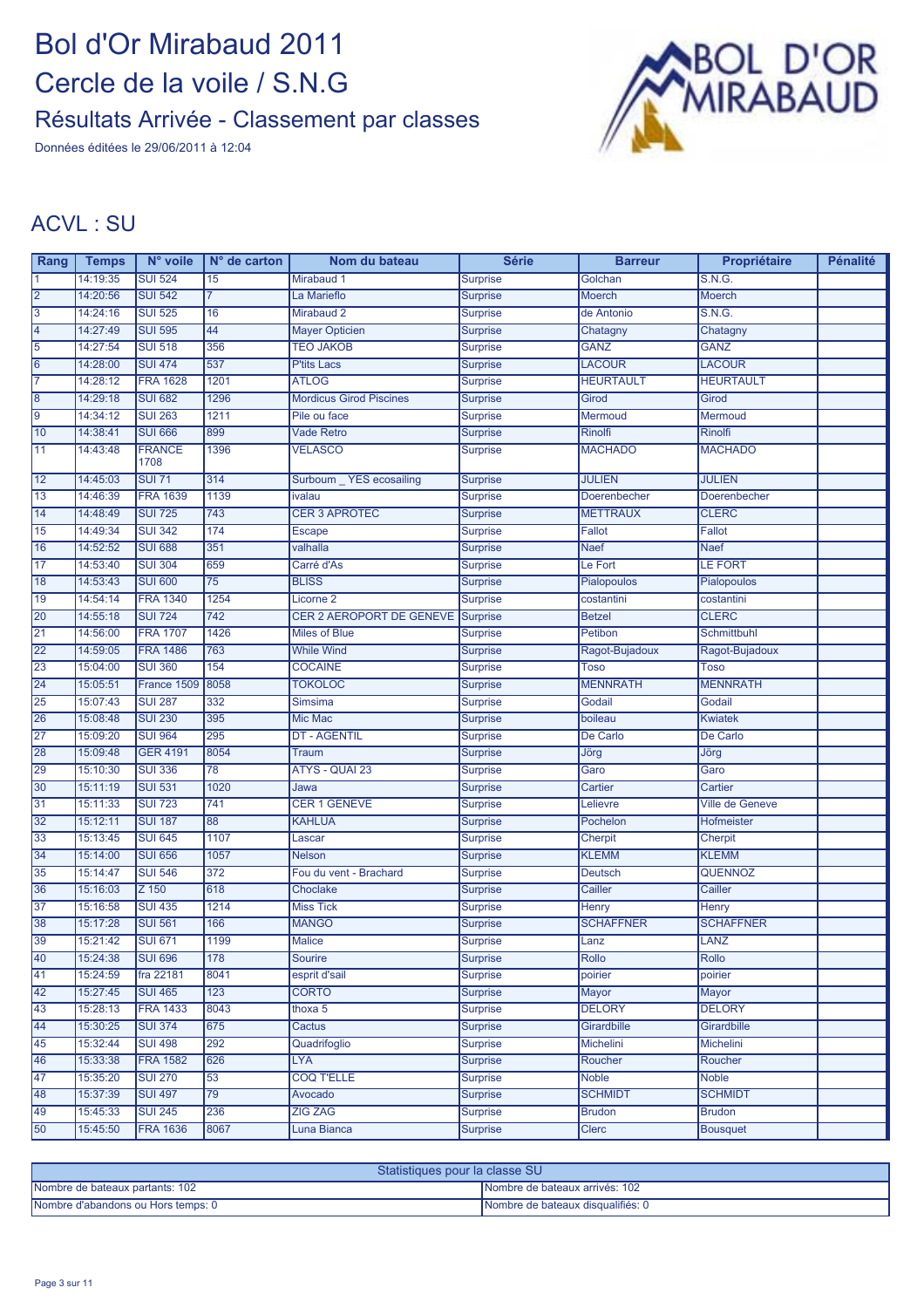Données éditées le 29/06/2011 à 12:04



#### ACVL : GS

| Rang            | <b>Temps</b> | N° voile         | $N°$ de carton   | Nom du bateau             | <b>Série</b>          | <b>Barreur</b>              | Propriétaire                                  | <b>Pénalité</b> |
|-----------------|--------------|------------------|------------------|---------------------------|-----------------------|-----------------------------|-----------------------------------------------|-----------------|
|                 | 13:25:29     | FRA <sub>1</sub> | 374              | <b>Tixway</b>             | <b>Grand Surprise</b> | <b>RAPHOZ</b>               | <b>RAPHOZ</b>                                 |                 |
| $\overline{2}$  | 13:25:51     | <b>FRA 176</b>   | 506              | <b>Ad Maiora</b>          | <b>Grand Surprise</b> | Morelle                     | <b>Morelle</b>                                |                 |
| 3               | 13:29:06     | <b>SUI 102</b>   | 349              | <b>Little Nemo II</b>     | <b>Grand Surprise</b> | <b>BORTER</b>               | <b>BORTER</b>                                 |                 |
| 4               | 13:30:20     | <b>SUI 221</b>   | 943              | <b>MEA HUNA - ALCADIS</b> | <b>Grand Surprise</b> | Haegi                       | Haegi                                         |                 |
| 5               | 13:36:28     | <b>FRA 33</b>    | 562              | <b>Thirsty Three</b>      | <b>Grand Surprise</b> | <b>BARTOLINI</b>            | <b>BARTOLINI -</b><br><b>BONDOT - GASCOIN</b> |                 |
| $\overline{6}$  | 13:36:34     | FRA 86           | 424              | Bachi-Bouzouk             | <b>Grand Surprise</b> | serrad                      | <b>SERRAD</b>                                 |                 |
|                 | 13:36:44     | <b>SUI 29</b>    | 226              | <b>TAKATA</b>             | <b>Grand Surprise</b> | Jutzi                       | Jutzi                                         |                 |
| 8               | 13:38:39     | <b>SUI 55</b>    | 333              | Passetougrain 6           | <b>Grand Surprise</b> | <b>DEVAUD</b>               | <b>DEVAUD</b>                                 |                 |
| 9               | 13:42:56     | <b>SUI 76</b>    | 335              | Muscadet 7                | <b>Grand Surprise</b> | <b>BRICHET</b>              | <b>BRICHET</b>                                |                 |
| 10              | 13:45:40     | <b>SUI 200</b>   | $\overline{775}$ | La Mobilière              | <b>Grand Surprise</b> | kislig                      | <b>Dorand</b>                                 |                 |
| $\overline{11}$ | 13:46:43     | <b>SUI 222</b>   | 896              | <b>Wahoo Two</b>          | <b>Grand Surprise</b> | Cardinaux                   | Séchaud                                       |                 |
| $\overline{12}$ | 13:49:32     | <b>SUI 180</b>   | 702              | Pump-it-up                | <b>Grand Surprise</b> | Vandini                     | Vandini                                       |                 |
| 13              | 13:53:00     | <b>SUI 32</b>    | 245              | Blueberry                 | <b>Grand Surprise</b> | Lacour                      | Lacour                                        |                 |
| 14              | 13:56:47     | <b>SUI 245</b>   | 1070             | <b>Découvertes</b>        | <b>Grand Surprise</b> | Wagen                       | Wagen                                         |                 |
| 15              | 13:59:29     | <b>SUI 137</b>   | 898              | <b>WHITUBY</b>            | <b>Grand Surprise</b> | rol                         | <b>Theuninck</b>                              |                 |
| 16              | 14:04:44     | <b>FRA 246</b>   | 1220             | Orcinus <sub>2</sub>      | <b>Grand Surprise</b> | <b>Hanus</b>                | <b>Hanus</b>                                  |                 |
| 17              | 14:06:21     | <b>SUI 242</b>   | 1174             | <b>Magic Kiss</b>         | <b>Grand Surprise</b> | <b>Rubbi</b>                | Guillet                                       |                 |
| 18              | 14:09:24     | <b>SUI 124</b>   | 187              | Elpénor III               | <b>Grand Surprise</b> | <b>Iselin</b>               | <b>Iselin</b>                                 |                 |
| 19              | 14:14:24     | <b>SUI 53</b>    | 555              | Zygomatik                 | <b>Grand Surprise</b> | <b>PETER</b>                | <b>PETER</b>                                  |                 |
| 20              | 14:15:50     | <b>SUI 42</b>    | 571              | <b>GRYFFINDOR</b>         | <b>Grand Surprise</b> | <b>Vaharis</b>              | <b>Vaharis</b>                                |                 |
| 21              | 14:18:04     | <b>FRA 276</b>   | 611              | <b>AIVEUNZDOR</b>         | <b>Grand Surprise</b> | <b>BARNOUD</b>              | <b>BARNOUD</b>                                |                 |
| 22              | 14:22:14     | <b>FRA 244</b>   | 1087             | <b>MELIMELO</b>           | <b>Grand Surprise</b> | <b>LIER</b>                 | <b>COLIN</b>                                  |                 |
| 23              | 14:24:51     | <b>SUI 92</b>    | 1039             | <b>Alma Viva</b>          | <b>Grand Surprise</b> | Orci                        | <b>Darier</b>                                 |                 |
| 24              | 14:26:25     | <b>FRA 10</b>    | 259              | Morpho-Kurt Salmon        | <b>Grand Surprise</b> | <b>MECHELANY</b>            | <b>MECHELANY</b>                              |                 |
| 25              | 14:38:40     | <b>FRA 34</b>    | 136              | <b>TALLINN</b>            | <b>Grand Surprise</b> | <b>Demure Pauly Pelosse</b> | <b>Demure Pauly Pelosse</b>                   |                 |
| 26              | 14:39:57     | <b>FRA 237</b>   | 989              | <b>Objectif Lune</b>      | <b>Grand Surprise</b> | de Villiers                 | de Villiers                                   |                 |
| 27              | 14:40:02     | <b>SUI 195</b>   | 298              | Carolive too              | <b>Grand Surprise</b> | <b>RIGOT</b>                | <b>RIGOT</b>                                  |                 |
| 28              | 14:41:46     | <b>SUI 131</b>   | 1319             | <b>Filochard VII</b>      | <b>Grand Surprise</b> | Paschoud                    | <b>Bergerat</b>                               |                 |
| 29              | 14:53:50     | <b>SUI 70</b>    | 553              | <b>ISIS</b>               | <b>Grand Surprise</b> | <b>HUBER</b>                | <b>HUBER</b>                                  |                 |
| 30              | 16:10:34     | <b>SUI 134</b>   | 175              | <b>OLAYM</b>              | <b>Grand Surprise</b> | De Preter                   | De Preter                                     |                 |

| Statistiques pour la classe GS     |                                      |  |  |  |
|------------------------------------|--------------------------------------|--|--|--|
| Nombre de bateaux partants: 30     | <b>Nombre de bateaux arrivés: 30</b> |  |  |  |
| Nombre d'abandons ou Hors temps: 0 | Nombre de bateaux disqualifiés: 0    |  |  |  |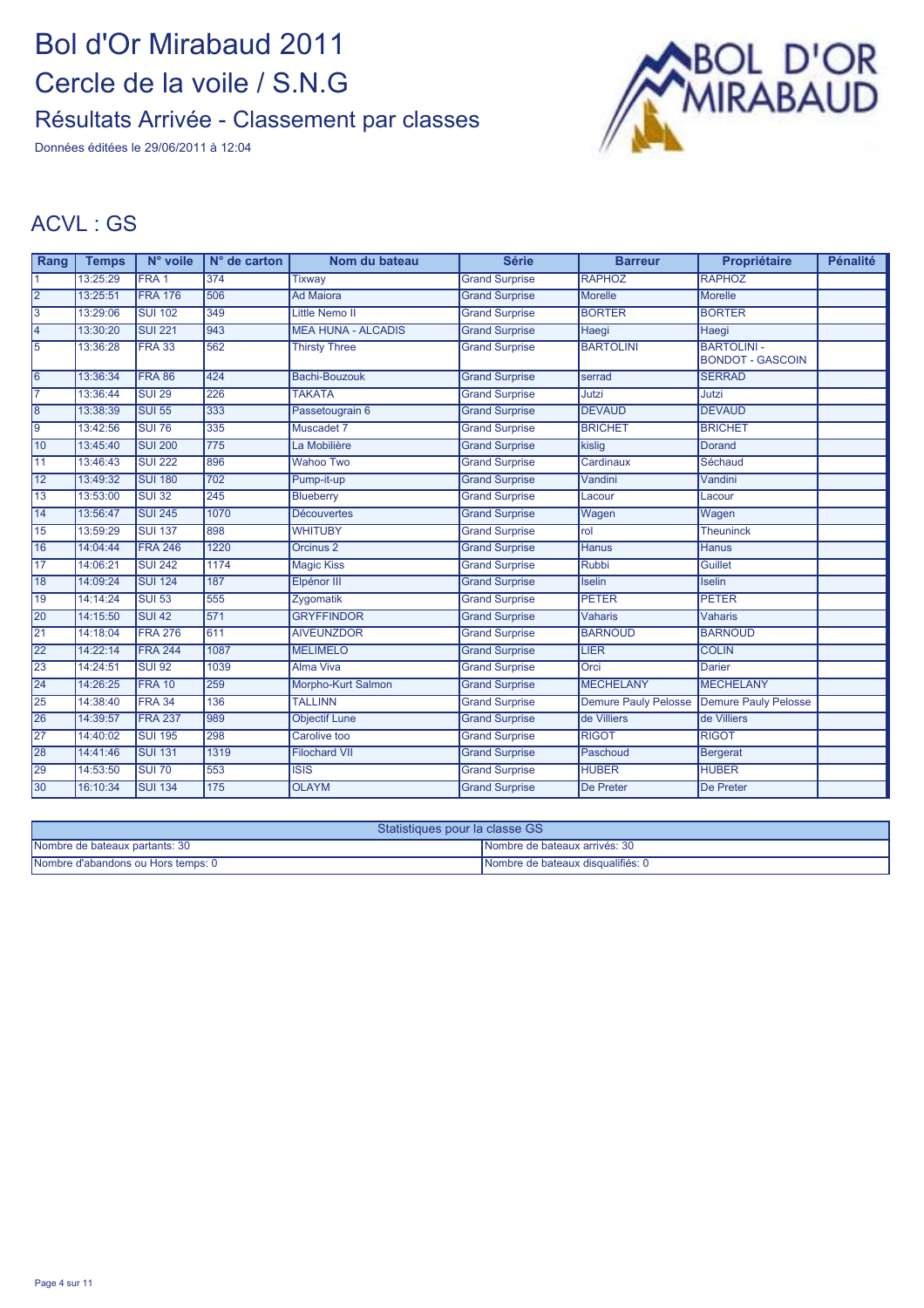Données éditées le 29/06/2011 à 12:04



#### ACVL : TO

| Rang            | <b>Temps</b> | N° voile         | $N°$ de carton | Nom du bateau        | <b>Série</b>  | <b>Barreur</b>   | Propriétaire              | Pénalité |
|-----------------|--------------|------------------|----------------|----------------------|---------------|------------------|---------------------------|----------|
| $\overline{1}$  | 13:16:16     | <b>SUI 82</b>    | 545            | <b>Carpediem Bis</b> | Toucan        | <b>MUNIER</b>    | <b>MUNIER</b>             |          |
| $\overline{2}$  | 13:17:36     | <b>SUI 54</b>    | 445            | <b>Atalante</b>      | <b>Toucan</b> | <b>Naville</b>   | <b>Naville</b>            |          |
| $\overline{3}$  | 13:22:23     | <b>SUI 80</b>    | 1446           | Enaile               | Toucan        | <b>RENEVIER</b>  | Grept                     |          |
| $\overline{4}$  | 13:26:20     | <b>SUI 74</b>    | 1235           | Septante-Quatre      | Toucan        | <b>ROUGET</b>    | <b>ROUGET</b>             |          |
| $\overline{5}$  | 13:28:41     | SUI <sub>9</sub> | 388            | <b>Baloo</b>         | Toucan        | de Lastelle      | <b>Martin</b>             |          |
| $\overline{6}$  | 13:31:22     | <b>SUI 79</b>    | 525            | <b>Gaston III</b>    | Toucan        | Soreau           | Soreau                    |          |
| 7               | 13:32:03     | <b>SUI 46</b>    | 439            | Passetougrain V      | Toucan        | Ponsot           | Ponsot                    |          |
| $\overline{8}$  | 13:37:16     | <b>SUI 21</b>    | 412            | <b>Expsaros</b>      | <b>Toucan</b> | Gétaz            | Gétaz                     |          |
| 9               | 13:40:00     | <b>SUI 72</b>    | 559            | <b>Zephyros</b>      | <b>Toucan</b> | Pournaras        | Pournaras                 |          |
| 10              | 13:42:56     | <b>SUI 47</b>    | 276            | <b>Anubis</b>        | Toucan        | <b>WILHEM</b>    | <b>WILHEM</b>             |          |
| $\overline{11}$ | 13:48:37     | SUI <sub>6</sub> | 8051           | <b>SPARTACUS</b>     | Toucan        | Eggenberger      | Eggenberger               |          |
| $\overline{12}$ | 13:54:52     | <b>SUI 76</b>    | 490            | <b>Aquarius</b>      | <b>Toucan</b> | <b>BANNA</b>     | <b>Bordier</b>            |          |
| $\overline{13}$ | 13:56:07     | <b>SUI 10</b>    | 639            | Melampo              | Toucan        | banzet           | <b>SCI Pré aux Moines</b> |          |
| $\overline{14}$ | 13:59:47     | <b>SUI 49</b>    | 102            | <b>Dopamine</b>      | <b>Toucan</b> | Wildi            | Robert                    |          |
| 15              | 14:01:57     | <b>SUI 48</b>    | 878            | Run                  | <b>Toucan</b> | <b>Monnard</b>   | <b>Monnard</b>            |          |
| 16              | 14:06:52     | <b>SUI 85</b>    | 1164           | A <sub>4</sub>       | Toucan        | <b>Meyer</b>     | <b>Meyer</b>              |          |
| $\overline{17}$ | 14:14:31     | <b>SUI 56</b>    | 565            | LΎ                   | <b>Toucan</b> | <b>Bressieux</b> | <b>Bressieux</b>          |          |
| 18              | 14:16:30     | Suisse 70        | 386            | <b>Bucentaure</b>    | <b>Toucan</b> | <b>Thélin</b>    | Thélin                    |          |
| 19              | 14:44:08     | <b>SUI 62</b>    | 568            | Toucange             | Toucan        | <b>Dufour</b>    | <b>Wicht</b>              |          |
| 20              | 14:46:50     | <b>SUI 38</b>    | 881            | <b>Toko</b>          | <b>Toucan</b> | Poncet           | Poncet                    |          |
| 21              | 14:47:48     | <b>SUI 24</b>    | 1078           | <b>String</b>        | Toucan        | <b>RIGAUD</b>    | <b>RIGAUD</b>             |          |
| 22              | 14:48:07     | <b>SUI 65</b>    | 1053           | Cormoran             | Toucan        | Projahn          | Projahn                   |          |
| $\overline{23}$ | 14:51:54     | <b>SUI 69</b>    | 666            | Exponentiel          | <b>Toucan</b> | <b>FRÜH</b>      | <b>PAQUET</b>             |          |
| 24              | 14:53:16     | <b>SUI 68</b>    | 522            | Le Narquois          | <b>Toucan</b> | <b>Strubin</b>   | <b>Strubin</b>            |          |
| 25              | 14:56:54     | <b>SUI 33</b>    | 33             | La Creole            | Toucan        | <b>Baillie</b>   | <b>Baillie</b>            |          |
| 26              | 15:17:44     | <b>SUI 32</b>    | 1276           | <b>ALPHIOS</b>       | <b>Toucan</b> | <b>Bort</b>      | <b>Bort</b>               |          |
| 27              | 15:36:44     | <b>SUI 34</b>    | 104            | <b>SORC'HENN</b>     | Toucan        | <b>Borgatta</b>  | <b>Borgatta</b>           | 60       |

| Statistiques pour la classe TO     |                                    |  |  |  |
|------------------------------------|------------------------------------|--|--|--|
| Nombre de bateaux partants: 29     | INombre de bateaux arrivés: 27     |  |  |  |
| Nombre d'abandons ou Hors temps: 2 | INombre de bateaux disqualifiés: 0 |  |  |  |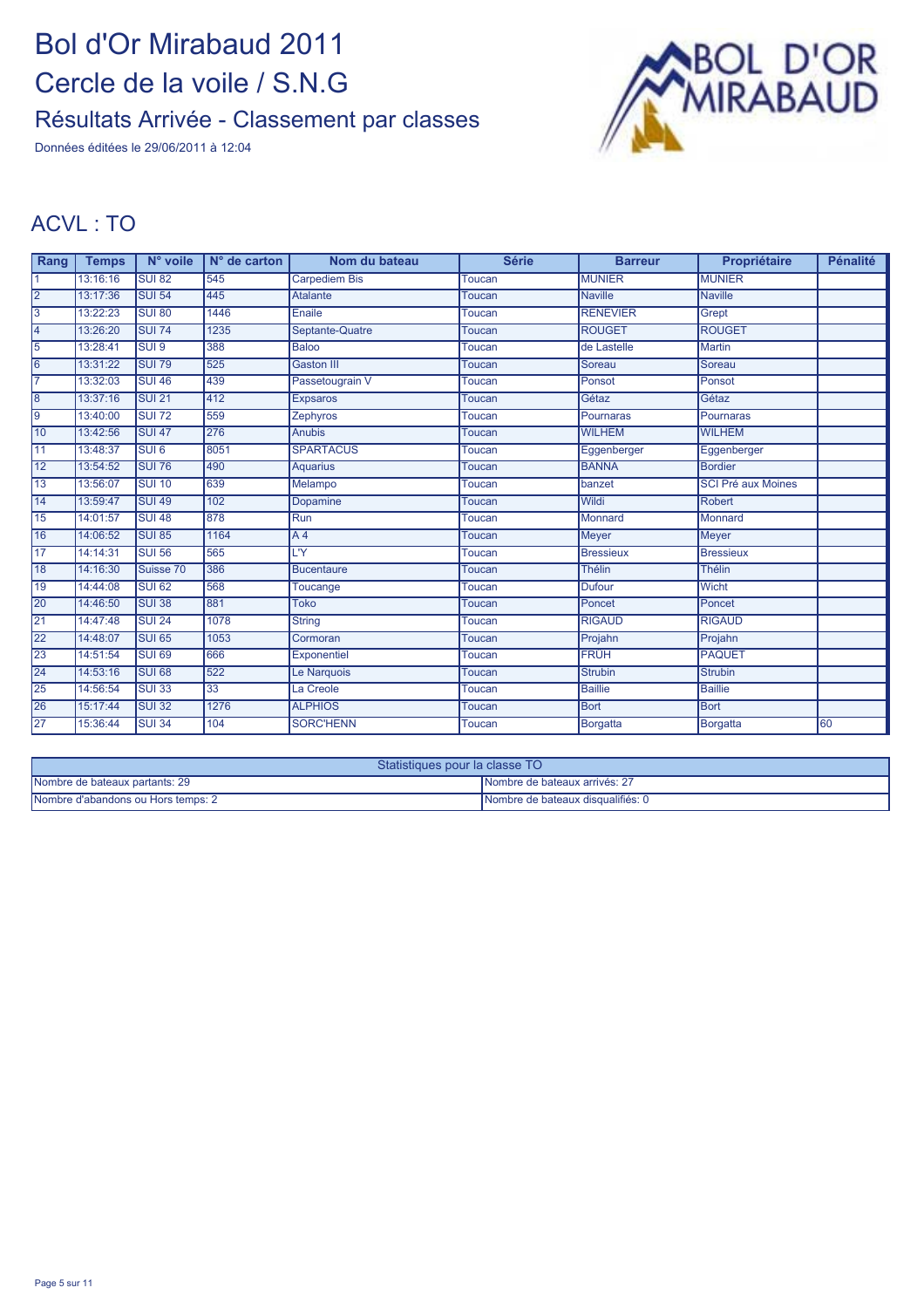Données éditées le 29/06/2011 à 12:04



#### ACVL : LX-TCFX

| Rang           | <b>Temps</b> | $N^{\circ}$ voile | $N°$ de carton   | Nom du bateau          | <b>Série</b>            | <b>Barreur</b>    | Propriétaire       | <b>Pénalité</b> |
|----------------|--------------|-------------------|------------------|------------------------|-------------------------|-------------------|--------------------|-----------------|
|                | 11:16:05     | <b>SUI 100</b>    | 1430             | Syz & Co               | Psaros 40               | Psarofaghis       | <b>Psarofaghis</b> |                 |
| 2              | 11:16:58     | <b>SUI 300</b>    | 141              | <b>OYSTER Funds</b>    | Psaros 40               | <b>BOARON</b>     | <b>DELAYE</b>      |                 |
| 3              | 11:23:51     | sui 2436          | 1102             | full pelt x            | <b>Richards 36</b>      | eckert            | eckert             |                 |
| 4              | 11:36:51     | <b>FRA 2001</b>   | 87               | <b>BDO</b>             | Proto                   | <b>VULLIEZ</b>    | <b>Batal</b>       |                 |
| 5              | 11:39:58     | <b>FRA 666</b>    | 52               | <b>Swiss Interim</b>   | Richards 36             | Gasparini         | Gasparini          |                 |
| 6              | 11:52:33     | sui 333           | 9032             | Gadget                 | <b>F40 GT</b>           | menetrey          | menetrey           |                 |
| 17             | 12:06:11     | SUI <sub>1</sub>  | $\overline{322}$ | <b>Taillevent II</b>   | ACC <sub>60</sub>       | <b>ENGEL</b>      | <b>ENGEL</b>       |                 |
| $\overline{8}$ | 13:07:40     | <b>SUI 108</b>    | 313              | <b>DNDi</b>            | Modulo 108              | <b>NAIMI</b>      | <b>NAIMI</b>       |                 |
| 19             | 13:24:25     | <b>SUI 32</b>     | 9023             | G18                    |                         | Peyrot            | Peyrot             |                 |
| 10             | 13:33:27     | <b>SUI 114</b>    | 9061             | Woodway                | <b>Esse 850</b>         | Schoenenberger    | Schoenenberger     |                 |
| 11             | 13:50:54     | <b>FRA 18</b>     | 9026             | jalucyne RETRIPA       | <b>Open 7.50</b>        | hainneville       | hainneville        |                 |
| 12             | 14:02:12     | fra 001           | 9021             | <b>TOKAOMA II</b>      | <b>VIANT 10.00m</b>     | chartier          | chartier           |                 |
| 13             | 14:39:32     | <b>SUI 58</b>     | 9072             | Zagara                 | Dolphin 81              | Grütter           | Grütter            |                 |
| 14             | 14:47:09     | <b>SUI 155</b>    | 9052             | <b>Cibici</b>          | Diva 39                 | Kipfer            | <b>Mueller</b>     |                 |
| 15             | 14:58:58     | sui 1055          | 9028             | <b>Bucephale</b>       | <b>Macareux</b>         | Lehmann           | Lehmann & Sager    |                 |
| 16             | 15:04:17     | fra 6511          | 9066             | snipe                  | $\overline{0}$          | debayle           | debayle            |                 |
| 17             | 15:34:19     | <b>SUI 24</b>     | 9003             | <b>Midinette</b>       | 6 m JI                  | Keller            | Keller             |                 |
| 18             | 15:36:59     | Z 100             | 9044             | <b>NORTIA</b>          | Améthyste               | Lovis             | Lovis              |                 |
| 19             | 15:56:31     | sui 99            | 9024             | Piumini                | Jeanneau Sélection 37   | Wirth             | Wirth              |                 |
| 20             | 16:28:05     | <b>SUI 371</b>    | 9034             | <b>FORTISSIMO</b>      | ALC40                   | <b>Rochat</b>     | Rochat             |                 |
| 21             | 16:28:30     | <b>SUI 182</b>    | 9027             | White Bird             | First 32                | Grandjean         | Grandjean          |                 |
| 22             | 16:43:19     | <b>FRA 378</b>    | 9009             | <b>EPICURE</b>         | Dufour 34               | Dupanloup         | Dupanloup          |                 |
| 23             | 16:50:49     | t 22              | 9011             | Jatoba                 | Tofinou8 m              | gillaux           | gillaux            |                 |
| 24             | 16:54:34     | SUI <sub>9</sub>  | 9035             | Joana                  | <b>Suspens</b>          | <b>DuPasquier</b> | <b>DuPasquier</b>  |                 |
| 25             | 17:08:56     | Z 150             | 9056             | <b>ALOA II</b>         | <b>First Class 8</b>    | <b>POFFET</b>     | <b>POFFET</b>      |                 |
| 26             | 17:12:02     | Z 1332            | 9062             | <b>Extra Paulette</b>  | <b>Extra Paulette</b>   | <b>Balladares</b> | <b>Balboul</b>     |                 |
| 27             | 17:12:57     |                   | 9099             | Val bleu               | Sun Odyssey 30          | _azareth          | _azareth           |                 |
| 28             | 17:35:35     | FRA 195058        | 9036             | <b>Emile</b>           | Sprint 95               | <b>Thirot</b>     | <b>Thirot</b>      |                 |
| 29             | 17:48:02     | Z 1279            | 9063             | Principessa            | Dufour 31               | <b>ROUD</b>       | <b>ROUD</b>        |                 |
| 30             | 17:52:46     | Z 864             | 9046             | <b>Golden Shamrock</b> | <b>South Coast</b>      | halnaut           | halnaut            |                 |
| 31             | 17:57:50     | fra 132           | 9068             | chocapic               | <b>Open 5.70</b>        | garnier           | garnier            |                 |
| 32             | 18:00:02     | <b>SUI 468</b>    | 9041             | <b>Idéfix</b>          | <b>Surprise</b>         | <b>Troesch</b>    | <b>Troesch</b>     |                 |
| 33             | 18:01:50     | F50               | 9054             | <b>Schuss</b>          | 0                       | Letur             | Letur              |                 |
| 34             | 18:03:16     | <b>SUI 585</b>    | 9000             | <b>HAPPY HOUR II</b>   | Comfortina 32           | Klopfenstein      | Klopfenstein       |                 |
| 35             | 18:08:00     | <b>FRA 38082</b>  | 9057             | <b>LA VAUDAIRE</b>     | <b>Challenger Scout</b> | <b>WILLAUME</b>   | <b>WILLAUME</b>    |                 |
| 36             | 18:08:21     | sui 155           | 9050             | <b>Petit Baveux</b>    | <b>Surprise</b>         | ferrand           | ferrand            |                 |
| 37             | 18:15:37     | $\overline{Z}$ 1  | 9033             | $\overline{B3}$        | Sciacetra               | <b>AMOUDRUZ</b>   | <b>AMOUDRUZ</b>    |                 |
| 38             | 18:20:42     | Z 606             | 9069             | <b>Mezcal</b>          | Folkeboat               | Girardin          | Girardin           |                 |
| 39             | 18:27:37     | Z 123             | 9004             | Chupito                | 0                       | teuf              | <b>Achleitner</b>  |                 |
| 40             | 18:41:48     | <b>SUI 1809</b>   | 9005             | Jawanda                | J <sub>24</sub>         | <b>Boulenger</b>  | <b>Boulenger</b>   |                 |
| 41             | 18:53:58     | SUI <sub>1</sub>  | 9014             | <b>Betelgeuse</b>      | 0                       | le guisquet       | le guisquet        |                 |
| 42             | 19:05:21     | z 239             | 9058             | <b>PATOOTIE</b>        | Confortina 32           | <b>SPIELMANN</b>  | <b>SPIELMANN</b>   |                 |
| 43             | 19:24:08     | sui 595           | 9031             | mamathilia             | <b>Surprise</b>         | miege             | miege              |                 |
| 44             | 19:43:01     | Z 1477            | 9051             | <b>Délirium</b>        | Stag 29                 | Charlet           | Charlet            |                 |
| 45             | 20:00:34     | <b>SUI 01</b>     | 9065             | <b>Blue Sea</b>        | Sun Odyssey 36.2        | Delarue           | Delarue            |                 |
| 46             | 20:06:32     | <b>SUI 445</b>    | 9059             | croix du sud           | <b>Surprise</b>         | liégeard          | urben              |                 |
| 47             | 21:07:36     | <b>SUI 39</b>     | 9015             | Pellet                 | Sunlight 30             | Charpilloz        | Pellet             |                 |
| 48             | 21:49:38     | $-7$              | 9045             | <b>Angelise II</b>     | First 285               | <b>Béguelin</b>   | <b>Béguelin</b>    |                 |
| 49             | 22:00:49     | SUI <sub>0</sub>  | 9037             | Entropie               | bavaria cruiser 32      | <b>Scherl</b>     | <b>Scherl</b>      |                 |
| 50             | 22:06:37     | <b>SUI 1435</b>   | 9022             | <b>Tamalone</b>        | 0                       | <b>Hayek</b>      | <b>Hayek</b>       |                 |
|                |              |                   |                  |                        |                         |                   |                    |                 |

| Statistiques pour la classe LX-TCFX |                                   |  |  |  |
|-------------------------------------|-----------------------------------|--|--|--|
| Nombre de bateaux partants: 75      | Nombre de bateaux arrivés: 59     |  |  |  |
| Nombre d'abandons ou Hors temps: 16 | Nombre de bateaux disqualifiés: 0 |  |  |  |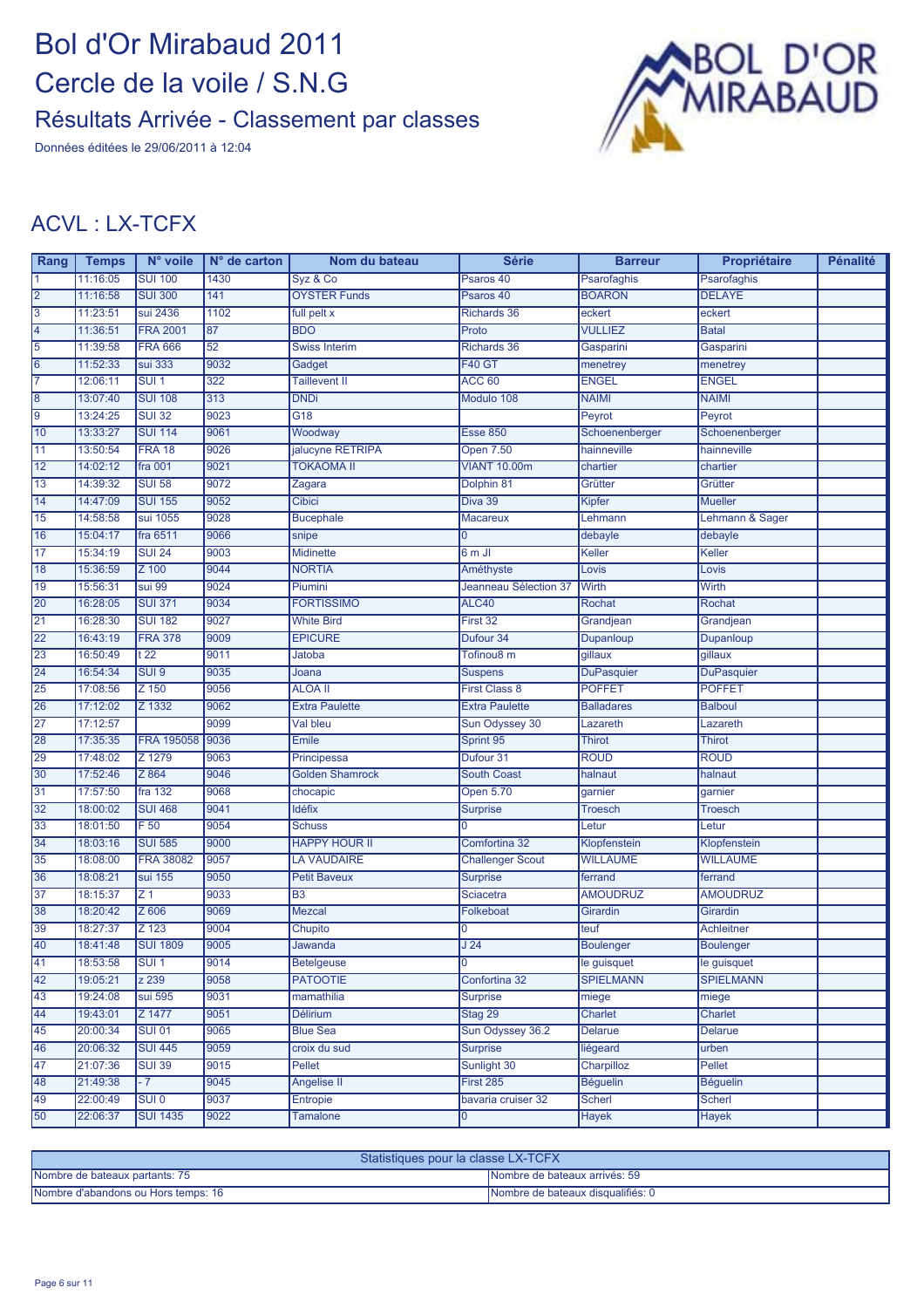Données éditées le 29/06/2011 à 12:04



#### ACVL : TCF1+2

| Rang            | <b>Temps</b> | N° voile          | $N°$ de carton  | Nom du bateau                        | <b>Série</b>            | <b>Barreur</b>                         | Propriétaire                           | <b>Pénalité</b> |
|-----------------|--------------|-------------------|-----------------|--------------------------------------|-------------------------|----------------------------------------|----------------------------------------|-----------------|
|                 | 14:26:06     | <b>SUI 6666</b>   | 302             | <b>Miss Tfy</b>                      | Luthi 38                | Valiton                                | Valiton                                |                 |
| $\overline{2}$  | 14:45:30     | sui 1             | 756             | <b>CANOPUS 3</b>                     |                         | <b>Matthey</b>                         | <b>Matthey</b>                         |                 |
| 3               | 14:48:51     | <b>SUI 114</b>    | 1434            | Seeking Alpha                        | Mumm 30                 | Huguenin                               | Hamilton                               |                 |
| 4               | 14:51:42     | <b>SUI 304</b>    | 297             | Olympic                              | Mumm 30                 | Saudan                                 | <b>ERI Bancaire SA</b>                 |                 |
| $\overline{5}$  | 15:00:05     | <b>SUI 952</b>    | 334             | <b>Tarangau</b><br>Marine-electronic | Luthi 952               | <b>David Vulliez</b>                   | <b>VULLIEZ</b>                         |                 |
| 6               | 15:00:39     | F <sub>581</sub>  | $\overline{34}$ | <b>CROSS SYSTEMS</b>                 | <b>First 40.7</b>       | <b>Arnulf</b>                          | Arnulf                                 |                 |
| 17              | 15:02:49     | sui 5             | 358             | wanted                               |                         | gaudin                                 | gaudin-berdoz                          |                 |
| $\overline{8}$  | 15:05:07     | <b>SUI 2720</b>   | 129             | <b>ARDIZIO</b>                       | Luthi 33                | <b>Beausse</b>                         | <b>Beausse</b>                         |                 |
| 9               | 15:14:09     | <b>SUI 9699</b>   | 330             | <b>Ventcoulis</b>                    | Luthi 33 Cruiser        | Lerch                                  | Lerch                                  |                 |
| 10              | 15:17:14     | <b>SUI 68</b>     | 262             | <b>Bruscolo</b>                      | <b>Grand Soleil 40C</b> | <b>REMY</b>                            | <b>REMY</b>                            |                 |
| 11              | 15:20:43     | <b>GBR 004</b>    | 8033            | Cool Runnings 3                      |                         | <b>Visser</b>                          | Juncker                                |                 |
| 12              | 15:25:07     | <b>FRA 93</b>     | 255             | <b>Matiere Grise</b>                 | Modulo 93               | <b>CHAPUY</b>                          | <b>CHAPUY</b>                          |                 |
| 13              | 15:29:56     | <b>SUI 9905</b>   | 1371            | <b>Esse 990</b>                      |                         | <b>Schuchter</b>                       | Schuchter                              |                 |
| 14              | 15:33:32     | <b>SUI 990</b>    | 191             | IKI                                  | Luthi 990               | <b>BALS / DESCHOUX /</b><br>BERTOSSA/L | <b>BALS / DESCHOUX /</b><br>BERTOSSA/L |                 |
| 15              | 15:35:33     | <b>SUI 341</b>    | 855             | Yasmine                              | Luthi 990               | <b>CIVITILLO</b>                       | <b>CIVITILLO</b>                       |                 |
| 16              | 15:44:51     | <b>SUI 8890</b>   | 246             | Dernière Minute                      | Luthi 990               | Laurent                                | Laurent                                |                 |
| 17              | 15:50:32     | sui 138           | 767             | <b>Terrific</b>                      | Luthi 34                | Ott                                    | Ott                                    |                 |
| 18              | 15:59:02     | <b>SUI 34</b>     | 103             | <b>PERCHETTE</b>                     | Luthi 34                | Patry                                  | Patry                                  |                 |
| 19              | 16:01:23     | <b>SUI 22</b>     | 331             | Body & Soul                          | Luthi 1150              | <b>Bottge</b>                          | <b>Syndict AZP</b>                     |                 |
| 20              | 16:01:29     | SUI <sub>2</sub>  | 164             | Yemanjá                              | Luthi 33                | <b>Baas</b>                            | van Leeuwen                            |                 |
| 21              | 16:02:21     | <b>SUI 17701</b>  | 55              | <b>METEORITE</b>                     | Modulo 105              | <b>Buholzer</b>                        | <b>Buholzer</b>                        |                 |
| 22              | 16:04:19     | <b>SUI 1012</b>   | 274             | <b>Belotti</b>                       | Mysphi 47               | <b>FERT</b>                            | <b>FERT</b>                            |                 |
| 23              | 16:05:34     | <b>SUI 301</b>    | 803             | Triga 5                              | Mumm 30                 | Léglise                                | Léglise                                |                 |
| $\overline{24}$ | 16:11:02     | <b>FRA 027</b>    | 1181            | <b>RED BILL</b>                      | <b>Open 7.50</b>        | <b>PICHON</b>                          | <b>PICHON</b>                          |                 |
| 25              | 16:16:19     | <b>EUR 830</b>    | 242             | AssT'ko                              | Asso 99                 | <b>Bonne</b>                           | <b>Bonne</b>                           |                 |
| 26              | 16:19:49     | <b>SUI 95</b>     | 593             | <b>Jubilation</b>                    | Shamrock 9.5 Proto      | Fayet                                  | Fayet                                  |                 |
| 27              | 16:20:48     | <b>SUI 2001</b>   | 370             | <b>Unanimus</b>                      | Luthi 33                | <b>Bordier</b>                         | <b>BERTHERAT</b>                       |                 |
| 28              | 16:22:01     | $SUI$ 3           | 861             | <b>Wicked Awesome II</b>             | Luthi 990               | Irminger                               | <b>Irminger</b>                        |                 |
| 29              | 16:24:35     | FRA 21713         | 479             | Oxygène                              |                         | <b>Richardt</b>                        | Anthoine                               |                 |
| 30              | 16:25:30     | <b>SUI 27</b>     | 563             | 50 èmes Hurlants                     | Luthi 952               | <b>Pictet</b>                          | <b>PICTET</b>                          |                 |
| 31              | 16:25:41     | <b>SUI 2000</b>   | 67              | <b>MAGICOPAPACARLO</b>               | Frers 32                | <b>Baumann</b>                         | <b>Baumann</b>                         |                 |
| 32              | 16:29:42     | <b>SUI 37</b>     | 467             | <b>Melia</b>                         | Dynamic 35              | <b>CEVEY</b>                           | <b>CEVEY</b>                           |                 |
| 33              | 16:30:22     | <b>SUI 001</b>    | 1249            | Dingo                                | <b>Open 7.50</b>        | <b>JANIN</b>                           | Floquet                                |                 |
| 34              | 16:33:07     | <b>SUI 2011</b>   | 8040            | <b>Allianz Suisse</b>                |                         | Aeppli                                 | Michael Aeppli,                        |                 |
| 35              | 16:36:18     | <b>SUI 108</b>    | 712             | doc B                                | Sprint 108              | <b>Burkard</b>                         | <b>Burkard</b>                         |                 |
| 36              | 16:38:57     | <b>SUI 015</b>    | 993             | <b>IDEFIX</b>                        |                         | <b>Gumowski</b>                        | <b>Gumowski</b>                        |                 |
| $\overline{37}$ | 16:40:52     | SUI <sub>2</sub>  | 294             | Gadolinium                           | Luthi 38                | De Marignac                            | De Marignac                            |                 |
| 38              | 16:43:18     | SUI 9             | 1375            | <b>MEK</b>                           | Luthi 990               | Da Cruz                                | Eden-Seiler                            |                 |
| 39              | 16:43:41     | <b>UK GB9435T</b> | 8034            | Jolt                                 | Tofinou 9.50            | <b>Harrison</b>                        | Harrison                               |                 |
| 40              | 16:48:10     | SUI <sub>3</sub>  | 172             | <b>Bon Père</b>                      | Tiolu                   | Houlmann                               | Cloché                                 |                 |
| 41              | 16:49:59     | <b>SUI 13</b>     | 801             | <b>ONDINE</b>                        | Tofinou 9.50            | <b>BURNIER</b>                         | <b>BURNIER</b>                         |                 |
| 42              | 16:51:03     | sui 1             | 1150            | zénitude                             |                         | Aebi                                   | Aebi                                   |                 |
| 43              | 17:02:09     | <b>Sui 25</b>     | 1407            | <b>The FireFly</b>                   |                         | Geiser                                 | Fondation Borel /<br>Geiser            |                 |
| 44              | 17:10:13     | <b>SUI 105</b>    | 2221            | <b>Milan Royal</b>                   | Modulo 105              | Perret                                 | Perret                                 |                 |
| 45              | 17:12:39     | <b>SUI 001</b>    | 8045            | Corbo                                |                         | <b>Müller</b>                          | Müller                                 |                 |
| 46              | 17:26:59     | <b>SUI 3313</b>   | 551             | Nénuphar                             | <b>First Class 10</b>   | Rebeaud                                | <b>REBEAUD</b>                         |                 |
| 47              | 17:34:13     | SUI 4             | 1424            | Zelda                                | Luthi 36                | Vallet                                 | Vallet                                 |                 |
| 48              | 17:56:18     | SUI3              | 581             | Pishy 2                              | Brenta 38               | <b>Stenbolt</b>                        | <b>Stenbolt</b>                        |                 |
| 49              | 17:56:31     | <b>SUI 25</b>     | 1305            | Melifica                             | Sprint 108              | <b>Mamalis</b>                         | <b>Mamalis</b>                         |                 |
| 50              | 17:58:43     | <b>SUI 2000</b>   | $\mathbf{1}$    | Flash                                | <b>Topaze</b>           | <b>GAY</b>                             | <b>GAY</b>                             |                 |
|                 |              |                   |                 |                                      |                         |                                        |                                        |                 |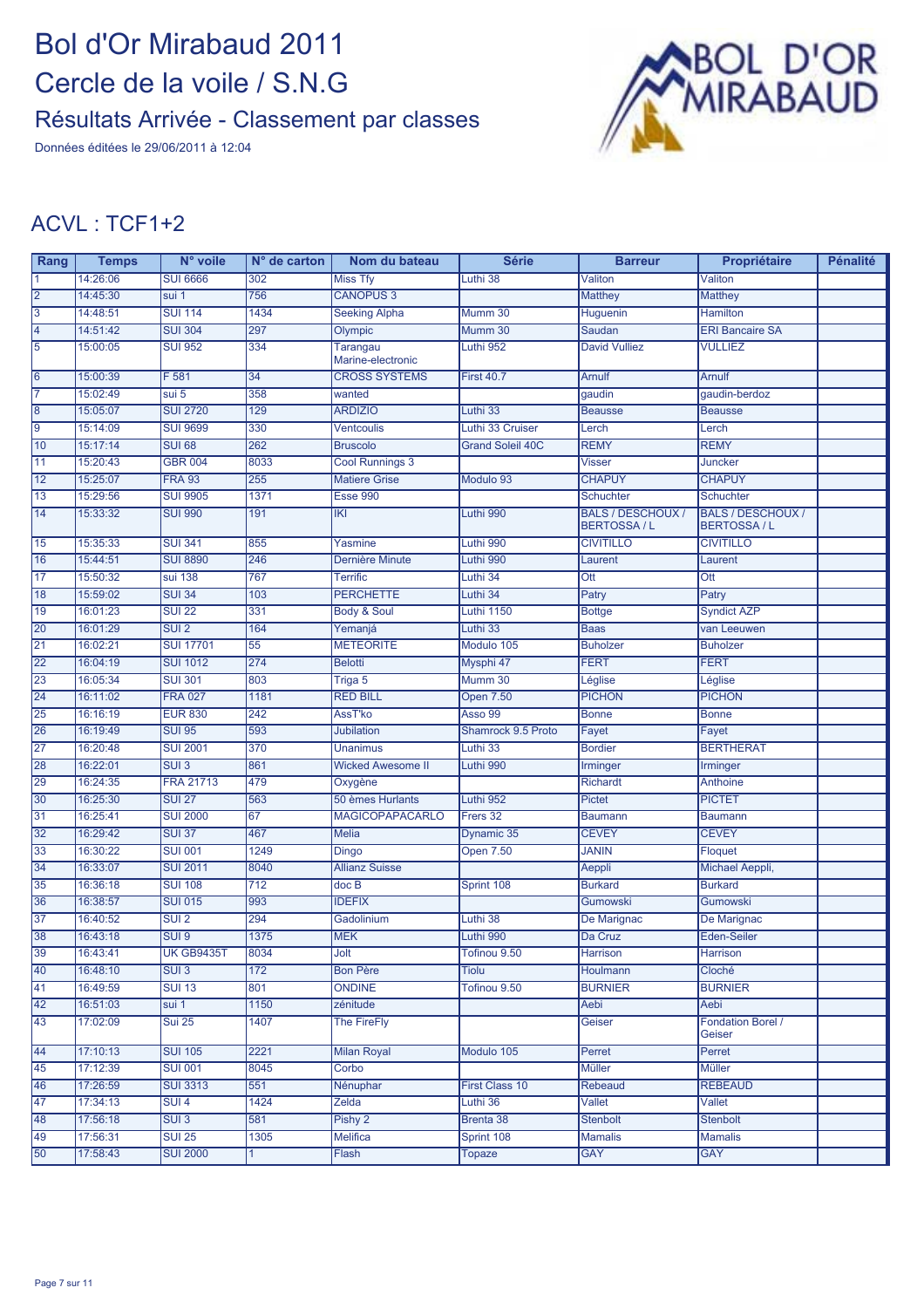Données éditées le 29/06/2011 à 12:04



#### ACVL : TCF1+2

| Rang | Temps    | N° voile        | $N°$ de carton | Nom du bateau     | <b>Série</b>        | <b>Barreur</b>    | Propriétaire         | <b>Pénalité</b> |
|------|----------|-----------------|----------------|-------------------|---------------------|-------------------|----------------------|-----------------|
| 151  | 17:58:47 | <b>SUI1</b>     | 325            | <b>Albatros</b>   | <b>Albatros</b>     | Ryter             | <b>IMOESCHBERGER</b> |                 |
| 52   | 18:07:32 | <b>SUI 50</b>   | 1449           | <b>Protos</b>     | <b>Toucan Proto</b> | Pinget            | Pinget               |                 |
| 53   | 18:31:58 | <b>SUI 9902</b> | 1448           | <b>Essen'ciel</b> |                     | <b>Kerr</b>       | <b>Kerr</b>          |                 |
| 54   | 18:32:08 | sui 830         | 1162           | flow              |                     | <b>Istraumann</b> | <b>Isauvin</b>       |                 |
| 55   | 19:01:16 | <b>SUI 9952</b> | 50             | <b>Jabulani</b>   | Asso 99             | Rudaz             | Rudaz                |                 |
| 56   | 19:13:01 | <b>SUI 77</b>   | 195            | <b>Savavite</b>   | <b>I</b> Proto      | <b>Pittier</b>    | Plumettaz            |                 |
| 157  | 19:37:09 | lz 13           | 1334           | rzef              | <b>S</b> 30         | Fragniere         | Fragniere            |                 |

| Statistiques pour la classe TCF1+2                              |                                   |  |  |  |
|-----------------------------------------------------------------|-----------------------------------|--|--|--|
| Nombre de bateaux partants: 60<br>Nombre de bateaux arrivés: 57 |                                   |  |  |  |
| Nombre d'abandons ou Hors temps: 3                              | Nombre de bateaux disqualifiés: 0 |  |  |  |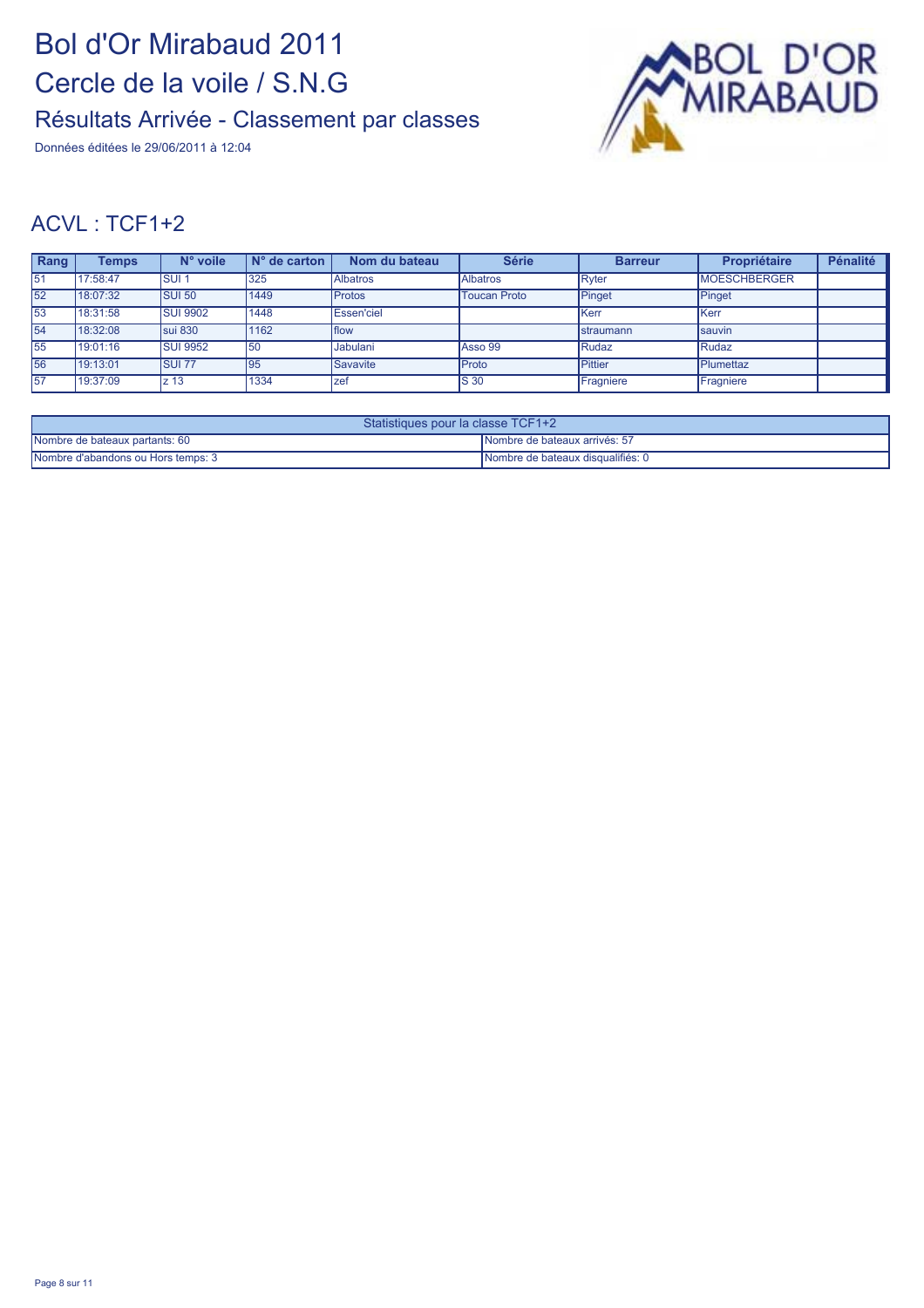Données éditées le 29/06/2011 à 12:04



#### ACVL : TCF3

| Rang            | <b>Temps</b> | N° voile           | $N^{\circ}$ de carton | Nom du bateau                 | <b>Série</b>         | <b>Barreur</b>    | Propriétaire      | <b>Pénalité</b> |
|-----------------|--------------|--------------------|-----------------------|-------------------------------|----------------------|-------------------|-------------------|-----------------|
| $\overline{1}$  | 14:31:38     | <b>SUI 072</b>     | 5018                  | <b>OttoCinque</b>             | <b>Esse 850</b>      | <b>MARCHAND</b>   | Caffaro           |                 |
| $\overline{2}$  | 14:33:38     | <b>SUI 09</b>      | 1177                  | Tahuata                       | Luthi 870            | <b>Hofer</b>      | <b>Hofer</b>      |                 |
| $\overline{3}$  | 14:47:18     | <b>SUI 747</b>     | 971                   | D.I. HOME                     |                      | Pou Pupp          | <b>Bachy</b>      |                 |
| $\overline{4}$  | 14:52:56     | <b>SUI 104</b>     | 1252                  | <b>Top I' Esse</b>            | <b>Esse 850</b>      | <b>Dubuis</b>     | <b>Dubuis</b>     |                 |
| $\overline{5}$  | 15:02:47     | $SUI$ <sub>5</sub> | 271                   | <b>Novae</b>                  | Luthi 870            | <b>Ballanfat</b>  | <b>Ballanfat</b>  |                 |
| $\overline{6}$  | 15:10:21     | SUI6               | 161                   | Nanook                        | Jeudi 12             | Gerber            | Gerber            |                 |
| 7               | 15:13:31     | <b>FRA 112</b>     | 64                    | <b>MERRY II</b>               | Aphrodite 101        | Carpe             | Carpe             |                 |
| $\overline{8}$  | 15:15:54     | FRA 8              | 220                   | Fou d'Amour 31                |                      | Fluckiger         | Amberger          |                 |
| $\overline{9}$  | 15:16:34     | <b>SUI 713</b>     | 1450                  | <b>Barcarol</b>               | <b>First Class 8</b> | <b>ROL</b>        | <b>ROL</b>        |                 |
| 10              | 15:16:37     | <b>FRA 65008</b>   | 423                   | <b>SMACK</b>                  |                      | <b>RAYMOND</b>    | <b>RAYMOND</b>    |                 |
| $\overline{11}$ | 15:16:57     | <b>SUI 052</b>     | 414                   | S'presso                      |                      | <b>Munafo</b>     | Munafo            |                 |
| $\overline{12}$ | 15:20:02     | <b>SUI 66</b>      | 1273                  | Belami <sub>2</sub>           | <b>Esse 850</b>      | Gabella           | Karcher           |                 |
| 13              | 15:22:22     | <b>SUI 001</b>     | 1370                  | <b>Esse 750</b>               |                      | <b>Schuchter</b>  | <b>Schuchter</b>  |                 |
| $\overline{14}$ | 15:22:49     | <b>FRA 25</b>      | 413                   | <b>N'Eau Stress</b>           |                      | Pibouleau         | Pibouleau         |                 |
| 15              | 15:23:47     | <b>SUI 39</b>      | 336                   | Il Sogno                      |                      | Guignard          | Guignard          |                 |
| 16              | 15:25:48     | <b>SUI 1620</b>    | 14                    | Hiva Oa                       | Bavaria 35 Match     | Mégroz            | Mégroz            |                 |
| $\overline{17}$ | 15:25:52     | <b>SUI 1497</b>    | 677                   | <b>Blue Note</b>              | <b>Suspens</b>       | <b>EGGLI</b>      | <b>EGGLI</b>      |                 |
| 18              | 15:25:59     | <b>SUI 254</b>     | 254                   | <b>THALIA</b>                 |                      | <b>REY</b>        | <b>REY</b>        |                 |
| 19              | 15:26:36     | <b>SUI 1525</b>    | 320                   | <b>Verbel - Poopy Express</b> | Proto ABC            | Milliquet         | <b>Milliquet</b>  |                 |
| 20              | 15:31:54     | $\overline{Z9}$    | 480                   | La Foulque                    | <b>Choucas</b>       | Pfirter           | <b>PFIRTER</b>    |                 |
| $\overline{21}$ | 15:34:36     | <b>SUI 121</b>     | 1428                  | <b>PAPACARLO .X</b>           | <b>Esse 850</b>      | Pedrazzini        | Pedrazzini        |                 |
| 22              | 15:36:08     | <b>SUI 034</b>     | 828                   | <b>L'Essentiel</b>            |                      | Oesch             | <b>Oesch</b>      |                 |
| $\overline{23}$ | 15:36:19     | FRA 8              | 859                   | <b>Flophil IV</b>             | $\overline{A}35$     | <b>Fichard</b>    | Fichard           |                 |
| $\overline{24}$ | 15:38:35     | <b>SUI 8713</b>    | 143                   | <b>SURFIN</b>                 | Finngulf 31          | Aschwanden        | Aschwanden        |                 |
| 25              | 15:41:11     | <b>SUI 381</b>     | 51                    | <b>Christelle</b>             | X 99                 | Ducommun          | Ducommun          |                 |
| 26              | 15:43:20     | <b>SUI 77</b>      | 1146                  | <b>JAMEZ</b>                  |                      | <b>LANZREIN</b>   | <b>LANZREIN</b>   |                 |
| $\overline{27}$ | 15:43:43     | <b>SUI 10</b>      | 265                   | Anytime                       |                      | <b>GASSER</b>     | <b>GASSER</b>     |                 |
| 28              | 15:45:46     | <b>SUI 11</b>      | 1244                  | Maki                          | Luthi 870            | <b>Dériaz</b>     | <b>Dériaz</b>     |                 |
| 29              | 15:46:45     | <b>SUI 14</b>      | 152                   | Tagaroa                       | Jeudi 12             | Lutz              | <b>SPRUNGLI</b>   |                 |
| 30              | 15:50:04     | <b>SUI 170</b>     | 1216                  | Len'X toy                     |                      | Carlsson          | Carlsson          |                 |
| 31              | 15:50:45     | <b>SUI 89</b>      | 513                   | <b>Rock Me Baby</b>           | <b>Suspens</b>       | <b>WALKER</b>     | <b>WALKER</b>     |                 |
| 32              | 15:53:11     | <b>SUI 2084</b>    | 263                   | Jaisalmer                     | Banner 33            | <b>HUBER</b>      | <b>HUBER</b>      |                 |
| 33              | 15:54:34     | <b>FRA 818</b>     | 8032                  | tchikk                        |                      | Piot              | Piot              |                 |
| 34              | 15:55:35     | <b>SUI 77</b>      | 305                   | Proxi                         | X 99                 | Desgraz           | Desgraz           |                 |
| 35              | 15:57:07     | <b>SUI 2073</b>    | 117                   | <b>BEAUFIX</b>                | $\times 95$          | Pasche            | Pasche            |                 |
| 36              | 15:59:28     | <b>SUI 1906</b>    | $\overline{20}$       | Euphorie                      | Florence 39          | <b>GUGGIARI</b>   | <b>GUGGIARI</b>   |                 |
| 37              | 16:01:19     | SUI <sub>3</sub>   | 656                   | Tremolo                       | Faurby 330           | <b>DERIAZ</b>     | <b>DERIAZ</b>     |                 |
| 38              | 16:02:45     | <b>FRA 29535</b>   | 1140                  | <b>Super Josephine</b>        |                      | <b>BEAUTEMPS</b>  | <b>BEAUTEMPS</b>  |                 |
| 39              | 16:03:35     | F 306              | 422                   | <b>Illico V</b>               | Dehler 34            | <b>GOERTZ</b>     | <b>GOERTZ</b>     |                 |
| 40              | 16:04:09     | Z 1984             | 1377                  | <b>Hocus Pocus</b>            |                      | <b>Borruat</b>    | Castella/Parein   |                 |
| 41              | 16:05:15     | <b>SUI 398</b>     | 720                   | <b>Bora</b>                   | <b>First Class 8</b> | <b>Trolliet</b>   | <b>Trolliet</b>   |                 |
| $\overline{42}$ | 16:06:37     | <b>SUI 870</b>     | 837                   | <b>GAIA</b>                   | Luthi 870            | <b>Tissot</b>     | <b>Tissot</b>     |                 |
| 43              | 16:08:31     | SUI <sub>1</sub>   | 744                   | <b>JULIE</b>                  | Luthi 850            | Jaccard           | Schaerrer         |                 |
| 44              | 16:09:45     | <b>SUI 1008</b>    | 277                   | Maurablia                     | Luthi 28             | Gaud              | <b>POUJOULAT</b>  |                 |
| 45              | 16:11:25     | <b>SUI 606</b>     | 1437                  | <b>ALLEGRIA</b>               | Dufour 34            | <b>DE CARLO</b>   | <b>DE CARLO</b>   |                 |
| 46              | 16:14:59     | <b>SUI 782</b>     | 379                   | <b>Mitielvent</b>             | <b>First 31.7</b>    | <b>PITTET</b>     | <b>NORMAND</b>    |                 |
| $\overline{47}$ | 16:15:04     | <b>FRA 333</b>     | 279                   | Sophyann                      | <b>Elan 333</b>      | Dupont            | <b>Dupont</b>     |                 |
| 48              | 16:15:08     | <b>FRA 69</b>      | 206                   | <b>LA RIOULE</b>              | <b>Tetras</b>        | <b>LACOMBE</b>    | Association       |                 |
| 49              | 16:16:51     | <b>FRA 36972</b>   | 437                   | <b>TIROLO</b>                 |                      | <b>BACHELERIE</b> | <b>BACHELERIE</b> |                 |
| 50              | 16:18:35     | <b>SUI 13</b>      | 1323                  | <b>Ulysse</b>                 | Luthi 870            | <b>Richard</b>    | <b>Richard</b>    |                 |
|                 |              |                    |                       |                               |                      |                   |                   |                 |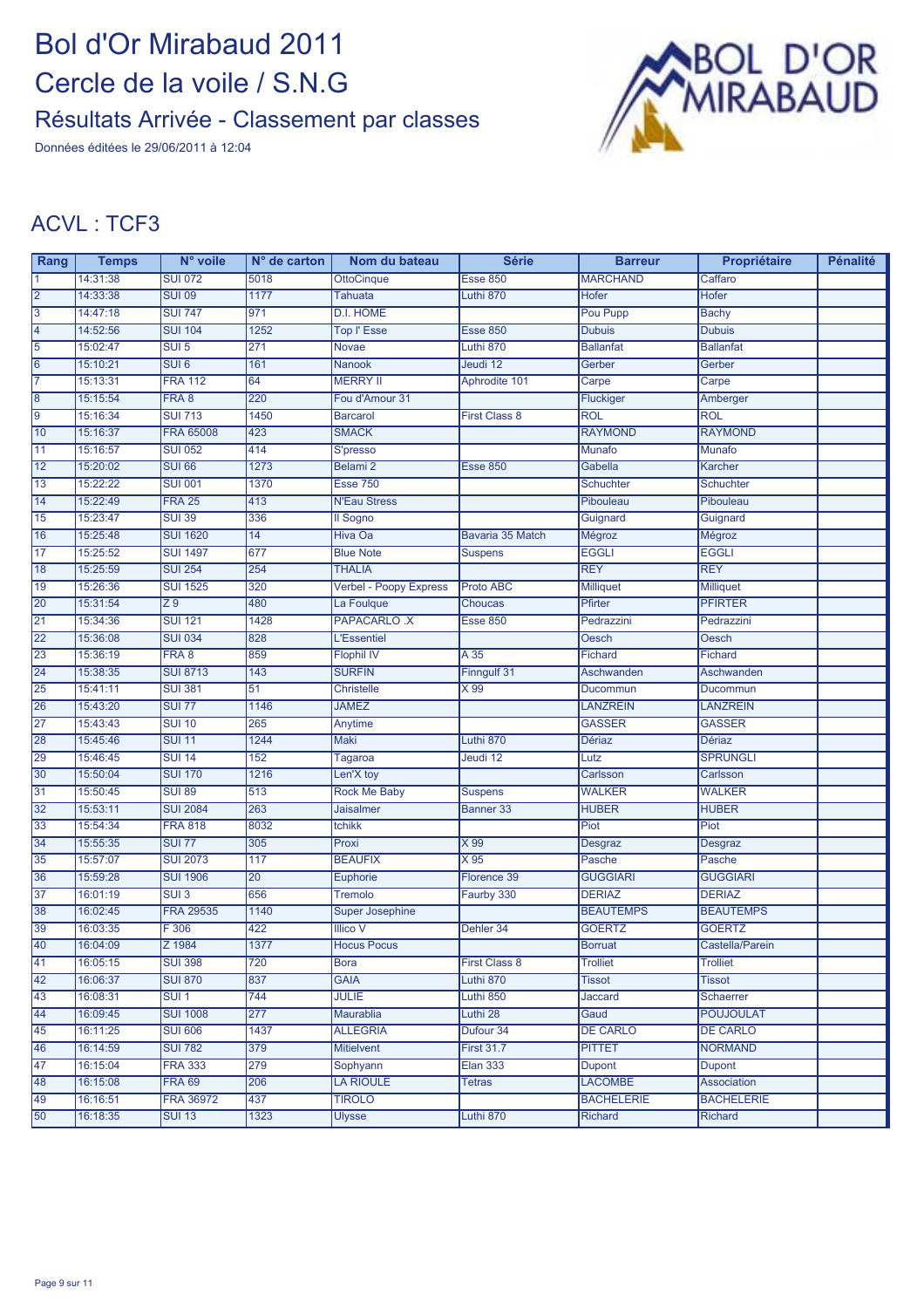Données éditées le 29/06/2011 à 12:04



#### ACVL : TCF3

| Rang            | <b>Temps</b> | N° voile                | N° de carton    | Nom du bateau       | <b>Série</b>         | <b>Barreur</b>   | Propriétaire     | <b>Pénalité</b> |
|-----------------|--------------|-------------------------|-----------------|---------------------|----------------------|------------------|------------------|-----------------|
| 51              | 16:21:10     | <b>SUI 007</b>          | 758             | Wavedancer          | Dehler 36 CWS        | Schwarzenbach    | Schwarzenbach    |                 |
| 52              | 16:23:21     | <b>SUI 71</b>           | 689             | Anthea              | Sélection 37         | <b>Bieri</b>     | <b>Bieri</b>     |                 |
| 53              | 16:25:23     | Z 2087                  | 116             | <b>EL AMARETTO</b>  | Granada 31           | <b>Seitz</b>     | <b>Seitz</b>     |                 |
| 54              | 16:33:27     | $\overline{Z}$ 5        | 352             | Canios              | Luthi 29             | <b>Matthys</b>   | <b>Matthys</b>   |                 |
| 55              | 16:37:14     | <b>SUI 395</b>          | 229             | <b>J-SUI</b>        | $\overline{J80}$     | Winteler         | Winteler         |                 |
| 56              | 16:39:09     | <b>SUI 2445</b>         | 540             | <b>Tetosse</b>      | Polaris 37           | <b>JUNOD</b>     | <b>JUNOD</b>     |                 |
| 57              | 16:40:19     | <b>SUI 27</b>           | 603             | <b>Adventure</b>    | Faurby 330           | Leuenberger      | Leuenberger      |                 |
| 58              | 16:42:15     | sui 14372               | 82              | didisteam too       | <b>Dod 30</b>        | <b>Didisheim</b> | <b>Didisheim</b> |                 |
| 59              | 16:42:55     | <b>Suisse SUI67</b>     | 8062            | Sylphide            | <b>Esse 850</b>      | <b>Bryan</b>     | <b>Bryan</b>     |                 |
| 60              | 16:47:28     | <b>SUI 432</b>          | $\overline{24}$ | <b>Miss TyX</b>     | X99                  | Gindroz          | Gindroz          |                 |
| 61              | 16:49:29     | <b>SUISSE 78</b>        | 1460            | <b>DIABLO</b>       | <b>Joker</b>         | <b>BUGNA</b>     | <b>BUGNA</b>     |                 |
| 62              | 16:52:40     | z30                     | 1270            | <b>ULYSSE 2</b>     | Luthi 29             | luthy            | luthy            |                 |
| 63              | 16:55:41     | sui 2298                | 8068            | xipetotec           | X 342                | <b>Rosselet</b>  | <b>Rosselet</b>  |                 |
| 64              | 16:55:53     | <b>SUI 20</b>           | 101             | <b>BELLE IROISE</b> | Kompromiss W30       | <b>Bonjour</b>   | <b>Bonjour</b>   |                 |
| 65              | 16:56:22     | <b>SUI 2338</b>         | 660             | Daphnis             | Dehler 36 CWS        | <b>Bleicken</b>  | <b>Bleicken</b>  |                 |
| 66              | 16:59:17     | <b>SUI 72</b>           | 8056            | <b>Silence</b>      | First 30             | <b>Heusi</b>     | <b>Heusi</b>     |                 |
| 67              | 17:04:31     | Z 1969                  | 604             | Tanga               | Confortina 32        | Wakley           | <b>KILBERT</b>   |                 |
| 68              | 17:09:15     | <b>SUI 404</b>          | 1350            | Symphonie           |                      | Henzi            | <b>Henzi</b>     |                 |
| 69              | 17:09:33     | <b>SUI 109</b>          | 962             | Mémoire d'Eau       |                      | <b>Seuret</b>    | <b>Seuret</b>    |                 |
| 70              | 17:11:01     | <b>SUI 66</b>           | 612             | Seajoy              | Dehler 34            | <b>OERTLY</b>    | <b>OERTLY</b>    |                 |
| 71              | 17:22:13     | <b>SUI 24</b>           | 189             | <b>Baliste II</b>   | Sprint 98            | <b>Boulian</b>   | <b>Boulian</b>   |                 |
| 72              | 17:22:17     | $\overline{\text{SUI}}$ | 1161            | <b>ALCALIMA</b>     | <b>First Class 8</b> | <b>Hausheer</b>  | <b>Hausheer</b>  |                 |
| 73              | 17:25:57     | <b>FRA 11</b>           | 149             | <b>PETER PAN</b>    | Sprint 95            | <b>Dekerle</b>   | <b>Dekerle</b>   |                 |
| $\overline{74}$ | 17:34:03     | sui 7111                | 1298            | no name yet         |                      | <b>Tvarusko</b>  | <b>Steffen</b>   |                 |
| 75              | 17:36:44     | Z 24                    | 509             | Jéroboam            | Luthi 29             | <b>Pfister</b>   | Pfister          |                 |
| 76              | 17:39:30     | <b>SUI 030</b>          | 1447            | <b>ITASKA</b>       | Joker                | Chauvin          | Romelli          |                 |
| 77              | 17:40:54     | <b>Sui 36</b>           | 695             | Aphaia              |                      | Rey              | Rey              |                 |
| 78              | 17:42:55     | <b>SUI 9871</b>         | 300             | L'Arche             | Furia 37+            | <b>MONDADA</b>   | <b>MONDADA</b>   |                 |
| 79              | 17:44:35     | <b>FRA 385</b>          | 1387            | tomahawk            | Melges 24            | redureau         | redureau         |                 |
| 80              | 17:50:26     | <b>SUI 009</b>          | 1366            | $\overline{O}$      | Dod 24.5             | <b>Midgley</b>   | <b>Midgley</b>   |                 |
| 81              | 17:50:54     | <b>SUI 10</b>           | 836             | <b>Iceboat</b>      | Elan 31              | Iseli            | Sailcom          |                 |
| 82              | 18:01:51     | <b>FRA 96</b>           | 1278            | Mata i Hoa          | Sprint 95            | <b>Demoulin</b>  | <b>Demoulin</b>  |                 |
| 83              | 18:03:04     | <b>SUI 1090</b>         | 734             | Eloize              | Luux 10.9            | <b>Dupuis</b>    | <b>Dupuis</b>    |                 |
| 84              | 18:14:28     | <b>FRA 34</b>           | 849             | <b>Lady Murdoch</b> | Sweden Yacht 34      | <b>SALMON</b>    | <b>SALMON</b>    |                 |
| 85              | 18:14:41     | <b>FRA 1000</b>         | 1417            | <b>TI BOUTCHY</b>   |                      | <b>VAN PRAAG</b> | <b>VAN PRAAG</b> |                 |
| 86              | 18:24:51     | <b>SUI 665</b>          | 1267            | <b>Nice Coton</b>   |                      | very             | very             |                 |
| 87              | 18:26:34     | <b>SUI 55</b>           | 484             | Célofan             | Dehler 31            | <b>Bamat</b>     | <b>Bamat</b>     |                 |
| 88              | 18:39:40     | sui 7                   | 1290            | Aidjolat            | <b>Suspens</b>       | <b>Chapuis</b>   | <b>Chapuis</b>   |                 |
| 89              | 18:59:56     | <b>SUI 111</b>          | 1264            | <b>NOOK</b>         | <b>First Class 8</b> | <b>Damioli</b>   | Gonthier         |                 |
| 90              | 19:25:05     | $Z$ 403                 | 601             | Souïmanga           | Luthi 28             | <b>HUNZIKER</b>  | <b>HUNZIKER</b>  |                 |
| 91              | 19:28:56     | <b>SUI 57</b>           | 857             | <b>Minnie</b>       | Elan 31              | <b>Stock</b>     | <b>Stock</b>     |                 |

| Statistiques pour la classe TCF3                                       |                                    |  |  |  |
|------------------------------------------------------------------------|------------------------------------|--|--|--|
| Nombre de bateaux partants: 96<br><b>Nombre de bateaux arrivés: 91</b> |                                    |  |  |  |
| Nombre d'abandons ou Hors temps: 5                                     | INombre de bateaux disqualifiés: 0 |  |  |  |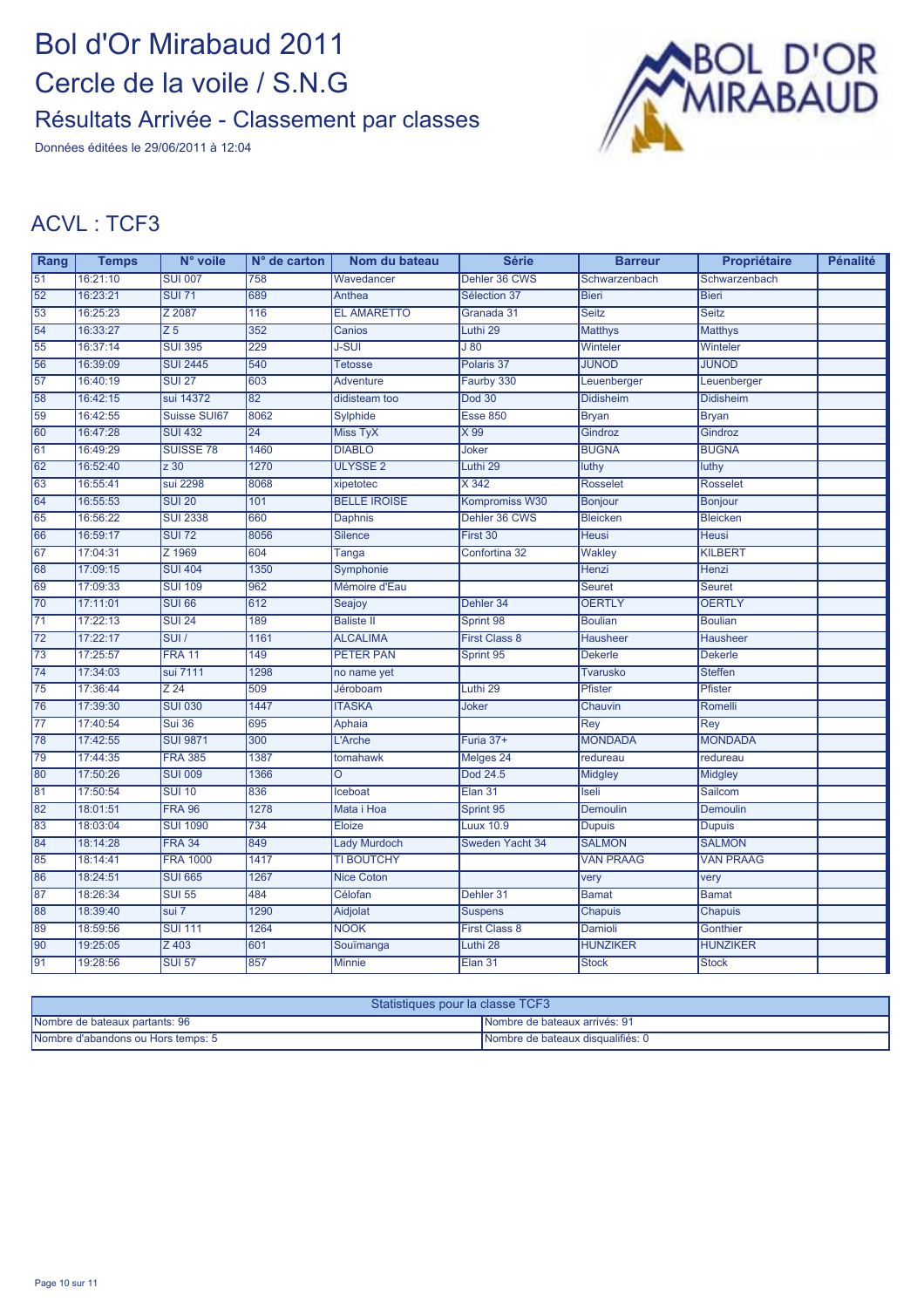Données éditées le 29/06/2011 à 12:04



#### ACVL : TCF4

| Rang            | <b>Temps</b> | N° voile           | $N°$ de carton  | Nom du bateau         | <b>Série</b>        | <b>Barreur</b>     | Propriétaire       | <b>Pénalité</b> |
|-----------------|--------------|--------------------|-----------------|-----------------------|---------------------|--------------------|--------------------|-----------------|
|                 | 14:58:51     | <b>SUI 73</b>      | 130             | <b>NAUTI-RUN</b>      | Moser <sub>m2</sub> | <b>NAUTI-FUN</b>   | <b>NAUTI-FUN</b>   |                 |
| $\overline{2}$  | 14:59:30     | <b>SUI 006</b>     | 1118            | <b>Birkibi</b>        |                     | <b>Dixon</b>       | <b>Dixon</b>       |                 |
| $\overline{3}$  | 15:09:30     | <b>FRA 125</b>     | 63              | <b>PETREL</b>         | $6.5m$ SI           | Laval              | Laval              |                 |
| 4               | 15:20:23     | <b>FRA 054</b>     | 1099            | P'tit Golie           | Neptune 625         | Saint-Laurent      | Saint-Laurent      |                 |
| 5               | 15:21:21     | <b>FRA 153</b>     | $\overline{54}$ | <b>NORA</b>           | First 29            | Ackermann          | Ackermann          |                 |
| 6               | 15:30:22     | <b>SUI 1121</b>    | 41              | <b>LITTLE NEMO</b>    | Amigo               | Pfyffer            | Pfyffer            |                 |
| 17              | 15:33:46     | <b>SUI 182</b>     | 235             | <b>GB WAYPOINT 2</b>  | Sprinto             | <b>Brucchietti</b> | <b>Brucchietti</b> |                 |
| $\overline{8}$  | 15:46:40     | <b>SUI 100</b>     | 417             | <b>Nicolas</b>        | $6.5m$ SI           | <b>Hostettler</b>  | <b>Hostettler</b>  |                 |
| $\overline{9}$  | 15:47:30     | $Z$ 139            | 703             | Anaïs                 | First 30 E          | Verne              | <b>BERTHOLET</b>   |                 |
| 10              | 16:22:29     | $\overline{Z}$ 72  | 738             | Le Melen              | <b>Bucero</b>       | <b>Thieren</b>     | <b>Thieren</b>     |                 |
| $\overline{11}$ | 16:22:46     | <b>FRA 27599</b>   | 1315            | <b>TI VITTI</b>       |                     | <b>LEONE</b>       | <b>LEONE</b>       |                 |
| 12              | 16:30:29     | <b>SUI 258</b>     | 1182            | <b>NAUTI-WHITE</b>    |                     | <b>Wilson</b>      | Corthésy           |                 |
| 13              | 16:30:54     | Z 570              | 303             | Cracoucass            | Rêve de Mer         | <b>DESLEX</b>      | <b>DESLEX</b>      |                 |
| 14              | 16:32:13     | <b>FRA 115</b>     | 8060            | <b>Petit Tonnerre</b> |                     | <b>BOULAY</b>      | <b>BOULAY</b>      |                 |
| 15              | 16:38:48     | <b>SUI 1316</b>    | $\overline{37}$ | Farrniente            | <b>Farr 727</b>     | <b>Booth</b>       | <b>Booth</b>       |                 |
| 16              | 16:42:59     | france 003         | 1147            | blanc                 |                     | coursieres         | coursieres         |                 |
| $\overline{17}$ | 16:48:25     | <b>SUI 705</b>     | 1115            | Galine                | <b>Vidy Go</b>      | <b>Rivier</b>      | <b>Rivier</b>      |                 |
| 18              | 16:59:59     | <b>FRA 4218</b>    | 1425            | <b>Beija Flor</b>     | Gib Sea 92          | <b>DURRWELL</b>    | <b>DURRWELL</b>    |                 |
| 19              | 17:12:39     | <b>SUI 51</b>      | 505             | Twinky                | Moser <sub>m2</sub> | <b>JORDAN</b>      | <b>Boucherba</b>   |                 |
| 20              | 17:21:25     | <b>SUI 920</b>     | 676             | Euridyce              | Jouet 920           | Frangoulis         | <b>Frangoulis</b>  |                 |
| $\overline{21}$ | 17:32:35     | <b>SUI 777</b>     | 1021            | <b>ABRACADABRA</b>    |                     | Constantin         | Constantin         |                 |
| 22              | 17:45:04     | SUI <sub>2</sub>   | 23              | Moustache             | Sun Odissey 32.1    | Lescoute           | Graf               |                 |
| 23              | 17:56:20     | <b>SUI 75</b>      | 485             | Panda IV              | H-Boat              | Willi              | Willi              |                 |
| 24              | 18:00:09     | <b>SUI 330</b>     | 587             | Svala                 |                     | <b>Bouvier</b>     | <b>Bouvier</b>     |                 |
| 25              | 18:01:55     | <b>SUI 897</b>     | 897             | <b>Silver Lake</b>    |                     | Ecoffey            | Ecoffey            |                 |
| 26              | 18:13:14     | <b>SUI 41</b>      | 126             | <b>Tzigane</b>        | Nomade 830          | Rieben             | Rieben             |                 |
| 27              | 18:22:45     | <b>SUI 729</b>     | 1455            | <b>Teenwork</b>       |                     | assal              | assal              |                 |
| 28              | 18:30:17     | fra 62             | 1044            | funenbulle 2          | Sprinto             | <b>Boulay</b>      | <b>ROSSIGNOL</b>   |                 |
| 29              | 18:35:01     | <b>SUISSE 211</b>  | 630             | Jevimavi              | Gib Sea 312         | <b>BERNSTEIN</b>   | <b>BERNSTEIN</b>   |                 |
| 30              | 18:35:37     | $SUI$ 1            | 1050            | Wing Yen II           | Daydream 300        | <b>SERVANT</b>     | <b>SERVANT</b>     | $-30$           |
| 31              | 18:39:31     | $\overline{Z}$ 365 | 1442            | Plan B                |                     | Rothhardt          | <b>Rothhardt</b>   |                 |
| 32              | 19:07:17     | <b>CH 400</b>      | 446             | Calliope 2            |                     | <b>Sack</b>        | <b>Sack</b>        |                 |
| 33              | 19:08:40     | <b>SUI 92</b>      | 159             | <b>L'ENTR'COTES</b>   | Hunter 306          | Liechti            | Liechti            |                 |
| 34              | 19:23:19     | SUI <sub>1</sub>   | 1191            | <b>Ta Lento</b>       |                     | <b>MIRANDA</b>     | <b>MIRANDA</b>     |                 |
| 35              | 19:40:24     | 946                | 946             | Le Brigand            |                     | Lehmann            | Lehmann            |                 |
| 36              | 19:52:46     | $\overline{Z8}$    | 464             | <b>Sysiphus</b>       | Dragon              | Nordmann           | Nordmann           |                 |
| 37              | 21:08:41     | F44                | 765             | <b>Benivoli</b>       | <b>Trident 80</b>   | Lepoutre           | Lepoutre           |                 |
| 38              | 21:56:13     | <b>SUI 1111</b>    | 1363            | Eureka II             |                     | Luthi              | Luthi              |                 |
| 39              | 21:59:42     | <b>SUI 702</b>     | 1372            | <b>VERTIGO</b>        | Amigo               | Pache              | Pache              |                 |
| 40              | 22:54:02     | SUI <sub>2</sub>   | 974             | Cléo IV               |                     | Roman              | Roman              |                 |
| 41              | 23:07:22     | <b>SUI 1236</b>    | 945             | <b>KINY III</b>       | Elan 31             | <b>EDMOND</b>      | <b>EDMOND</b>      |                 |
| 42              | 24:51:38     | <b>SUI 601</b>     | 1451            | <b>Moby Duck</b>      |                     | Cook               | Cook               |                 |

| Statistiques pour la classe TCF4                                 |                                   |  |  |  |
|------------------------------------------------------------------|-----------------------------------|--|--|--|
| Nombre de bateaux partants: 47<br>INombre de bateaux arrivés: 42 |                                   |  |  |  |
| Nombre d'abandons ou Hors temps: 5                               | Nombre de bateaux disqualifiés: 0 |  |  |  |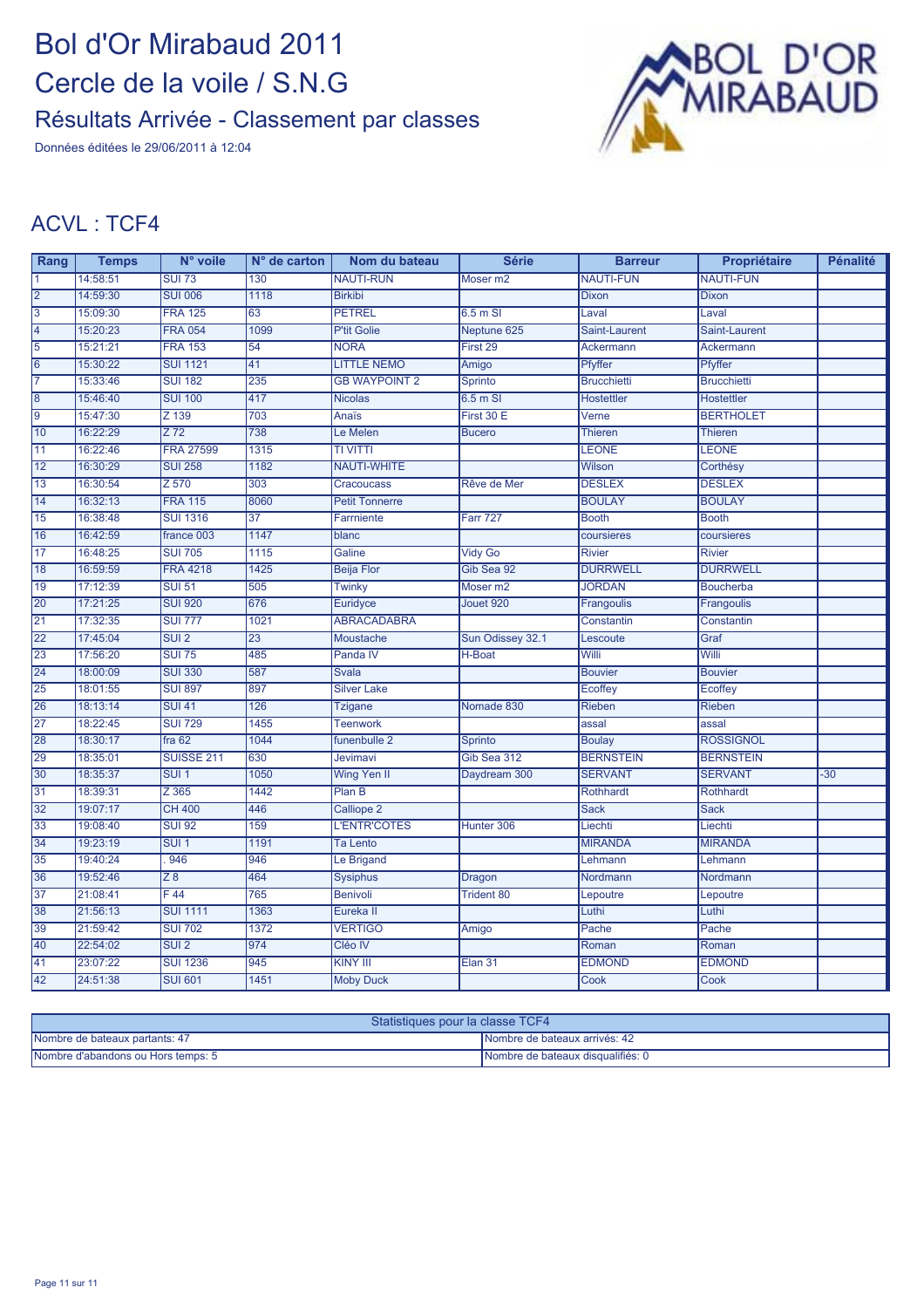Données éditées le 29/06/2011 à 12:05



#### Série : 6.5 m SI

| Rang | <b>Temps</b> | N° voile       | $N^{\circ}$ de carton | Nom du<br>bateau | <b>Classe</b> | <b>Barreur</b>    | <b>Propriétaire</b> | <b>Pénalité</b> |
|------|--------------|----------------|-----------------------|------------------|---------------|-------------------|---------------------|-----------------|
|      | 15:49:23     | <b>FRA 125</b> | 63                    | <b>IPETREL</b>   | TCF4          | ILaval            | <b>ILaval</b>       |                 |
|      | 16:40:43     | <b>SUI 100</b> | 417                   | <b>Nicolas</b>   | <b>TCF4</b>   | <b>Hostettler</b> | Hostettler          |                 |

| Statistiques pour la série 6.5 m SI                                  |                                    |  |  |
|----------------------------------------------------------------------|------------------------------------|--|--|
| Nombre de bateaux partants: 4<br><b>Nombre de bateaux arrivés: 2</b> |                                    |  |  |
| Nombre d'abandons ou Hors temps: 2                                   | INombre de bateaux disqualifiés: 0 |  |  |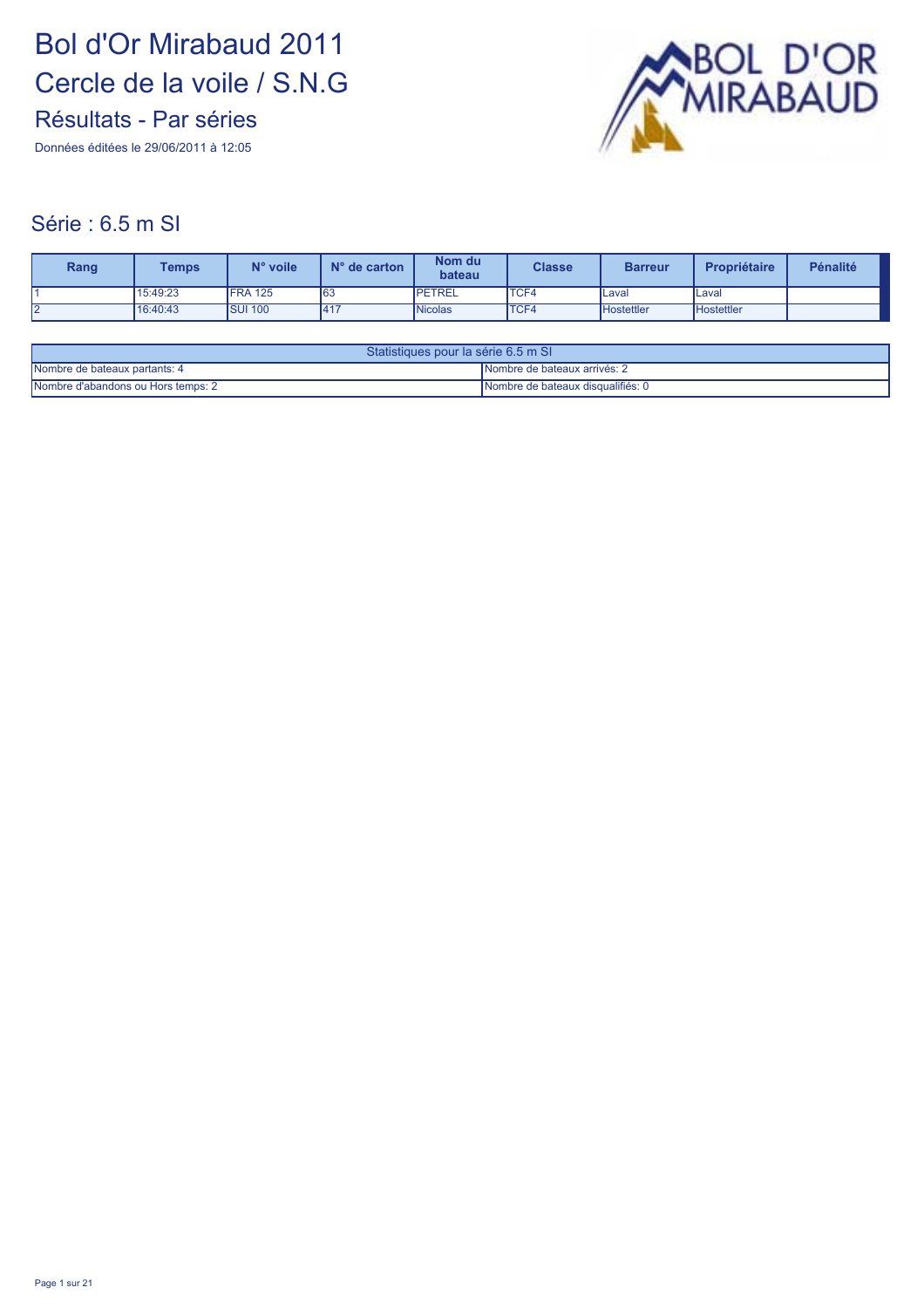Données éditées le 29/06/2011 à 12:05



#### Série : Décision 35

| Rang            | <b>Temps</b> | N° voile         | $No$ de carton | Nom du<br>bateau                   | <b>Classe</b>  | <b>Barreur</b>    | Propriétaire                    | Pénalité |
|-----------------|--------------|------------------|----------------|------------------------------------|----------------|-------------------|---------------------------------|----------|
|                 | 06:25:50     | <b>SUI1</b>      | 901            | Alinghi 1                          | M1             | Bertarelli        | Bertarelli                      |          |
| l2              | 06:30:36     | Isui 5           | 905            | <b>FONCIA</b>                      | M <sub>1</sub> | <b>Desjoyeaux</b> | Desjoyeaux                      |          |
| 3               | 06:30:57     | SUI <sub>6</sub> | 906            | Ylliam                             | M1             | Psarofaghis       | Firmenich                       |          |
| 14              | 06:31:53     | <b>SUI2</b>      | 902            | Okalys-Corum                       | M <sub>1</sub> | Grange            | Grange                          |          |
| l5              | 06:36:06     | <b>SUI3</b>      | 903            | de Rham<br>Sotheby's               | M1             | <b>Cardis</b>     | <b>Cardis</b>                   |          |
| 6               | 06:44:00     | <b>SUI 10</b>    | 910            | Ladycat                            | M <sub>1</sub> | Bertarelli        | Bertarelli                      |          |
| 17              | 06:49:02     | Suisse SUI 7     | 907            | <b>CER-Carrefour</b><br>Prévention | M <sub>1</sub> | <b>CLERC</b>      | <b>CLERC</b>                    |          |
| l8              | 06:53:30     | <b>SUI 11</b>    | 1309           | veltigroup                         | M <sub>1</sub> | Ravussin          | Simeoni                         |          |
| l9              | 06:56:37     | SUI <sub>4</sub> | 904            | Zen Too                            | M1             | Le Peutrec        | de Picciotto                    |          |
| $\overline{10}$ | 06:57:06     | <b>SWE 12</b>    | 1312           | Artemis                            | M <sub>1</sub> | <b>Torngvist</b>  | <b>Torngvist</b>                |          |
| 11              | 07:50:27     | <b>SUI 8</b>     | 908            | <b>Nickel</b>                      | M <sub>1</sub> | Moura             | Représentant du<br>propriétaire |          |

| Statistiques pour la série Décision 35 |                                      |  |  |  |
|----------------------------------------|--------------------------------------|--|--|--|
| Nombre de bateaux partants: 11         | <b>Nombre de bateaux arrivés: 11</b> |  |  |  |
| Nombre d'abandons ou Hors temps: 0     | Nombre de bateaux disqualifiés: 0    |  |  |  |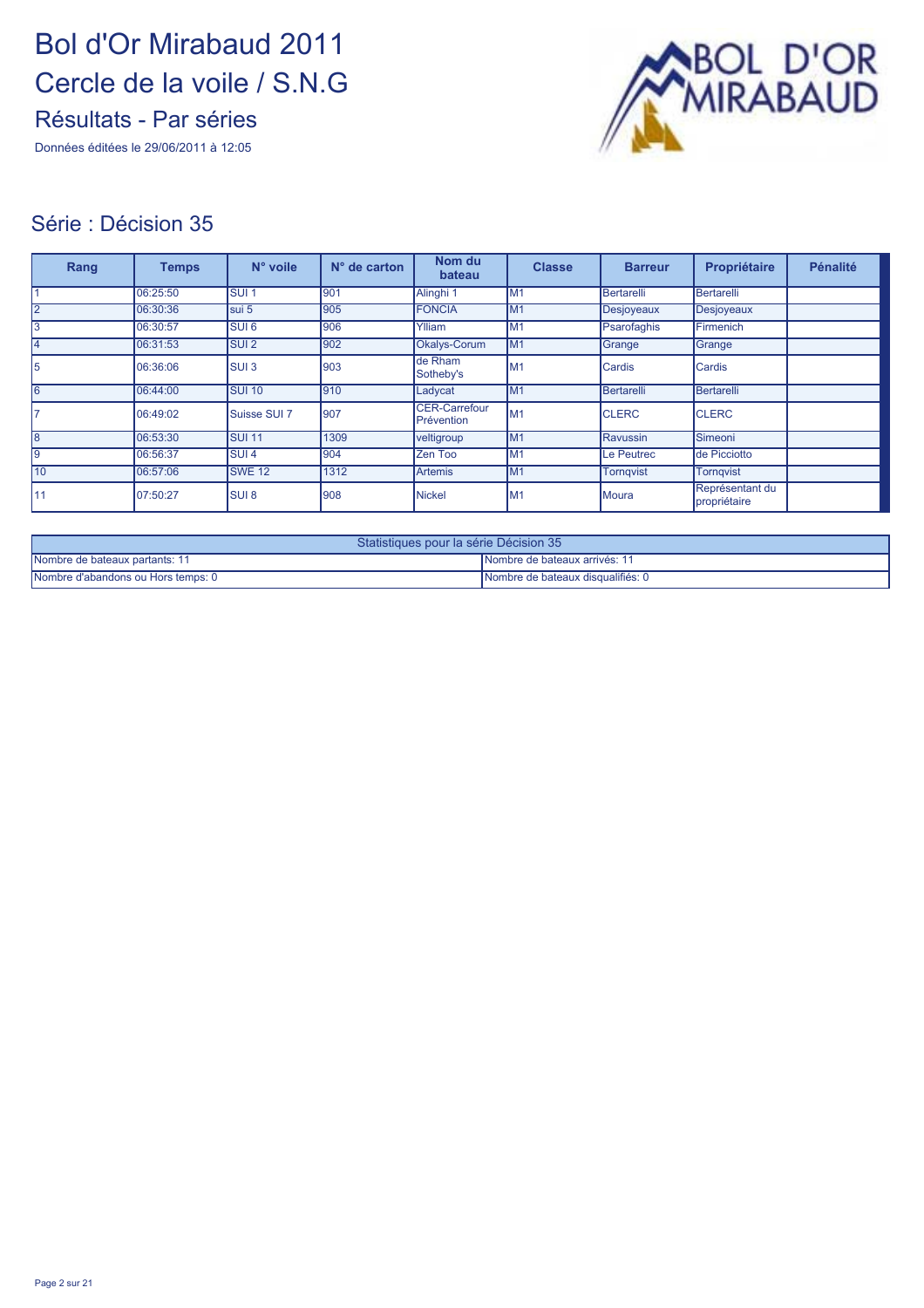Données éditées le 29/06/2011 à 12:05



#### Série : Elan 31

| Rang | <b>Temps</b> | N° voile         | $No$ de carton | Nom du<br>bateau | <b>Classe</b> | <b>Barreur</b> | Propriétaire   | <b>Pénalité</b> |
|------|--------------|------------------|----------------|------------------|---------------|----------------|----------------|-----------------|
|      | 17:24:47     | <b>SUI 10</b>    | 836            | Iceboat          | <b>TCF3</b>   | llseli         | Sailcom        |                 |
| 12   | 19:21:58     | <b>SUI 57</b>    | 857            | Minnie           | <b>ITCF3</b>  | <b>Stock</b>   | <b>Stock</b>   |                 |
| I3   | 23:17:09     | <b>ISUI 1236</b> | 945            | <b>KINY III</b>  | <b>TCF4</b>   | <b>IEDMOND</b> | <b>IEDMOND</b> |                 |

| Statistiques pour la série Elan 31 |                                     |  |  |
|------------------------------------|-------------------------------------|--|--|
| Nombre de bateaux partants: 3      | <b>Nombre de bateaux arrivés: 3</b> |  |  |
| Nombre d'abandons ou Hors temps: 0 | INombre de bateaux disqualifiés: 0  |  |  |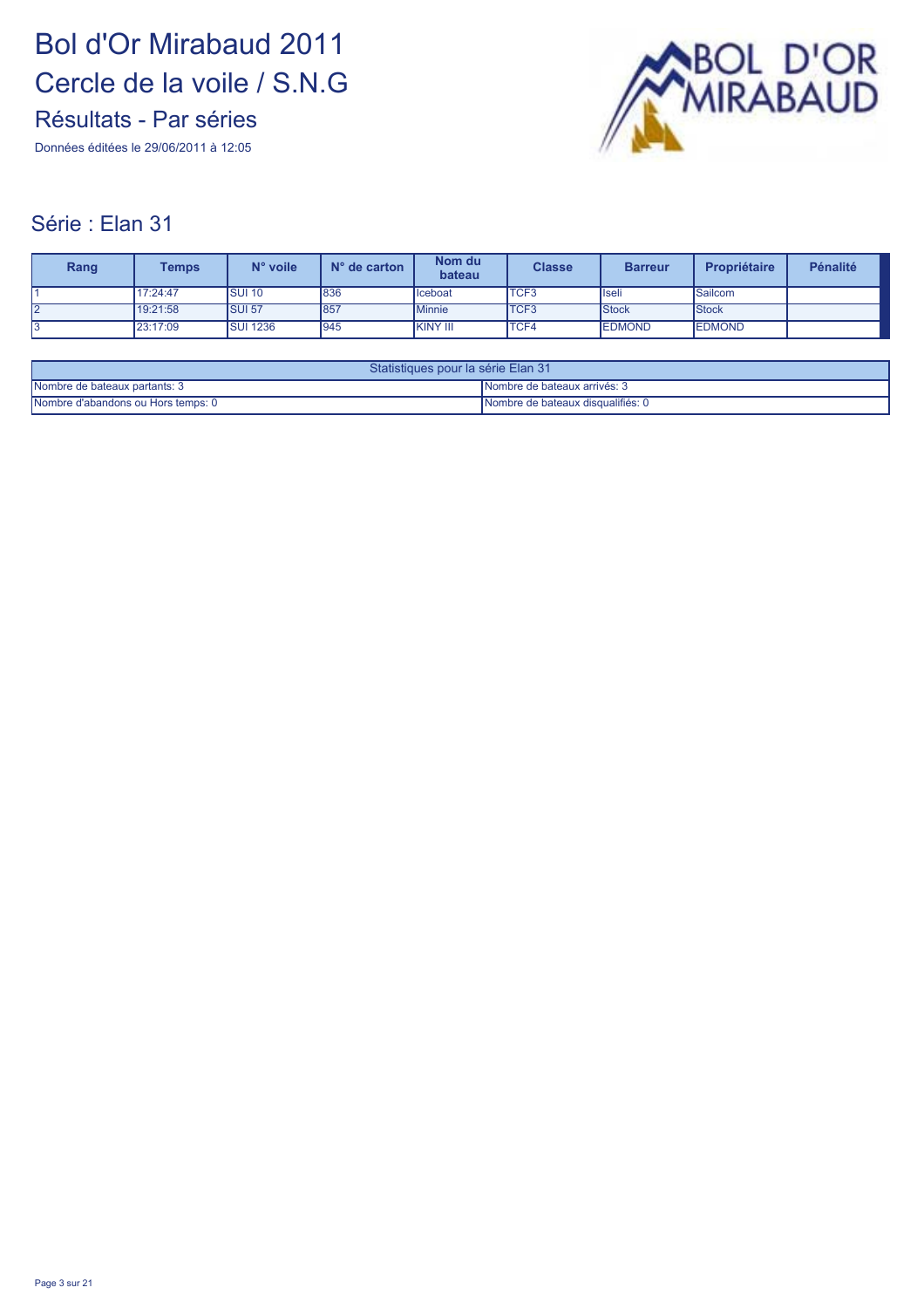Données éditées le 29/06/2011 à 12:05



#### Série : Esse 850

| Rang | <b>Temps</b> | $N^{\circ}$ voile   | $N°$ de carton | Nom du<br>bateau    | <b>Classe</b>    | <b>Barreur</b>  | Propriétaire   | Pénalité |
|------|--------------|---------------------|----------------|---------------------|------------------|-----------------|----------------|----------|
|      | 13:13:07     | <b>SUI 072</b>      | 5018           | <b>OttoCinque</b>   | TCF <sub>3</sub> | <b>MARCHAND</b> | Caffaro        |          |
|      | 13:32:30     | <b>SUI 104</b>      | 1252           | <b>Top I' Esse</b>  | TCF <sub>3</sub> | <b>Dubuis</b>   | <b>Dubuis</b>  |          |
|      | 13:33:27     | <b>SUI 114</b>      | 9061           | Woodway             | <b>LX-TCFX</b>   | Schoenenberger  | Schoenenberger |          |
|      | 13:57:10     | <b>SUI 66</b>       | 1273           | Belami <sub>2</sub> | TCF3             | Gabella         | Karcher        |          |
| l5   | 14:10:25     | <b>SUI 121</b>      | 1428           | <b>PAPACARLO .X</b> | TCF <sub>3</sub> | Pedrazzini      | Pedrazzini     |          |
| I6   | 15:12:35     | <b>Suisse SUI67</b> | 8062           | Sylphide            | TCF <sub>3</sub> | Bryan           | <b>Bryan</b>   |          |

| Statistiques pour la série Esse 850 |                                   |  |  |  |
|-------------------------------------|-----------------------------------|--|--|--|
| Nombre de bateaux partants: 6       | INombre de bateaux arrivés: 6     |  |  |  |
| Nombre d'abandons ou Hors temps: 0  | Nombre de bateaux disqualifiés: 0 |  |  |  |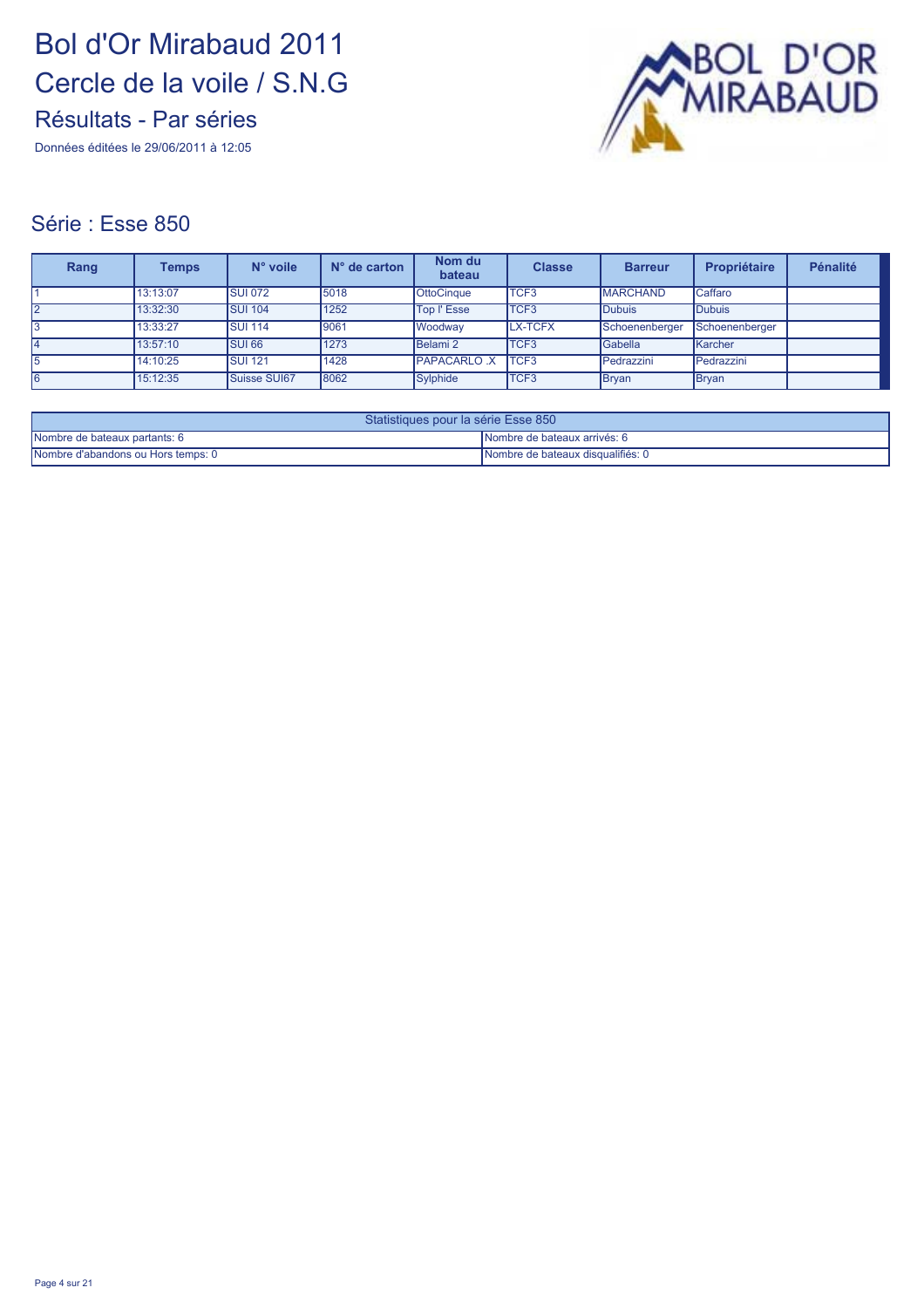Données éditées le 29/06/2011 à 12:05



#### Série : First Class 8

| Rang | Temps    | N° voile       | $N°$ de carton | Nom du<br>bateau | <b>Classe</b>    | <b>Barreur</b>  | Propriétaire    | <b>Pénalité</b> |
|------|----------|----------------|----------------|------------------|------------------|-----------------|-----------------|-----------------|
|      | 15:12:01 | <b>SUI 713</b> | 1450           | Barcarol         | <b>TCF3</b>      | <b>IROL</b>     | <b>IROL</b>     |                 |
| l2   | 16:00:27 | <b>SUI 398</b> | 720            | Bora             | TCF <sub>3</sub> | <b>Trolliet</b> | <b>Trolliet</b> |                 |
|      | 17:08:56 | <b>Z</b> 150   | 9056           | <b>ALOA II</b>   | <b>LX-TCFX</b>   | <b>POFFET</b>   | <b>POFFET</b>   |                 |
| 14   | 17:17:06 | ISUI/          | 1161           | <b>ALCALIMA</b>  | <b>TCF3</b>      | <b>Hausheer</b> | <b>Hausheer</b> |                 |
| l5   | 18:54:16 | <b>SUI 111</b> | 1264           | <b>NOOK</b>      | TCF <sub>3</sub> | Damioli         | Gonthier        |                 |

| Statistiques pour la série First Class 8 |                                     |  |  |
|------------------------------------------|-------------------------------------|--|--|
| Nombre de bateaux partants: 6            | <b>Nombre de bateaux arrivés: 5</b> |  |  |
| Nombre d'abandons ou Hors temps: 1       | INombre de bateaux disqualifiés: 0  |  |  |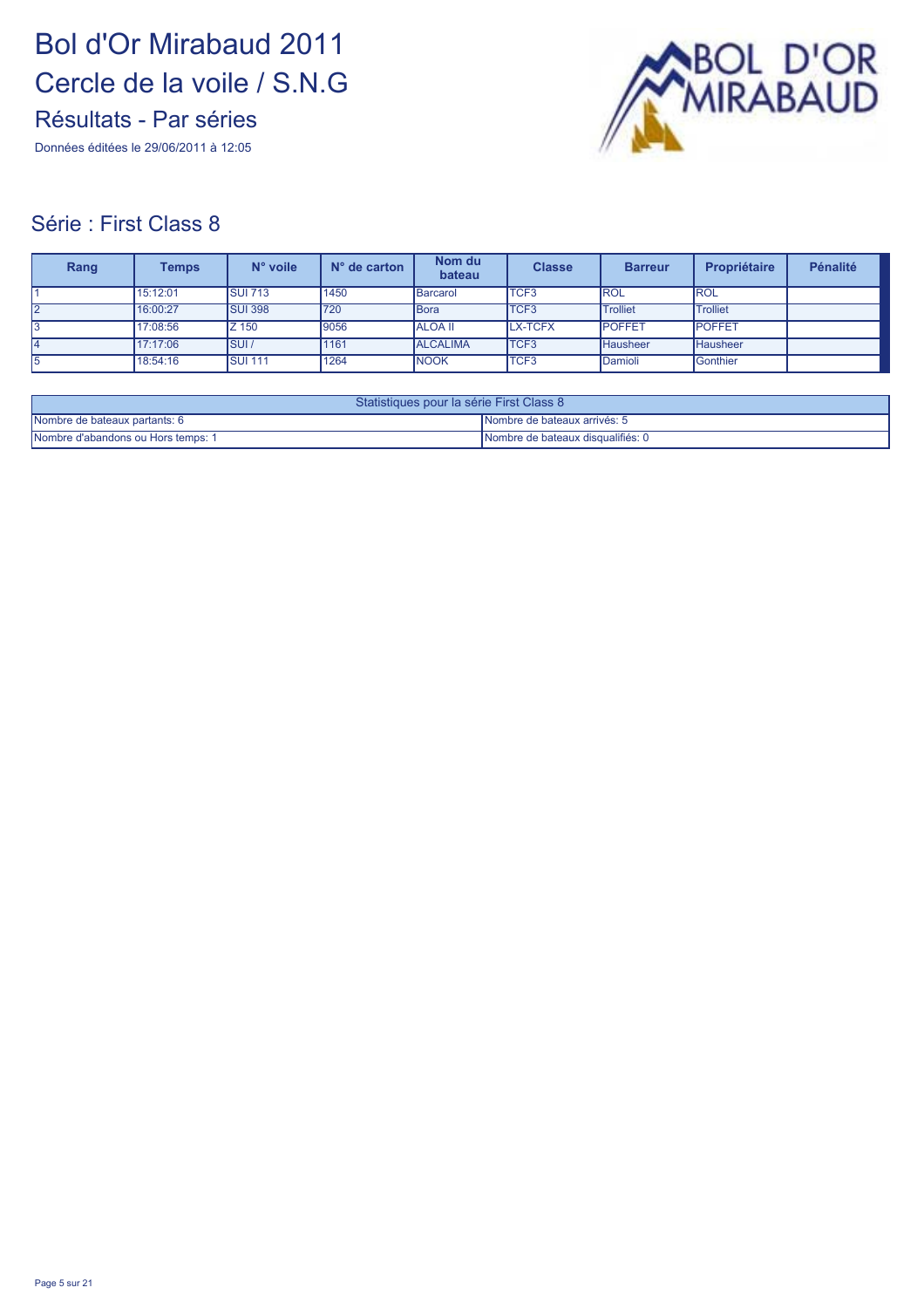Données éditées le 29/06/2011 à 12:05



#### Série : Grand Surprise

| Rang            | <b>Temps</b> | N° voile         | $N°$ de carton   | Nom du<br>bateau                    | <b>Classe</b>          | <b>Barreur</b>                 | Propriétaire                                            | <b>Pénalité</b> |
|-----------------|--------------|------------------|------------------|-------------------------------------|------------------------|--------------------------------|---------------------------------------------------------|-----------------|
| $\overline{1}$  | 13:25:29     | FRA <sub>1</sub> | 374              | <b>Tixway</b>                       | $\overline{\text{GS}}$ | <b>RAPHOZ</b>                  | <b>RAPHOZ</b>                                           |                 |
| $\overline{2}$  | 13:25:51     | <b>FRA 176</b>   | 506              | <b>Ad Maiora</b>                    | $\overline{\text{GS}}$ | Morelle                        | <b>Morelle</b>                                          |                 |
| 3               | 13:29:06     | <b>SUI 102</b>   | 349              | <b>Little Nemo II</b>               | $\overline{\text{GS}}$ | <b>BORTER</b>                  | <b>BORTER</b>                                           |                 |
| l4              | 13:30:20     | <b>SUI 221</b>   | 943              | <b>MEA HUNA -</b><br><b>ALCADIS</b> | <b>GS</b>              | Haegi                          | Haegi                                                   |                 |
| 5               | 13:36:28     | <b>FRA 33</b>    | 562              | <b>Thirsty Three</b>                | <b>GS</b>              | <b>BARTOLINI</b>               | <b>BARTOLINI -</b><br><b>BONDOT -</b><br><b>GASCOIN</b> |                 |
| 6               | 13:36:34     | <b>FRA 86</b>    | 424              | Bachi-Bouzouk                       | <b>GS</b>              | serrad                         | <b>SERRAD</b>                                           |                 |
| 17              | 13:36:44     | <b>SUI 29</b>    | 226              | <b>TAKATA</b>                       | $\overline{\text{GS}}$ | Jutzi                          | Jutzi                                                   |                 |
| 8               | 13:38:39     | <b>SUI 55</b>    | 333              | Passetougrain 6                     | <b>GS</b>              | <b>DEVAUD</b>                  | <b>DEVAUD</b>                                           |                 |
| l9              | 13:42:56     | <b>SUI 76</b>    | 335              | Muscadet 7                          | <b>GS</b>              | <b>BRICHET</b>                 | <b>BRICHET</b>                                          |                 |
| 10              | 13:45:40     | <b>SUI 200</b>   | $\overline{775}$ | La Mobilière                        | GS                     | kislig                         | Dorand                                                  |                 |
| $\overline{11}$ | 13:46:43     | <b>SUI 222</b>   | 896              | <b>Wahoo Two</b>                    | $\overline{\text{GS}}$ | Cardinaux                      | Séchaud                                                 |                 |
| 12              | 13:49:32     | <b>SUI 180</b>   | 702              | Pump-it-up                          | $\overline{\text{GS}}$ | Vandini                        | Vandini                                                 |                 |
| $\overline{13}$ | 13:53:00     | <b>SUI 32</b>    | $\overline{245}$ | Blueberry                           | $\overline{\text{GS}}$ | Lacour                         | Lacour                                                  |                 |
| 14              | 13:56:47     | <b>SUI 245</b>   | 1070             | <b>Découvertes</b>                  | $\overline{\text{GS}}$ | Wagen                          | Wagen                                                   |                 |
| 15              | 13:59:29     | <b>SUI 137</b>   | 898              | <b>WHITUBY</b>                      | $\overline{\text{GS}}$ | rol                            | <b>Theuninck</b>                                        |                 |
| 16              | 14:04:44     | <b>FRA 246</b>   | 1220             | Orcinus <sub>2</sub>                | $\overline{\text{GS}}$ | Hanus                          | <b>Hanus</b>                                            |                 |
| 17              | 14:06:21     | <b>SUI 242</b>   | 1174             | <b>Magic Kiss</b>                   | <b>GS</b>              | <b>Rubbi</b>                   | <b>Guillet</b>                                          |                 |
| 18              | 14:09:24     | <b>SUI 124</b>   | 187              | Elpénor III                         | $\overline{\text{GS}}$ | <b>Iselin</b>                  | <b>Iselin</b>                                           |                 |
| 19              | 14:14:24     | <b>SUI 53</b>    | 555              | Zygomatik                           | $\overline{\text{GS}}$ | <b>PETER</b>                   | <b>PETER</b>                                            |                 |
| 20              | 14:15:50     | <b>SUI 42</b>    | 571              | <b>GRYFFINDOR</b>                   | <b>GS</b>              | <b>Vaharis</b>                 | <b>Vaharis</b>                                          |                 |
| 21              | 14:18:04     | <b>FRA 276</b>   | 611              | <b>AIVEUNZDOR</b>                   | $\overline{\text{GS}}$ | <b>BARNOUD</b>                 | <b>BARNOUD</b>                                          |                 |
| 22              | 14:22:14     | <b>FRA 244</b>   | 1087             | <b>MELIMELO</b>                     | $\overline{\text{GS}}$ | <b>LIER</b>                    | <b>COLIN</b>                                            |                 |
| 23              | 14:24:51     | <b>SUI 92</b>    | 1039             | <b>Alma Viva</b>                    | $\overline{\text{GS}}$ | Orci                           | <b>Darier</b>                                           |                 |
| 24              | 14:26:25     | <b>FRA 10</b>    | 259              | Morpho-Kurt<br>Salmon               | <b>GS</b>              | <b>MECHELANY</b>               | <b>MECHELANY</b>                                        |                 |
| 25              | 14:38:40     | <b>FRA 34</b>    | 136              | <b>TALLINN</b>                      | <b>GS</b>              | <b>Demure Pauly</b><br>Pelosse | <b>Demure Pauly</b><br>Pelosse                          |                 |
| 26              | 14:39:57     | <b>FRA 237</b>   | 989              | <b>Objectif Lune</b>                | $\overline{\text{GS}}$ | de Villiers                    | de Villiers                                             |                 |
| 27              | 14:40:02     | <b>SUI 195</b>   | 298              | Carolive too                        | $\overline{\text{GS}}$ | <b>RIGOT</b>                   | <b>RIGOT</b>                                            |                 |
| 28              | 14:41:46     | <b>SUI 131</b>   | 1319             | <b>Filochard VII</b>                | <b>GS</b>              | Paschoud                       | <b>Bergerat</b>                                         |                 |
| 29              | 14:53:50     | <b>SUI 70</b>    | 553              | $\overline{\text{ISIS}}$            | $\overline{\text{GS}}$ | <b>HUBER</b>                   | <b>HUBER</b>                                            |                 |
| 30              | 16:10:34     | <b>SUI 134</b>   | 175              | <b>OLAYM</b>                        | $\overline{\text{GS}}$ | <b>De Preter</b>               | <b>De Preter</b>                                        |                 |

| Statistiques pour la série Grand Surprise |                                      |  |  |  |
|-------------------------------------------|--------------------------------------|--|--|--|
| Nombre de bateaux partants: 30            | <b>Nombre de bateaux arrivés: 30</b> |  |  |  |
| Nombre d'abandons ou Hors temps: 0        | Nombre de bateaux disqualifiés: 0    |  |  |  |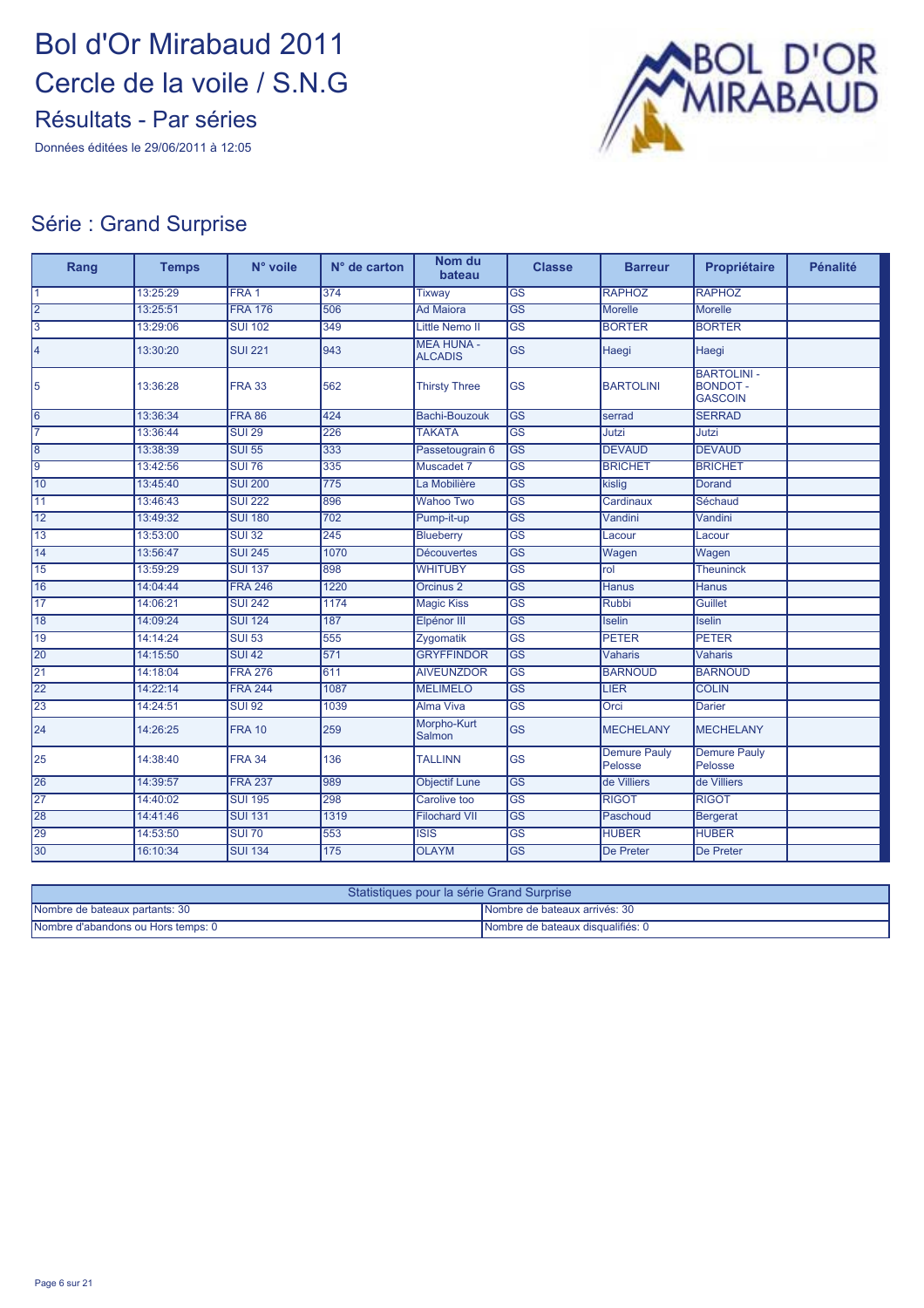Données éditées le 29/06/2011 à 12:05



| Rang | <b>Temps</b> | N° voile        | $No$ de carton | Nom du<br>bateau | <b>Classe</b> | <b>Barreur</b> | Propriétaire | Pénalité |
|------|--------------|-----------------|----------------|------------------|---------------|----------------|--------------|----------|
|      | 16:27:32     | IZ 5            | 352            | Canios           | <b>TCF3</b>   | Matthys        | Matthys      |          |
| 12   | 16:36:44     | z <sub>30</sub> | 1270           | <b>ULYSSE 2</b>  | <b>ITCF3</b>  | luthy          | luthy        |          |
| I3   | 17:28:21     | Z <sub>24</sub> | 509            | Jéroboam         | <b>TCF3</b>   | Pfister        | Pfister      |          |

| Statistiques pour la série Luthi 29 |                                    |  |  |
|-------------------------------------|------------------------------------|--|--|
| Nombre de bateaux partants: 4       | INombre de bateaux arrivés: 3      |  |  |
| Nombre d'abandons ou Hors temps: 1  | INombre de bateaux disqualifiés: 0 |  |  |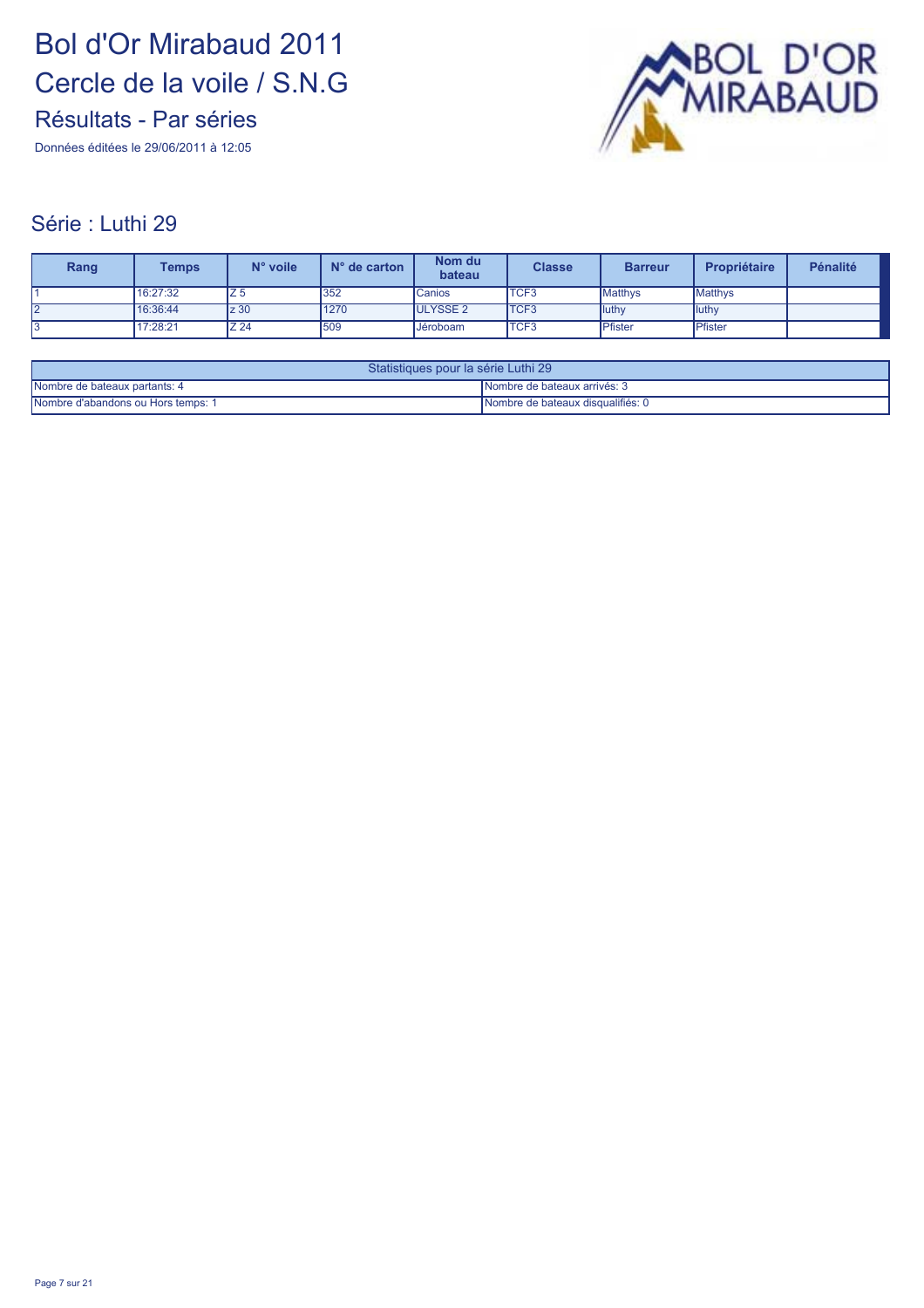Données éditées le 29/06/2011 à 12:05



| Rang      | Temps    | N° voile         | $N°$ de carton | Nom du<br>bateau | <b>Classe</b>      | <b>Barreur</b> | Propriétaire     | <b>Pénalité</b> |
|-----------|----------|------------------|----------------|------------------|--------------------|----------------|------------------|-----------------|
|           | 13:11:12 | <b>ISUI 2720</b> | 129            | <b>ARDIZIO</b>   | TCF1+2             | <b>Beausse</b> | <b>Beausse</b>   |                 |
| <u> 2</u> | 13:12:00 | <b>SUI2</b>      | 164            | Yemanjá          | TCF <sub>1+2</sub> | <b>Baas</b>    | Ivan Leeuwen     |                 |
| I3        | 13:27:15 | <b>ISUI 2001</b> | 370            | Unanimus         | TCF1+2             | Bordier        | <b>BERTHERAT</b> |                 |

| Statistiques pour la série Luthi 33 |                                     |  |  |
|-------------------------------------|-------------------------------------|--|--|
| Nombre de bateaux partants: 3       | <b>Nombre de bateaux arrivés: 3</b> |  |  |
| Nombre d'abandons ou Hors temps: 0  | Nombre de bateaux disqualifiés: 0   |  |  |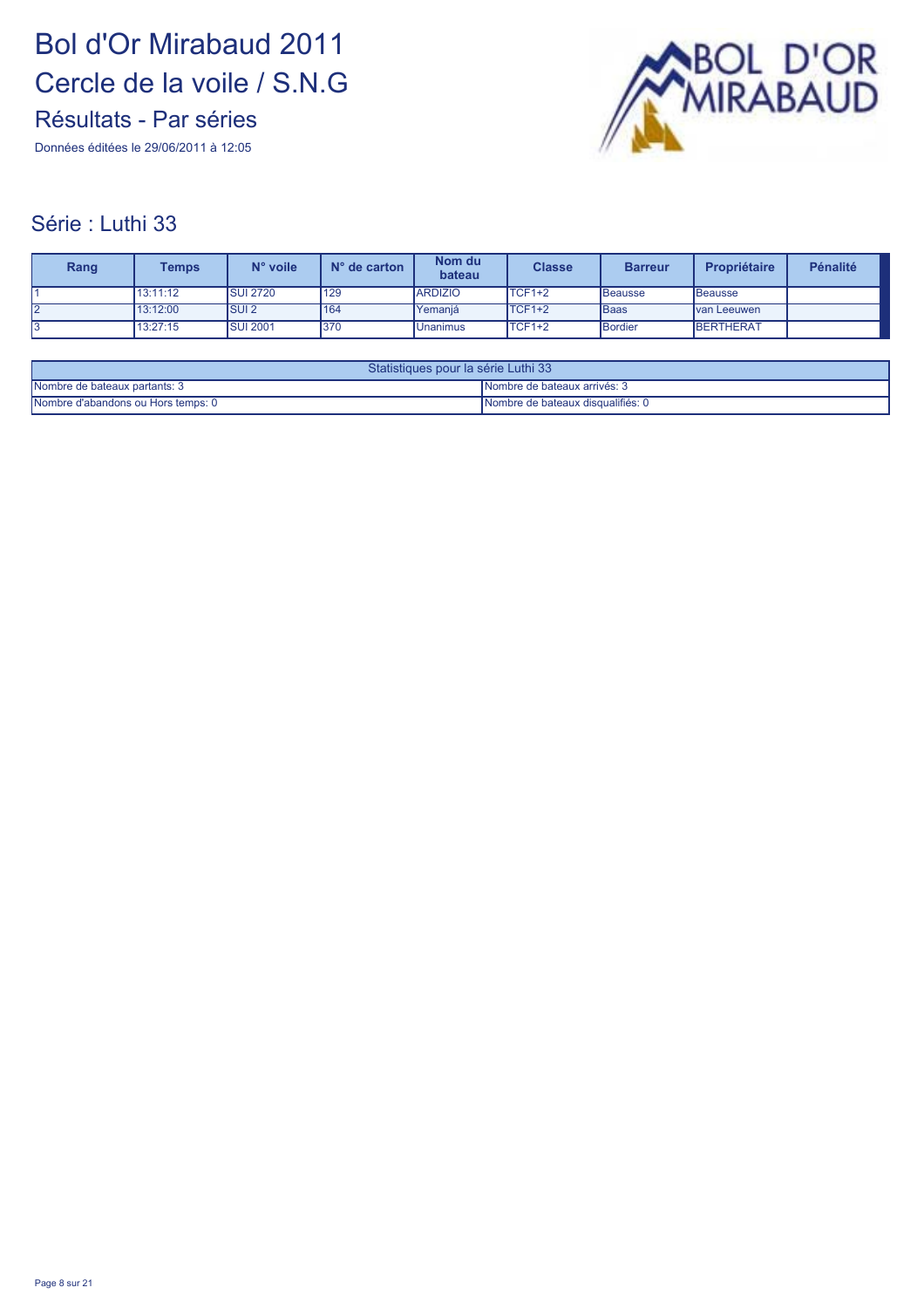Données éditées le 29/06/2011 à 12:05



| Rang | Temps    | N° voile       | $N°$ de carton | Nom du<br>bateau | <b>Classe</b>    | <b>Barreur</b> | Propriétaire     | <b>Pénalité</b> |
|------|----------|----------------|----------------|------------------|------------------|----------------|------------------|-----------------|
|      | 13:27:26 | <b>SUI 09</b>  | 177            | Tahuata          | <b>TCF3</b>      | <b>Hofer</b>   | Hofer            |                 |
| 12   | 13:54:22 | <b>SUI 5</b>   | 271            | <b>Novae</b>     | <b>TCF3</b>      | Ballanfat      | <b>Ballanfat</b> |                 |
| 3    | 14:34:06 | <b>SUI 11</b>  | 1244           | <b>Maki</b>      | TCF <sub>3</sub> | Dériaz         | Dériaz           |                 |
| 14   | 14:53:22 | <b>SUI 870</b> | 837            | <b>IGAIA</b>     | <b>TCF3</b>      | <b>Tissot</b>  | <b>Tissot</b>    |                 |
| l5   | 15:04:26 | <b>SUI 13</b>  | 1323           | <b>Ulysse</b>    | <b>TCF3</b>      | Richard        | Richard          |                 |

| Statistiques pour la série Luthi 870 |                                     |  |  |
|--------------------------------------|-------------------------------------|--|--|
| Nombre de bateaux partants: 5        | <b>Nombre de bateaux arrivés: 5</b> |  |  |
| Nombre d'abandons ou Hors temps: 0   | Nombre de bateaux disqualifiés: 0   |  |  |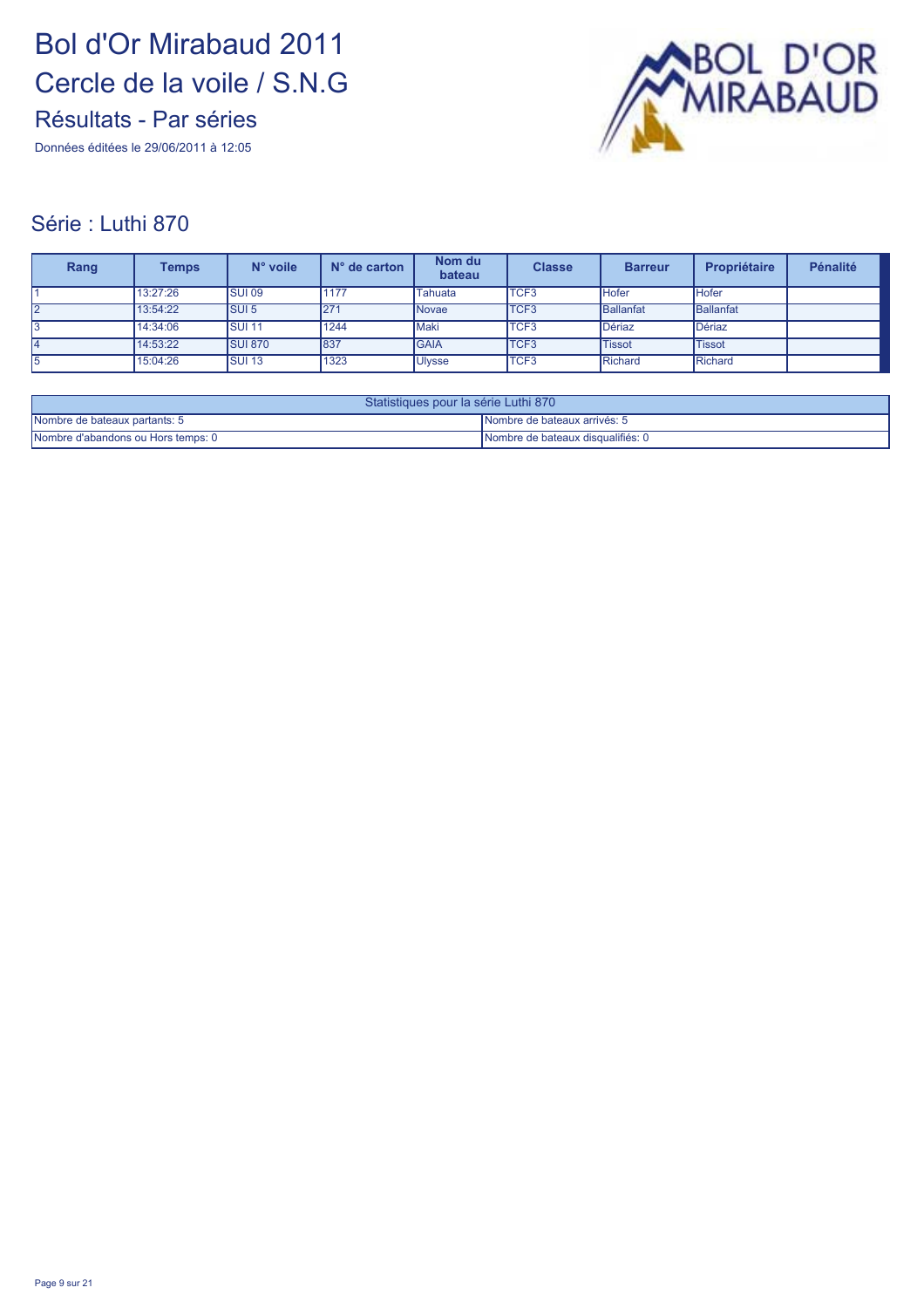Données éditées le 29/06/2011 à 12:05



| Rang | Temps    | N° voile          | $N°$ de carton | Nom du<br>bateau              | <b>Classe</b> | <b>Barreur</b> | <b>Propriétaire</b> | <b>Pénalité</b> |
|------|----------|-------------------|----------------|-------------------------------|---------------|----------------|---------------------|-----------------|
|      | 13:14:26 | <b>SUI 952</b>    | 334            | Tarangau<br>Marine-electronic | TCF1+2        | David Vulliez  | <b>VULLIEZ</b>      |                 |
| L    | 13:56:36 | SUI <sub>27</sub> | 563            | 50 èmes Hurlants TCF1+2       |               | <b>Pictet</b>  | <b>PICTET</b>       |                 |

| Statistiques pour la série Luthi 952 |                                   |  |  |  |
|--------------------------------------|-----------------------------------|--|--|--|
| Nombre de bateaux partants: 3        | INombre de bateaux arrivés: 2     |  |  |  |
| Nombre d'abandons ou Hors temps: 1   | Nombre de bateaux disqualifiés: 0 |  |  |  |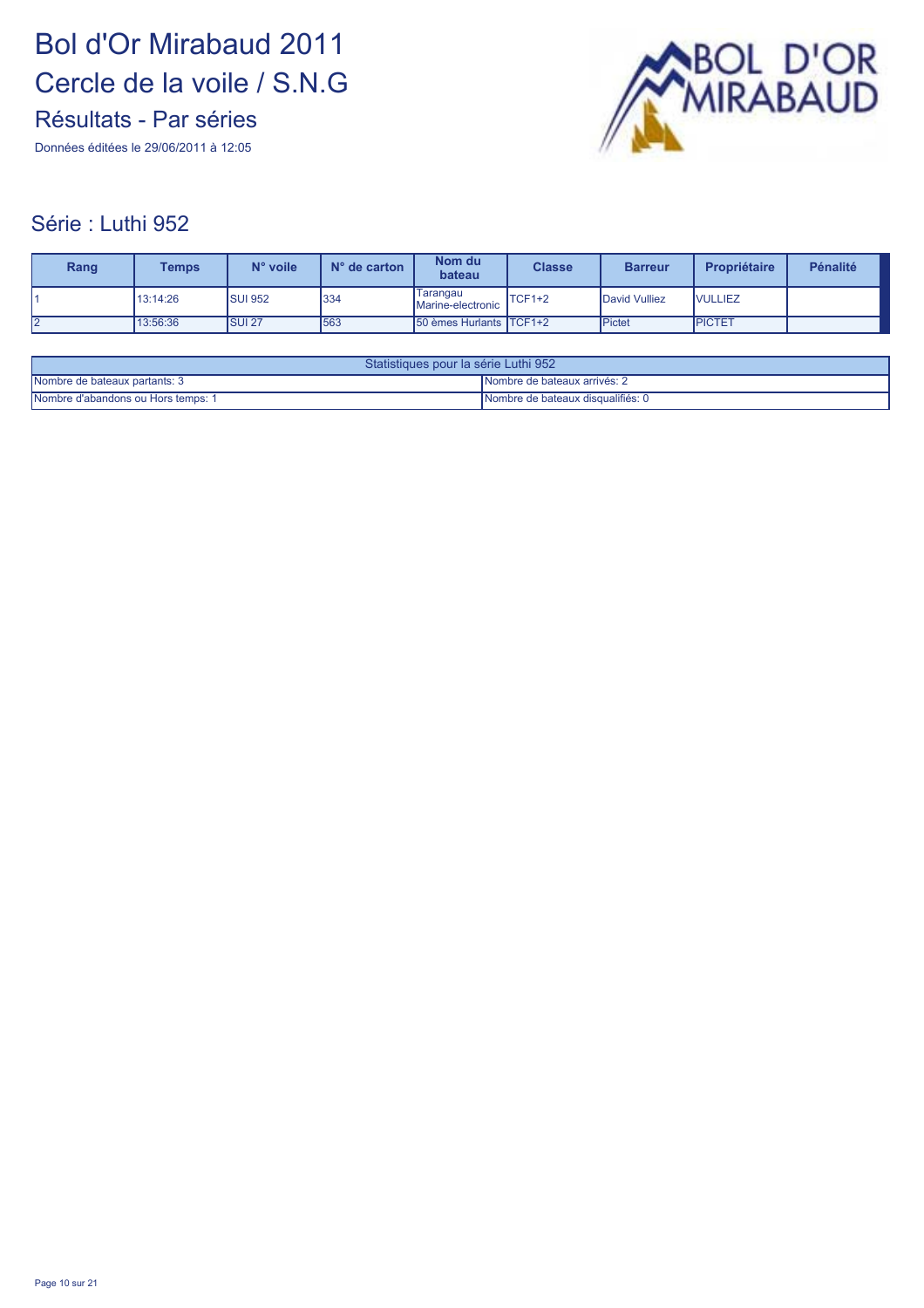Données éditées le 29/06/2011 à 12:05



| Rang | Temps    | N° voile         | $N°$ de carton | Nom du<br>bateau     | <b>Classe</b> | <b>Barreur</b>                                                          | Propriétaire                                                           | <b>Pénalité</b> |
|------|----------|------------------|----------------|----------------------|---------------|-------------------------------------------------------------------------|------------------------------------------------------------------------|-----------------|
|      | 13:38:46 | <b>ISUI 8890</b> | 246            | Dernière Minute      | TCF1+2        | Laurent                                                                 | Laurent                                                                |                 |
| l2   | 13:46:09 | <b>SUI 990</b>   | 191            | <b>IKI</b>           | TCF1+2        | <b>BALS/</b><br><b>IDESCHOUX/</b><br><b>BERTOSSA/</b><br><b>LEURENT</b> | <b>BALS</b><br><b>IDESCHOUX/</b><br><b>BERTOSSA/</b><br><b>LEURENT</b> |                 |
| 3    | 13:47:12 | <b>SUI 341</b>   | 855            | Yasmine              | TCF1+2        | <b>CIVITILLO</b>                                                        | <b>CIVITILLO</b>                                                       |                 |
| l4   | 14:47:06 | <b>SUI 9</b>     | 1375           | <b>IMEK</b>          | TCF1+2        | Da Cruz                                                                 | Eden-Seiler                                                            |                 |
| 15   | 14:50:19 | <b>SUI3</b>      | 861            | Wicked<br>Awesome II | TCF1+2        | Irminger                                                                | <b>Irminger</b>                                                        |                 |

| Statistiques pour la série Luthi 990 |                                   |  |  |  |
|--------------------------------------|-----------------------------------|--|--|--|
| Nombre de bateaux partants: 5        | INombre de bateaux arrivés: 5     |  |  |  |
| Nombre d'abandons ou Hors temps: 0   | Nombre de bateaux disqualifiés: 0 |  |  |  |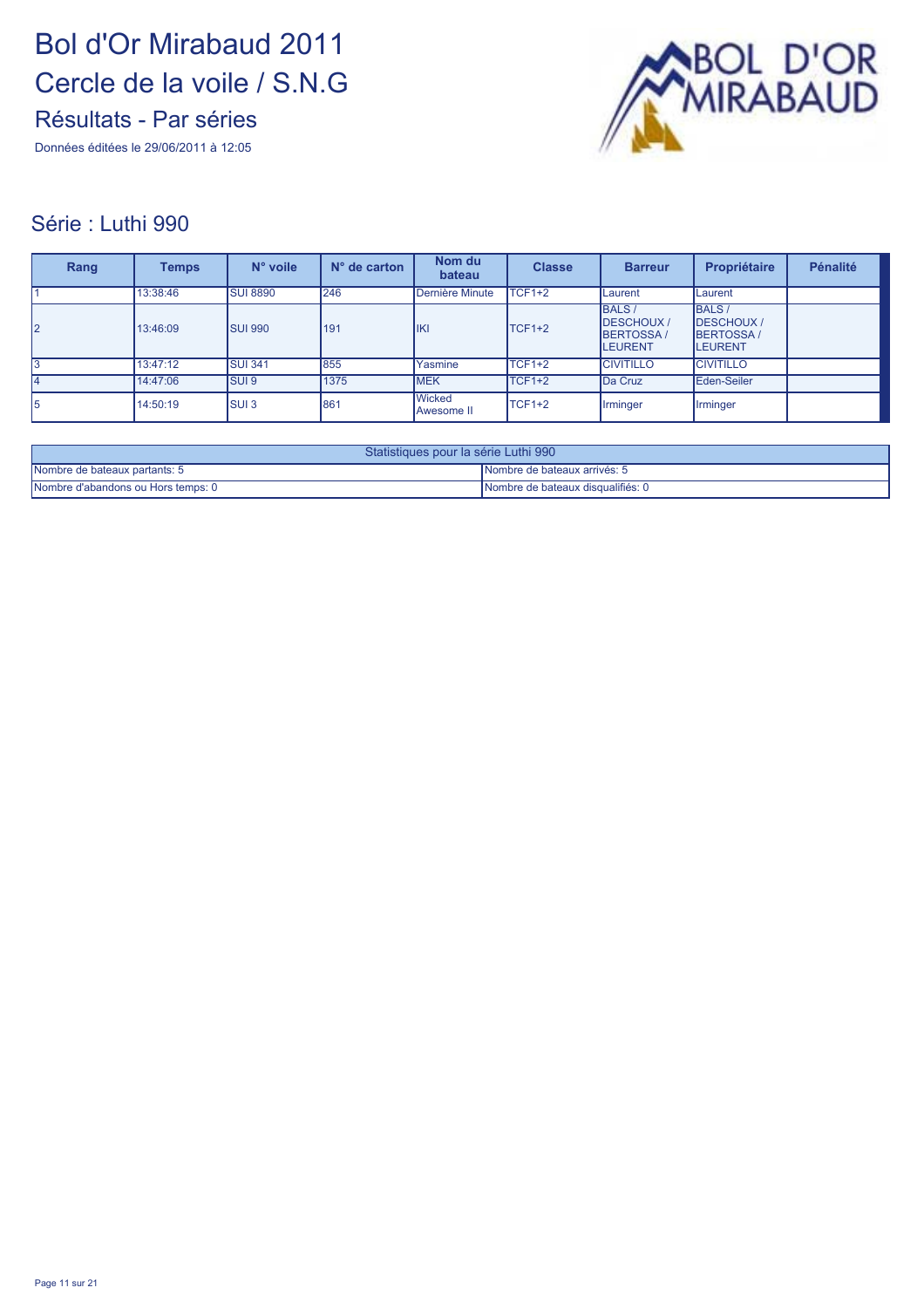Données éditées le 29/06/2011 à 12:05



#### Série : Mumm 30

| Rang | Temps    | N° voile        | $N°$ de carton | Nom du<br>bateau     | <b>Classe</b>      | <b>Barreur</b> | Propriétaire            | <b>Pénalité</b> |
|------|----------|-----------------|----------------|----------------------|--------------------|----------------|-------------------------|-----------------|
|      | 13:15:45 | <b>SUI 114</b>  | 1434           | <b>Seeking Alpha</b> | TCF <sub>1+2</sub> | Huguenin       | <b>Hamilton</b>         |                 |
|      | 13:16:53 | <b>SUI 304</b>  | 297            | <b>Olympic</b>       | TCF <sub>1+2</sub> | <b>Saudan</b>  | <b>IERI Bancaire SA</b> |                 |
|      | 14:18:17 | <b>ISUI 301</b> | 803            | Triga 5              | TCF1+2             | Léglise        | Léglise                 |                 |

| Statistiques pour la série Mumm 30 |                                   |  |  |  |
|------------------------------------|-----------------------------------|--|--|--|
| Nombre de bateaux partants: 3      | INombre de bateaux arrivés: 3     |  |  |  |
| Nombre d'abandons ou Hors temps: 0 | Nombre de bateaux disqualifiés: 0 |  |  |  |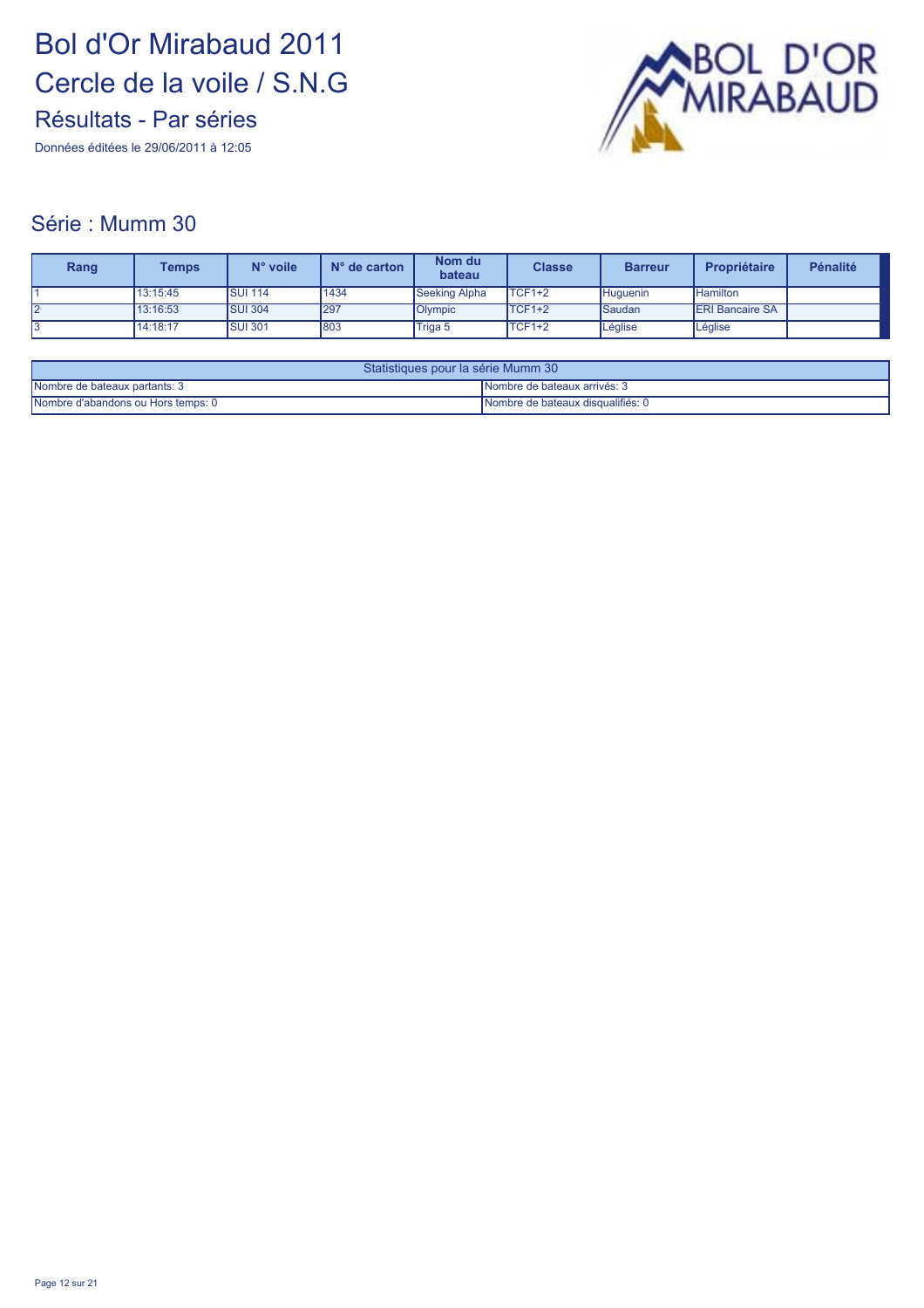Données éditées le 29/06/2011 à 12:05



#### Série : Open 7.50

| Rang | Temps    | N° voile        | $N°$ de carton | Nom du<br>bateau           | <b>Classe</b>  | <b>Barreur</b>      | Propriétaire       | <b>Pénalité</b> |
|------|----------|-----------------|----------------|----------------------------|----------------|---------------------|--------------------|-----------------|
|      | 13:50:54 | FRA 18          | 9026           | jalucyne<br><b>RETRIPA</b> | <b>LX-TCFX</b> | <b>Ihainneville</b> | <b>hainneville</b> |                 |
| 12   | 14:00:44 | <b>FRA 027</b>  | 1181           | <b>RED BILL</b>            | TCF1+2         | <b>PICHON</b>       | <b>PICHON</b>      |                 |
| I3   | 14:05:45 | <b>ISUI 001</b> | 1249           | Dingo                      | TCF1+2         | <b>JANIN</b>        | Floquet            |                 |

| Statistiques pour la série Open 7.50 |                                   |  |  |  |
|--------------------------------------|-----------------------------------|--|--|--|
| Nombre de bateaux partants: 3        | Nombre de bateaux arrivés: 3      |  |  |  |
| Nombre d'abandons ou Hors temps: 0   | Nombre de bateaux disqualifiés: 0 |  |  |  |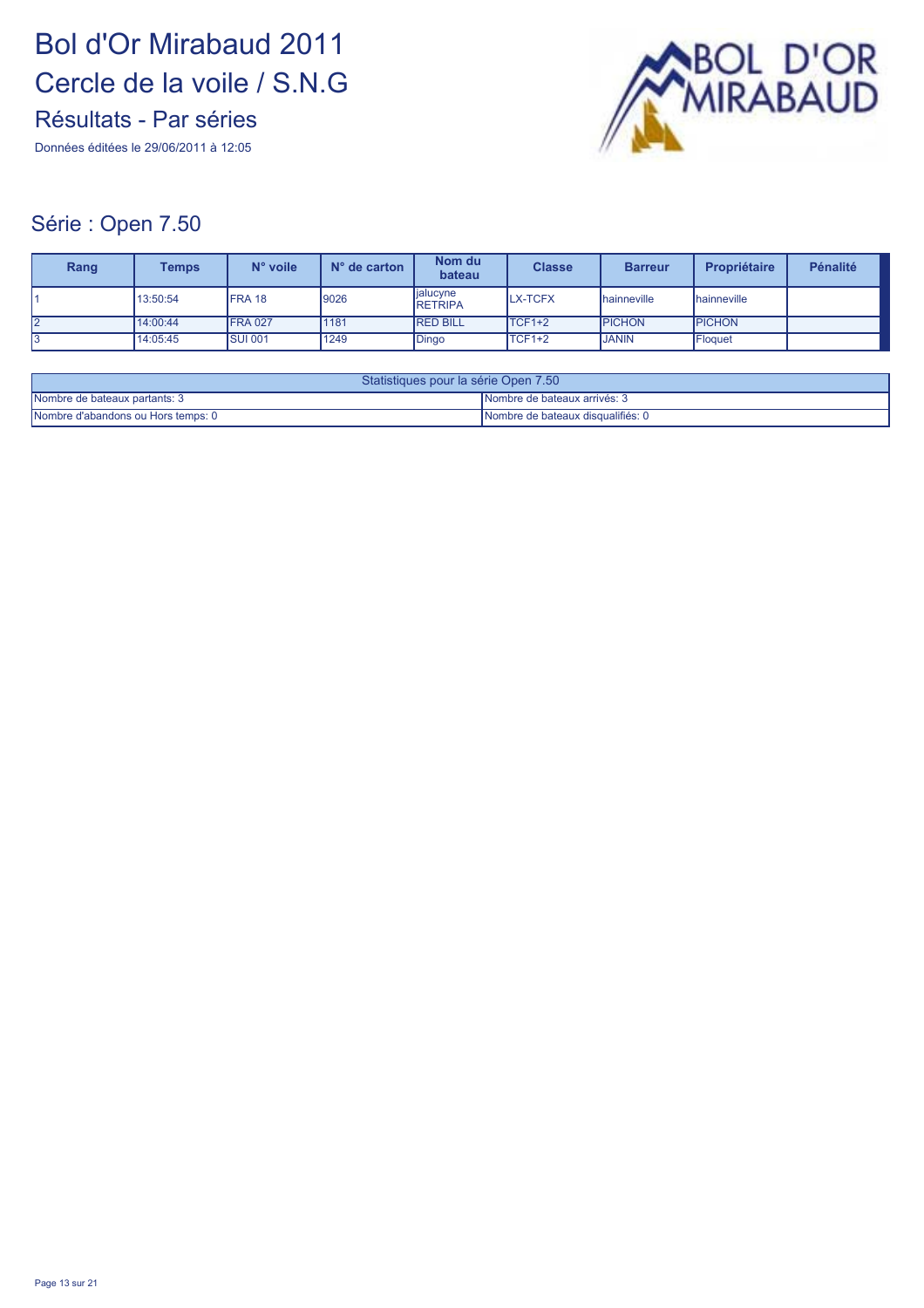Données éditées le 29/06/2011 à 12:05



#### Série : Sprint 95

| Rang | Temps    | N° voile          | $N°$ de carton | Nom du<br>bateau | <b>Classe</b>  | <b>Barreur</b> | <b>Propriétaire</b> | <b>Pénalité</b> |
|------|----------|-------------------|----------------|------------------|----------------|----------------|---------------------|-----------------|
|      | 16:07:35 | <b>FRA1</b>       | 149            | <b>PETER PAN</b> | <b>TCF3</b>    | <b>Dekerle</b> | <b>IDekerle</b>     |                 |
| L    | 16:42:39 | <b>FRA 96</b>     | 1278           | Mata i Hoa       | <b>TCF3</b>    | Demoulin       | Demoulin            |                 |
|      | 17:35:35 | <b>FRA 195058</b> | 9036           | <b>Emile</b>     | <b>LX-TCFX</b> | <b>Thirot</b>  | Thirot              |                 |

| Statistiques pour la série Sprint 95 |                                   |  |  |  |
|--------------------------------------|-----------------------------------|--|--|--|
| Nombre de bateaux partants: 4        | Nombre de bateaux arrivés: 3      |  |  |  |
| Nombre d'abandons ou Hors temps: 1   | Nombre de bateaux disqualifiés: 0 |  |  |  |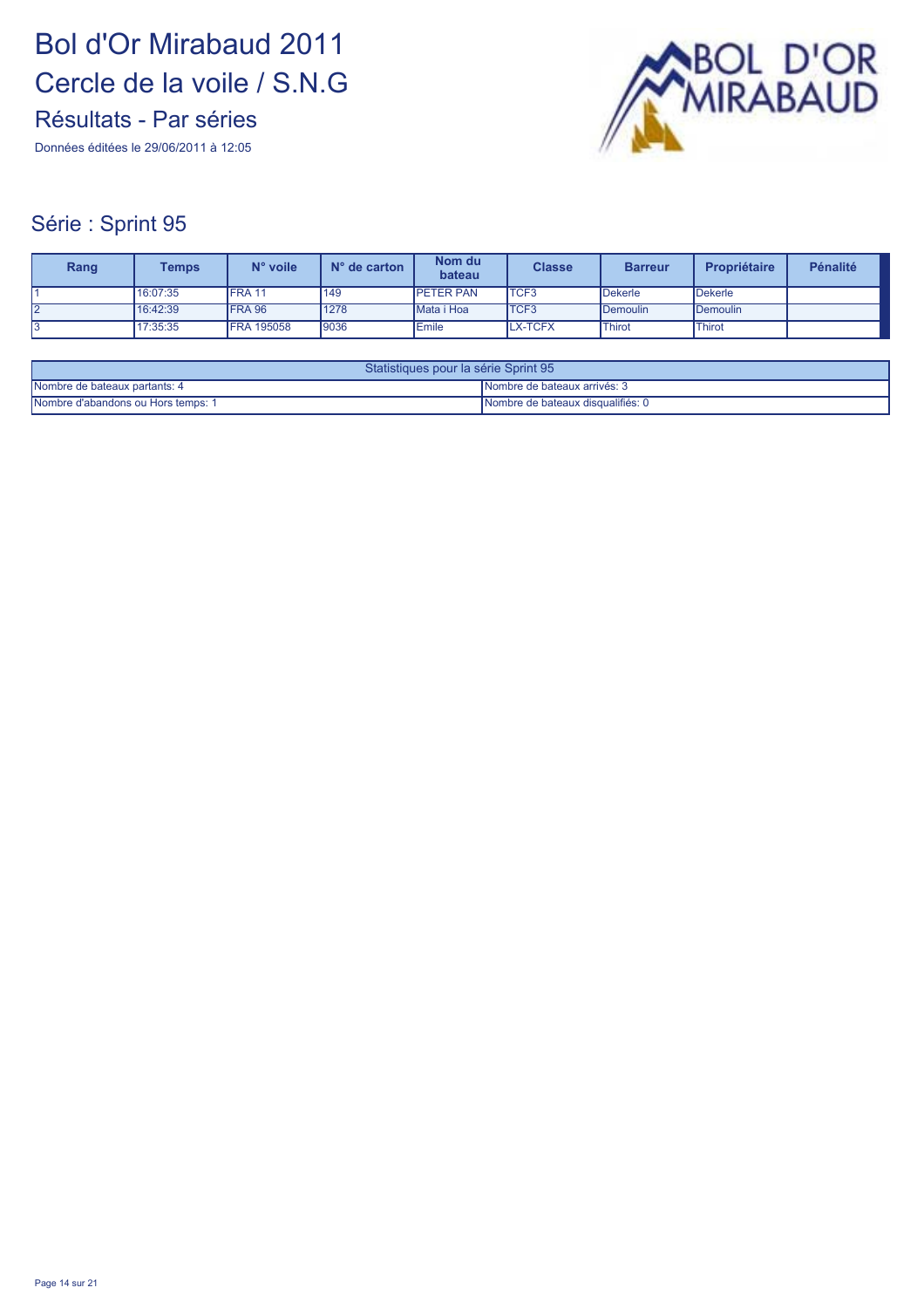Données éditées le 29/06/2011 à 12:05



#### Série : Surprise

| Rang            | <b>Temps</b> | N° voile        | $N°$ de carton  | Nom du<br>bateau                                        | <b>Classe</b>                     | <b>Barreur</b>   | Propriétaire       | <b>Pénalité</b> |
|-----------------|--------------|-----------------|-----------------|---------------------------------------------------------|-----------------------------------|------------------|--------------------|-----------------|
| $\overline{1}$  | 14:19:35     | <b>SUI 524</b>  | 15              | Mirabaud 1                                              | SU                                | Golchan          | <b>S.N.G.</b>      |                 |
| $\overline{2}$  | 14:20:56     | <b>SUI 542</b>  | 17              | La Marieflo                                             | $\overline{\text{SU}}$            | <b>Moerch</b>    | <b>Moerch</b>      |                 |
| $\overline{3}$  | 14:24:16     | <b>SUI 525</b>  | 16              | Mirabaud 2                                              | $\overline{\mathsf{S}}\mathsf{U}$ | de Antonio       | S.N.G.             |                 |
| $\overline{4}$  | 14:27:49     | <b>SUI 595</b>  | 44              | <b>Mayer Opticien</b>                                   | $\overline{\mathsf{S}\mathsf{U}}$ | Chatagny         | Chatagny           |                 |
| $\overline{5}$  | 14:27:54     | <b>SUI 518</b>  | 356             | <b>TEO JAKOB</b>                                        | $\overline{\mathsf{SU}}$          | <b>GANZ</b>      | <b>GANZ</b>        |                 |
| $\overline{6}$  | 14:28:00     | <b>SUI 474</b>  | 537             | <b>P'tits Lacs</b>                                      | $\overline{\mathsf{S}\mathsf{U}}$ | <b>LACOUR</b>    | <b>LACOUR</b>      |                 |
| 7               | 14:28:12     | <b>FRA 1628</b> | 1201            | <b>ATLOG</b>                                            | SU                                | <b>HEURTAULT</b> | <b>HEURTAULT</b>   |                 |
| $\vert$ 8       | 14:29:18     | <b>SUI 682</b>  | 1296            | <b>Mordicus Girod</b><br><b>Piscines</b>                | SU                                | Girod            | <b>Girod</b>       |                 |
| $\overline{9}$  | 14:34:12     | <b>SUI 263</b>  | 1211            | Pile ou face                                            | SU                                | Mermoud          | Mermoud            |                 |
| 10              | 14:38:41     | <b>SUI 666</b>  | 899             | <b>Vade Retro</b>                                       | $\overline{\mathsf{SU}}$          | Rinolfi          | <b>Rinolfi</b>     |                 |
| $\overline{11}$ | 14:43:48     | FRANCE 1708     | 1396            | <b>VELASCO</b>                                          | $\overline{\mathsf{S}}\mathsf{U}$ | <b>MACHADO</b>   | <b>MACHADO</b>     |                 |
| 12              | 14:45:03     | <b>SUI 71</b>   | 314             | Surboum _ YES<br>ecosailing                             | SU                                | <b>JULIEN</b>    | <b>JULIEN</b>      |                 |
| $\overline{13}$ | 14:46:39     | <b>FRA 1639</b> | 1139            | ivalau                                                  | $\overline{\mathsf{S}}\mathsf{U}$ | Doerenbecher     | Doerenbecher       |                 |
| $\overline{14}$ | 14:48:49     | <b>SUI 725</b>  | 743             | <b>CER 3 APROTEC</b>                                    | <b>SU</b>                         | <b>METTRAUX</b>  | <b>CLERC</b>       |                 |
| 15              | 14:49:34     | <b>SUI 342</b>  | 174             | <b>Escape</b>                                           | $\overline{\mathsf{SU}}$          | Fallot           | Fallot             |                 |
| 16              | 14:52:52     | <b>SUI 688</b>  | 351             | valhalla                                                | SU                                | <b>Naef</b>      | <b>Naef</b>        |                 |
| $\overline{17}$ | 14:53:40     | <b>SUI 304</b>  | 659             | Carré d'As                                              | SU                                | Le Fort          | <b>LE FORT</b>     |                 |
| 18              | 14:53:43     | <b>SUI 600</b>  | $\overline{75}$ | <b>BLISS</b>                                            | $\overline{\mathsf{SU}}$          | Pialopoulos      | <b>Pialopoulos</b> |                 |
| 19              | 14:54:14     | <b>FRA 1340</b> | 1254            | Licorne 2                                               | $\overline{\mathsf{S}}\mathsf{U}$ | costantini       | costantini         |                 |
| 20              | 14:55:18     | <b>SUI 724</b>  | 742             | CER <sub>2</sub><br><b>AEROPORT DE</b><br><b>GENEVE</b> | SU                                | <b>Betzel</b>    | <b>CLERC</b>       |                 |
| $\overline{21}$ | 14:56:00     | <b>FRA 1707</b> | 1426            | <b>Miles of Blue</b>                                    | SU                                | Petibon          | Schmittbuhl        |                 |
| 22              | 14:59:05     | <b>FRA 1486</b> | 763             | <b>While Wind</b>                                       | $\overline{\mathsf{SU}}$          | Ragot-Bujadoux   | Ragot-Bujadoux     |                 |
| $\overline{23}$ | 15:04:00     | <b>SUI 360</b>  | 154             | <b>COCAINE</b>                                          | $\overline{\mathsf{S}}\mathsf{U}$ | <b>Toso</b>      | <b>Toso</b>        |                 |
| $\overline{24}$ | 15:05:51     | France 1509     | 8058            | <b>TOKOLOC</b>                                          | SU                                | <b>MENNRATH</b>  | <b>MENNRATH</b>    |                 |
| 25              | 15:07:43     | <b>SUI 287</b>  | 332             | Simsima                                                 | $\overline{\mathsf{SU}}$          | Godail           | Godail             |                 |
| 26              | 15:08:48     | <b>SUI 230</b>  | 395             | Mic Mac                                                 | SU                                | boileau          | <b>Kwiatek</b>     |                 |
| $\overline{27}$ | 15:09:20     | <b>SUI 964</b>  | 295             | <b>DT - AGENTIL</b>                                     | SU                                | De Carlo         | De Carlo           |                 |
| 28              | 15:09:48     | <b>GER 4191</b> | 8054            | Traum                                                   | $\overline{\mathsf{SU}}$          | Jörg             | Jörg               |                 |
| 29              | 15:10:30     | <b>SUI 336</b>  | 78              | ATYS - QUAI 23                                          | $\overline{\mathsf{S}}\mathsf{U}$ | Garo             | Garo               |                 |
| 30              | 15:11:19     | <b>SUI 531</b>  | 1020            | Jawa                                                    | SU                                | Cartier          | Cartier            |                 |
| 31              | 15:11:33     | <b>SUI 723</b>  | 741             | CER 1 GENEVE                                            | SU                                | Lelievre         | Ville de Geneve    |                 |
| 32              | 15:12:11     | <b>SUI 187</b>  | 88              | <b>KAHLUA</b>                                           | SU                                | Pochelon         | Hofmeister         |                 |
| 33              | 15:13:45     | <b>SUI 645</b>  | 1107            | Lascar                                                  | SU                                | Cherpit          | Cherpit            |                 |
| 34              | 15:14:00     | <b>SUI 656</b>  | 1057            | <b>Nelson</b>                                           | SU                                | <b>KLEMM</b>     | <b>KLEMM</b>       |                 |
| 35              | 15:14:47     | <b>SUI 546</b>  | 372             | Fou du vent -<br><b>Brachard</b>                        | SU                                | <b>Deutsch</b>   | <b>QUENNOZ</b>     |                 |
| $\frac{36}{37}$ | 15:16:03     | $Z$ 150         | 618             | Choclake                                                | SU                                | Cailler          | Cailler            |                 |
|                 | 15:16:58     | <b>SUI 435</b>  | 1214            | <b>Miss Tick</b>                                        | $\overline{\mathsf{S}\mathsf{U}}$ | <b>Henry</b>     | <b>Henry</b>       |                 |
| 38              | 15:17:28     | <b>SUI 561</b>  | 166             | <b>MANGO</b>                                            | SU                                | <b>SCHAFFNER</b> | <b>SCHAFFNER</b>   |                 |
| 39              | 15:21:42     | <b>SUI 671</b>  | 1199            | <b>Malice</b>                                           | SU                                | Lanz             | <b>LANZ</b>        |                 |
| 40              | 15:24:38     | <b>SUI 696</b>  | 178             | <b>Sourire</b>                                          | SU                                | Rollo            | Rollo              |                 |
| 41              | 15:24:59     | fra 22181       | 8041            | esprit d'sail                                           | SU                                | poirier          | poirier            |                 |
| $\overline{42}$ | 15:27:45     | <b>SUI 465</b>  | 123             | <b>CORTO</b>                                            | <b>SU</b>                         | Mayor            | Mayor              |                 |
| $\overline{43}$ | 15:28:13     | <b>FRA 1433</b> | 8043            | thoxa 5                                                 | SU                                | <b>DELORY</b>    | <b>DELORY</b>      |                 |
| $\overline{44}$ | 15:30:25     | <b>SUI 374</b>  | 675             | Cactus                                                  | SU                                | Girardbille      | Girardbille        |                 |
| 45              | 15:32:44     | <b>SUI 498</b>  | 292             | Quadrifoglio                                            | SU                                | Michelini        | Michelini          |                 |
| 46              | 15:33:38     | <b>FRA 1582</b> | 626             | <b>LYA</b>                                              | SU                                | Roucher          | Roucher            |                 |
| $\overline{47}$ | 15:35:20     | <b>SUI 270</b>  | 53              | <b>COQ T'ELLE</b>                                       | SU                                | <b>Noble</b>     | <b>Noble</b>       |                 |
| 48              | 15:37:39     | <b>SUI 497</b>  | 79              | Avocado                                                 | SU                                | <b>SCHMIDT</b>   | <b>SCHMIDT</b>     |                 |
| $\overline{49}$ | 15:45:33     | <b>SUI 245</b>  | 236             | <b>ZIG ZAG</b>                                          | SU                                | <b>Brudon</b>    | <b>Brudon</b>      |                 |
| 50              | 15:45:50     | <b>FRA 1636</b> | 8067            | Luna Bianca                                             | SU                                | Clerc            | <b>Bousquet</b>    |                 |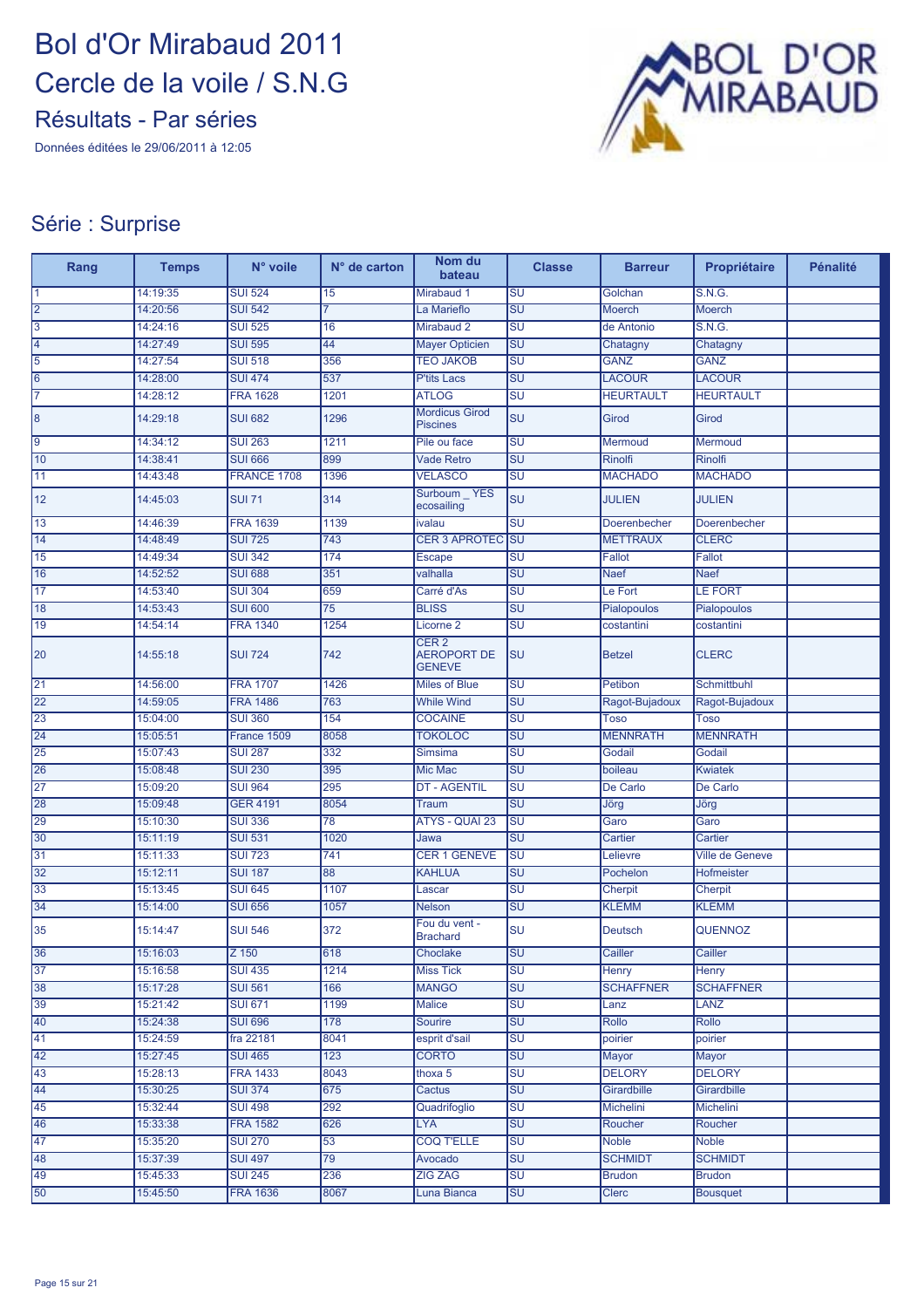Données éditées le 29/06/2011 à 12:05



#### Série : Surprise

| Rang            | <b>Temps</b> | N° voile          | $N°$ de carton | Nom du bateau                        | <b>Classe</b>                     | <b>Barreur</b>  | Propriétaire    | <b>Pénalité</b> |
|-----------------|--------------|-------------------|----------------|--------------------------------------|-----------------------------------|-----------------|-----------------|-----------------|
| $\overline{51}$ | 15:47:30     | <b>SUI 526</b>    | 17             | Mirabaud 3                           | SU                                | Gingrich        | S.N.G.          |                 |
| 52              | 15:48:44     | <b>SUI 505</b>    | 1441           | <b>LOLA</b>                          | $\overline{\mathsf{SU}}$          | Hanhart         | <b>Strölin</b>  |                 |
| 53              | 15:52:17     | <b>SUI 319</b>    | 179            | <b>MOSQUITO</b>                      | <b>SU</b>                         | <b>Baer</b>     | <b>Baer</b>     |                 |
| 54              | 15:54:42     | <b>SUI 267</b>    | 278            | Speedair                             | $\overline{\mathsf{SU}}$          | <b>Sistek</b>   | <b>Sistek</b>   |                 |
| 55              | 15:55:46     | <b>SUI 557</b>    | 58             | <b>CNM Voiles Gautier</b>            | SU                                | Mottaz          | <b>CNM</b>      |                 |
| 56              | 15:55:57     | <b>FRA 1588</b>   | 1105           | <b>Surprise Party III</b>            | $\overline{\mathsf{SU}}$          | <b>RILLIET</b>  | <b>RILLIET</b>  |                 |
| $\overline{57}$ | 15:58:00     | <b>FRA 4037</b>   | 420            | <b>Marquises</b>                     | $\overline{\mathsf{S}\mathsf{U}}$ | Frey            | Frey            |                 |
| 58              | 15:59:07     | <b>SUI 653</b>    | 1329           | Satori                               | $\overline{\mathsf{SU}}$          | Pitteloud       | <b>Bosshart</b> |                 |
| 59              | 15:59:58     | <b>SUI 590</b>    | 858            | L'Octave                             | <b>SU</b>                         | Wetter          | Wetter          |                 |
| 60              | 16:00:10     | <b>SUI 559</b>    | 100            | <b>Pschiiit</b>                      | SU                                | <b>Stulz</b>    | <b>Stulz</b>    |                 |
| 61              | 16:01:19     | <b>FRA 1699</b>   | 1360           | <b>Tchouk Tchouk Nougat</b>          | SU                                | Davy            | Davy            |                 |
| 62              | 16:03:29     | <b>SUI 280</b>    | 251            | Subway                               | $\overline{\mathsf{SU}}$          | <b>Baron</b>    | Club            |                 |
| 63              | 16:04:35     | <b>SUI 233</b>    | 608            | <b>ARACHNOPHOBIA</b>                 | SU                                | Hesener         | <b>Hesener</b>  |                 |
| 64              | 16:05:24     | <b>FRA 1423</b>   | 1019           | <b>ALOHA</b>                         | $\overline{\text{SU}}$            | Gondré          | Gondré          |                 |
| 65              | 16:06:42     | <b>SUI 284</b>    | 955            | Philaneme                            | <b>SU</b>                         | Junod           | Junod           |                 |
| 66              | 16:08:27     | <b>SUI 343</b>    | 396            | <b>Baobab</b>                        | <b>SU</b>                         | <b>Steffen</b>  | <b>Steffen</b>  |                 |
| 67              | 16:09:16     | <b>FRA 1547</b>   | 1443           | <b>SCANDOLA</b>                      | $\overline{\mathsf{S}\mathsf{U}}$ | <b>GNUVA</b>    | <b>GNUVA</b>    |                 |
| 68              | 16:11:49     | <b>Sui 312</b>    | 1172           | Vaea                                 | $\overline{\text{SU}}$            | Fröhlich        | <b>Reubi</b>    |                 |
| 69              | 16:12:42     | <b>SUI 179</b>    | 680            | Choco-Boom                           | SU                                | Roura           | Francey         |                 |
| 70              | 16:14:41     | Suisse Z-154      | 1445           | <b>Blue Beat</b>                     | $\overline{\text{SU}}$            | <b>Brunel</b>   | erdt            |                 |
| 71              | 16:17:11     | <b>SUI 998</b>    | 373            | Zen                                  | <b>SU</b>                         | Zagaria         | Zagaria         |                 |
| 72              | 16:18:05     | <b>FRA 751</b>    | 163            | <b>NAUSIKAA</b>                      | <b>SU</b>                         | <b>Steiner</b>  | <b>Steiner</b>  |                 |
| 73              | 16:18:22     | <b>SUI 436</b>    | 8053           | Peter Pan                            | $\overline{\mathsf{S}\mathsf{U}}$ | <b>Scherer</b>  | Scherer         |                 |
| $\overline{74}$ | 16:19:01     | <b>FRA 1002</b>   | 1079           | Anisée                               | $\overline{\text{SU}}$            | <b>DELAMARE</b> | <b>DELAMARE</b> |                 |
| 75              | 16:22:11     | <b>SUI 113</b>    | 1444           | Palmero                              | SU                                | <b>Bouverat</b> | <b>Bouverat</b> |                 |
|                 |              |                   |                | CUST 1 - Ecole de régate             |                                   |                 |                 |                 |
| 76              | 16:31:56     | <b>SUI 379</b>    | 832            | Lausanne                             | <b>SU</b>                         | Jaccaud         | <b>CUST</b>     |                 |
| $\overline{77}$ | 16:35:04     | <b>SUI 157</b>    | 531            | Nanouk 4                             | SU                                | <b>ROGNER</b>   | <b>DORENBOS</b> |                 |
| 78              | 16:35:48     | <b>SUI 654</b>    | 1017           | La Rivale 3                          | $\overline{\text{SU}}$            | <b>Pictet</b>   | <b>Pictet</b>   |                 |
| 79              | 16:36:27     | <b>FRA 1670</b>   | 1325           | <b>A'RVI PA</b>                      | <b>SU</b>                         | <b>PRUNIER</b>  | <b>PRUNIER</b>  |                 |
| 80              | 16:36:40     | <b>SUI 407</b>    | 526            | Galaxie                              | <b>SU</b>                         | <b>Nagel</b>    | <b>Nagel</b>    |                 |
| 81              | 16:48:11     | <b>SUI 918</b>    | 548            | Dourgi                               | $\overline{\mathsf{S}\mathsf{U}}$ | Poletti         | <b>Zihlmann</b> |                 |
| 82              | 16:53:57     | <b>SUI 372</b>    | 1307           | 37°2                                 | $\overline{\text{SU}}$            | Cialente        | Cialente        |                 |
| 83              | 16:58:14     | <b>SUI 690</b>    | 1411           | <b>EHL</b> spirit                    | $\overline{\mathsf{S}\mathsf{U}}$ | reinhard        | reinhard        |                 |
| 84              | 17:04:20     | <b>SUI 141</b>    | 273            | <b>EXTRADOSE</b>                     | $\overline{\text{SU}}$            | Champendal      | Champendal      |                 |
| 85              | 17:08:10     | <b>SUI 962</b>    | 826            | <b>NavyGo</b>                        | $\overline{\mathsf{S}\mathsf{U}}$ | <b>Brunner</b>  | Racenet         |                 |
| 86              | 17:08:31     | fra 664           | 1006           | atoll                                | $\overline{\text{SU}}$            | boinnard        | boinnard        |                 |
| 87              | 17:12:57     | <b>SUI 482</b>    | 222            | Nemo                                 | $\overline{\mathsf{S}\mathsf{U}}$ | Domenico        | <b>Urben</b>    |                 |
| 88              | 17:15:05     | <b>SUI 213</b>    | 880            | <b>Marwill</b>                       | <b>SU</b>                         | Klausch         | <b>Klausch</b>  |                 |
| 89              | 17:22:32     | <b>SUI 99</b>     | 606            | Paprika                              | $\overline{\mathsf{S}\mathsf{U}}$ | Schaad          | Schaad          |                 |
| 90              | 17:22:59     | Suisse 247        | 8050           | Tasmanie                             | <b>SU</b>                         | Gilleron        | Dormenval       |                 |
| 91              | 17:23:58     | <b>SUI 706</b>    | 539            | Tomtar                               | $\overline{\mathsf{S}\mathsf{U}}$ | Tanari          | Tanari          |                 |
| 92              | 17:43:41     | <b>SUI 632</b>    | 118            | CUST 2 - Ecole de régate<br>Lausanne | <b>SU</b>                         | <b>Rues</b>     | <b>CUST</b>     |                 |
| 93              | 17:48:21     | <b>SUI 702</b>    | 982            | Mamma Mia                            | <b>SU</b>                         | Prokofiev       | <b>Kwiatek</b>  |                 |
| 94              | 17:55:08     | <b>SUI 712</b>    | 1383           | <b>NAPADELIS</b>                     | $\overline{\text{SU}}$            | Rais            | Rais            |                 |
| 95              | 18:00:02     | <b>SUI 468</b>    | 9041           | Idéfix                               | <b>LX-TCFX</b>                    | <b>Troesch</b>  | Troesch         |                 |
| 96              | 18:02:47     | <b>SUI 418</b>    | 1454           | <b>Nitro</b>                         | <b>SU</b>                         | Rochat          | Rochat          |                 |
| 97              | 18:08:21     | sui 155           | 9050           | <b>Petit Baveux</b>                  | LX-TCFX                           | ferrand         | ferrand         |                 |
| 98              | 18:12:09     | <b>SUI 377</b>    | 784            | www.kheops-constructions.ch          | lsu                               | Pistarà         | Giovanetti      |                 |
| 99              | 19:03:40     | <b>SUI 232</b>    | 623            | <b>Achille</b>                       | <b>SU</b>                         | cuerq           | Urben           |                 |
| 100             | 19:03:51     | <b>SUI (Z) 29</b> | 1243           | <b>POMME</b>                         | SU                                | <b>Sulzer</b>   | <b>Sulzer</b>   | 60              |
|                 |              |                   |                |                                      |                                   |                 |                 |                 |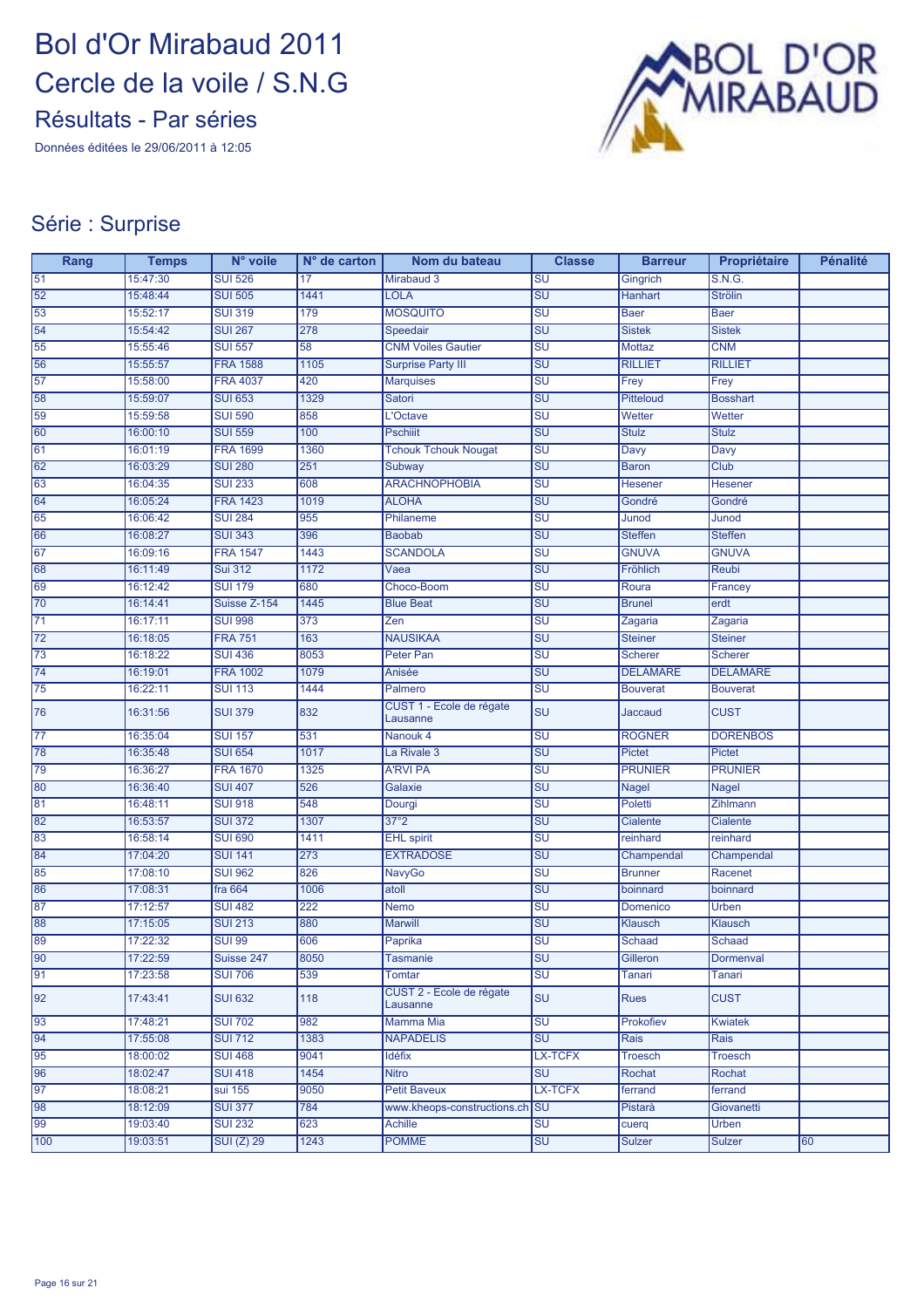Données éditées le 29/06/2011 à 12:05



#### Série : Surprise

| Rang | <b>Temps</b> | $N^{\circ}$ voile | $N°$ de carton | Nom du<br>bateau | <b>Classe</b>  | <b>Barreur</b>  | Propriétaire    | Pénalité |
|------|--------------|-------------------|----------------|------------------|----------------|-----------------|-----------------|----------|
| 101  | 19:24:08     | sui 595           | 9031           | Imamathilia      | <b>LX-TCFX</b> | <b>Imiege</b>   | miege           |          |
| 102  | 20:06:32     | <b>SUI 445</b>    | 9059           | croix du sud     | <b>LX-TCFX</b> | liégeard        | lurben          |          |
| 103  | 20:17:05     | <b>SUI 215</b>    | 810            | <b>TIMINGIE</b>  | lsu            | <b>VAN EVEN</b> | <b>VAN EVEN</b> |          |
| 104  | 20:17:49     | <b>SUI 874</b>    | 1400           | <b>SHINE</b>     | <b>ISU</b>     | Vananty         | Vananty         |          |
| 105  | 20:52:43     | SUI <sub>27</sub> | 8049           | Zestopol II      | lsu            | <b>Barbey</b>   | Barbev          |          |
| 106  | 20:53:56     | <b>SUI 219</b>    | 407            | Citron pressé    | Isu            | <b>IFREI</b>    | <b>FREI</b>     |          |

| Statistiques pour la série Surprise                               |                                   |  |  |  |
|-------------------------------------------------------------------|-----------------------------------|--|--|--|
| Nombre de bateaux partants: 106<br>Nombre de bateaux arrivés: 106 |                                   |  |  |  |
| Nombre d'abandons ou Hors temps: 0                                | Nombre de bateaux disqualifiés: 0 |  |  |  |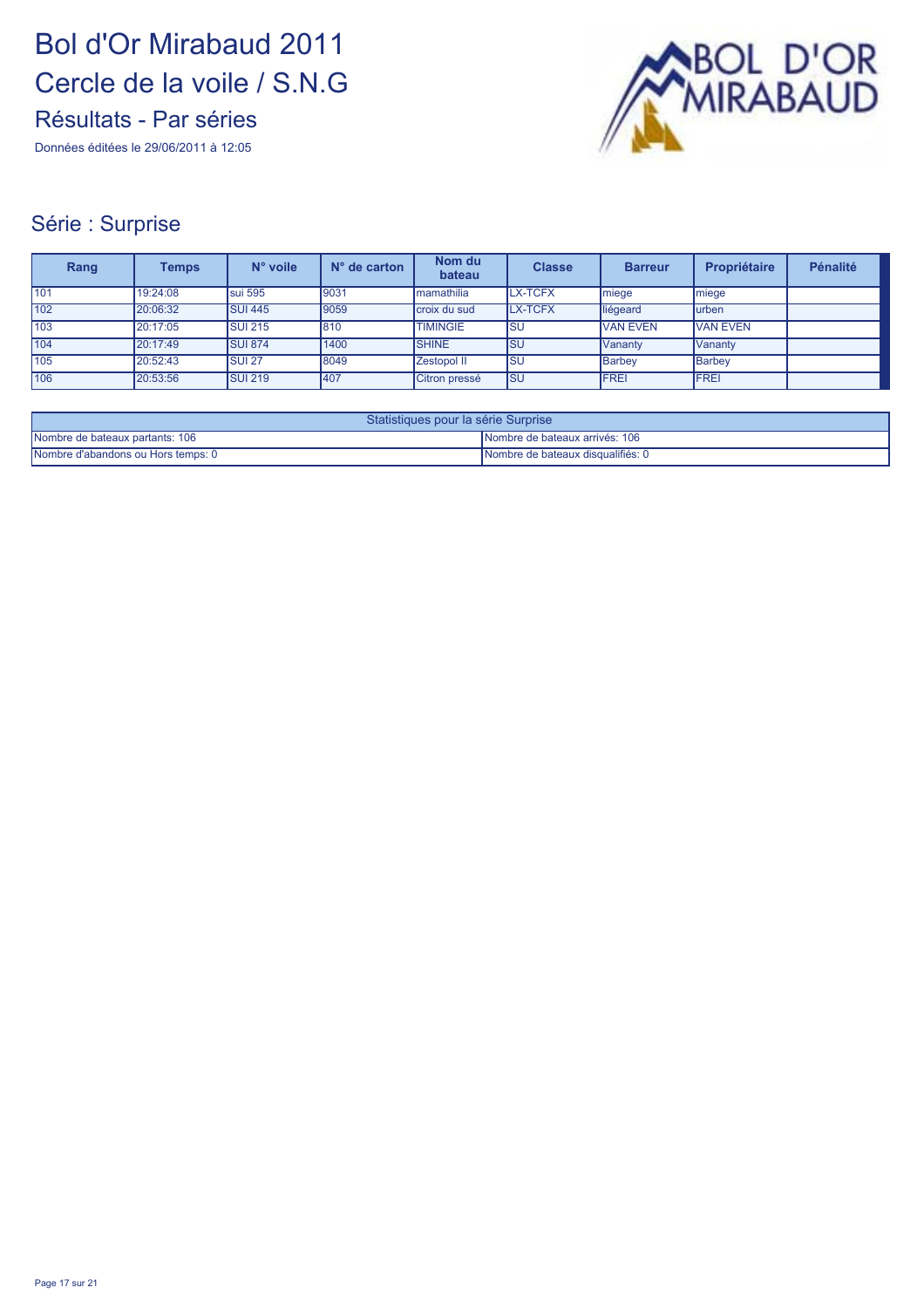Données éditées le 29/06/2011 à 12:05



#### Série : Suspens

| Rang | Temps    | N° voile        | $N^{\circ}$ de carton | Nom du<br>bateau    | <b>Classe</b>  | <b>Barreur</b> | Propriétaire   | <b>Pénalité</b> |
|------|----------|-----------------|-----------------------|---------------------|----------------|----------------|----------------|-----------------|
|      | 14:47:42 | <b>SUI 1497</b> | 677                   | <b>Blue Note</b>    | <b>TCF3</b>    | <b>EGGLI</b>   | <b>IEGGLI</b>  |                 |
| 12   | 15:03:46 | <b>SUI 89</b>   | 513                   | <b>Rock Me Baby</b> | <b>TCF3</b>    | <b>WALKER</b>  | <b>WALKER</b>  |                 |
| I3   | 16:54:34 | <b>SUI 9</b>    | 9035                  | IJoana              | <b>LX-TCFX</b> | DuPasquier     | DuPasquier     |                 |
|      | 17:53:31 | Isui 7          | 1290                  | Aidjolat            | <b>TCF3</b>    | <b>Chapuis</b> | <b>Chapuis</b> |                 |

| Statistiques pour la série Suspens |                                     |  |  |  |
|------------------------------------|-------------------------------------|--|--|--|
| Nombre de bateaux partants: 4      | <b>Nombre de bateaux arrivés: 4</b> |  |  |  |
| Nombre d'abandons ou Hors temps: 0 | INombre de bateaux disqualifiés: 0  |  |  |  |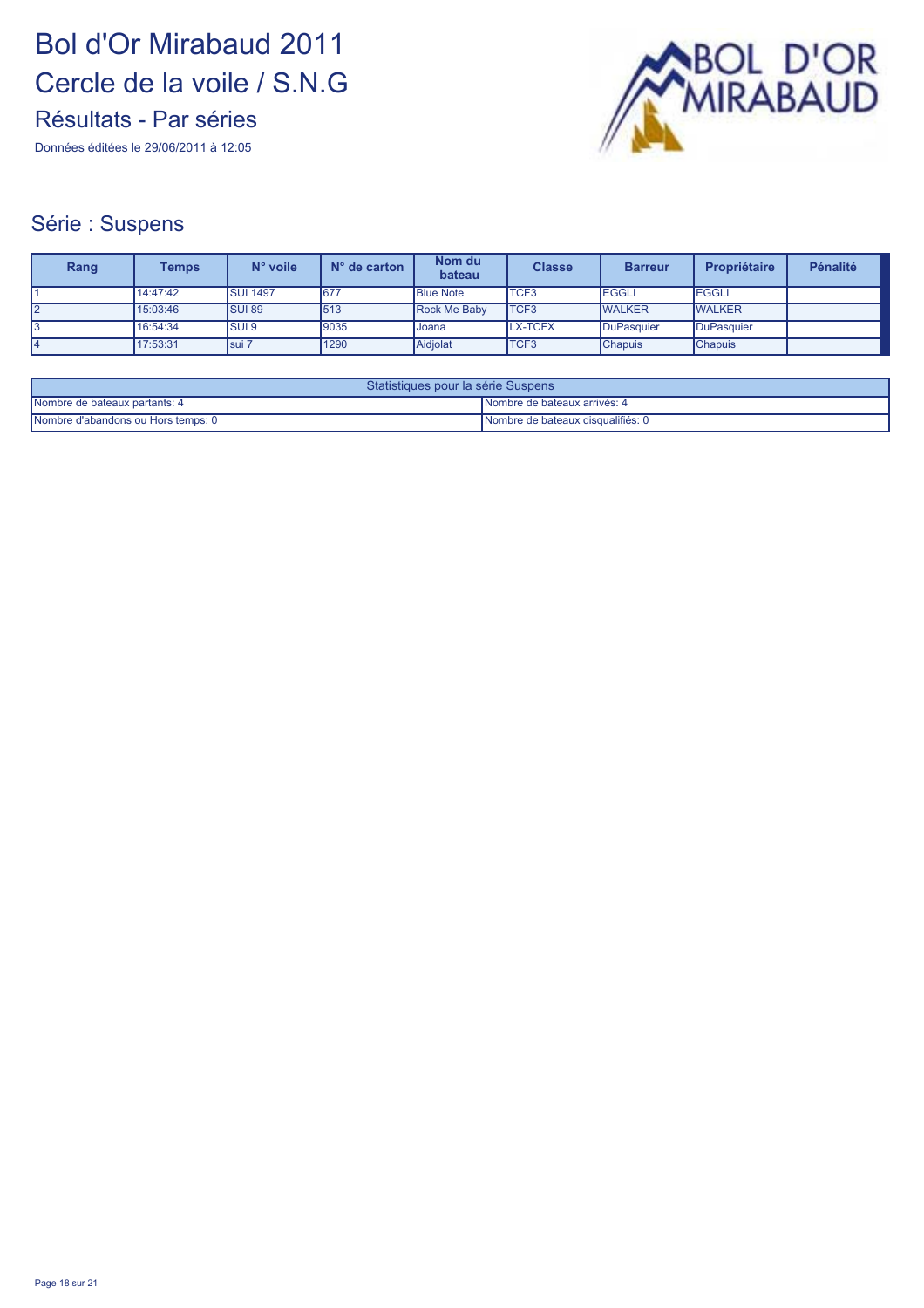Données éditées le 29/06/2011 à 12:05



#### Série : Toucan

| Rang            | <b>Temps</b> | N° voile         | N° de carton | Nom du<br>bateau     | <b>Classe</b>   | <b>Barreur</b>   | Propriétaire                        | Pénalité |
|-----------------|--------------|------------------|--------------|----------------------|-----------------|------------------|-------------------------------------|----------|
| $\overline{1}$  | 13:16:16     | <b>SUI 82</b>    | 545          | <b>Carpediem Bis</b> | <b>TO</b>       | <b>MUNIER</b>    | <b>MUNIER</b>                       |          |
| $\overline{2}$  | 13:17:36     | <b>SUI 54</b>    | 445          | <b>Atalante</b>      | <b>TO</b>       | <b>Naville</b>   | <b>Naville</b>                      |          |
| $\overline{3}$  | 13:22:23     | <b>SUI 80</b>    | 1446         | Enaile               | TO              | <b>RENEVIER</b>  | Grept                               |          |
| $\overline{4}$  | 13:26:20     | <b>SUI 74</b>    | 1235         | Septante-Quatre      | <b>TO</b>       | <b>ROUGET</b>    | <b>ROUGET</b>                       |          |
| 5               | 13:28:41     | SUI <sub>9</sub> | 388          | <b>Baloo</b>         | $\overline{10}$ | de Lastelle      | <b>Martin</b>                       |          |
| $\overline{6}$  | 13:31:22     | <b>SUI 79</b>    | 525          | <b>Gaston III</b>    | <b>TO</b>       | Soreau           | Soreau                              |          |
| 17              | 13:32:03     | <b>SUI 46</b>    | 439          | Passetougrain V      | lto             | Ponsot           | Ponsot                              |          |
| $\overline{8}$  | 13:37:16     | <b>SUI 21</b>    | 412          | <b>Expsaros</b>      | <b>TO</b>       | Gétaz            | Gétaz                               |          |
| $\overline{9}$  | 13:40:00     | <b>SUI 72</b>    | 559          | Zephyros             | <b>TO</b>       | Pournaras        | Pournaras                           |          |
| 10              | 13:42:56     | <b>SUI 47</b>    | 276          | <b>Anubis</b>        | <b>TO</b>       | <b>WILHEM</b>    | <b>WILHEM</b>                       |          |
| 11              | 13:48:37     | SUI6             | 8051         | <b>SPARTACUS</b>     | <b>TO</b>       | Eggenberger      | Eggenberger                         |          |
| $\overline{12}$ | 13:54:52     | <b>SUI 76</b>    | 490          | Aquarius             | $\overline{10}$ | <b>BANNA</b>     | <b>Bordier</b>                      |          |
| 13              | 13:56:07     | <b>SUI 10</b>    | 639          | Melampo              | <b>TO</b>       | banzet           | <b>SCI Pré aux</b><br><b>Moines</b> |          |
| $\overline{14}$ | 13:59:47     | <b>SUI 49</b>    | 102          | Dopamine             | <b>TO</b>       | Wildi            | Robert                              |          |
| 15              | 14:01:57     | <b>SUI 48</b>    | 878          | Run                  | <b>TO</b>       | Monnard          | Monnard                             |          |
| 16              | 14:06:52     | <b>SUI 85</b>    | 1164         | A <sub>4</sub>       | <b>TO</b>       | <b>Meyer</b>     | <b>Meyer</b>                        |          |
| $\overline{17}$ | 14:14:31     | <b>SUI 56</b>    | 565          | L'Y                  | TO              | <b>Bressieux</b> | <b>Bressieux</b>                    |          |
| 18              | 14:16:30     | Suisse 70        | 386          | <b>Bucentaure</b>    | <b>TO</b>       | <b>Thélin</b>    | Thélin                              |          |
| 19              | 14:44:08     | <b>SUI 62</b>    | 568          | Toucange             | <b>TO</b>       | <b>Dufour</b>    | Wicht                               |          |
| 20              | 14:46:50     | <b>SUI 38</b>    | 881          | <b>Toko</b>          | <b>TO</b>       | Poncet           | Poncet                              |          |
| $\overline{21}$ | 14:47:48     | <b>SUI 24</b>    | 1078         | <b>String</b>        | <b>TO</b>       | <b>RIGAUD</b>    | <b>RIGAUD</b>                       |          |
| 22              | 14:48:07     | <b>SUI 65</b>    | 1053         | Cormoran             | <b>TO</b>       | Projahn          | Projahn                             |          |
| 23              | 14:51:54     | <b>SUI 69</b>    | 666          | <b>Exponentiel</b>   | <b>TO</b>       | <b>FRÜH</b>      | <b>PAQUET</b>                       |          |
| $\overline{24}$ | 14:53:16     | <b>SUI 68</b>    | 522          | Le Narquois          | <b>TO</b>       | <b>Strubin</b>   | <b>Strubin</b>                      |          |
| 25              | 14:56:54     | <b>SUI 33</b>    | 33           | La Creole            | <b>TO</b>       | <b>Baillie</b>   | <b>Baillie</b>                      |          |
| 26              | 15:17:44     | <b>SUI 32</b>    | 1276         | <b>ALPHIOS</b>       | <b>TO</b>       | <b>Bort</b>      | <b>Bort</b>                         |          |
| $\overline{27}$ | 15:36:44     | <b>SUI 34</b>    | 104          | <b>SORC'HENN</b>     | <b>TO</b>       | Borgatta         | <b>Borgatta</b>                     | 60       |

| Statistiques pour la série Toucan  |                                   |  |  |  |
|------------------------------------|-----------------------------------|--|--|--|
| Nombre de bateaux partants: 29     | INombre de bateaux arrivés: 27    |  |  |  |
| Nombre d'abandons ou Hors temps: 2 | Nombre de bateaux disqualifiés: 0 |  |  |  |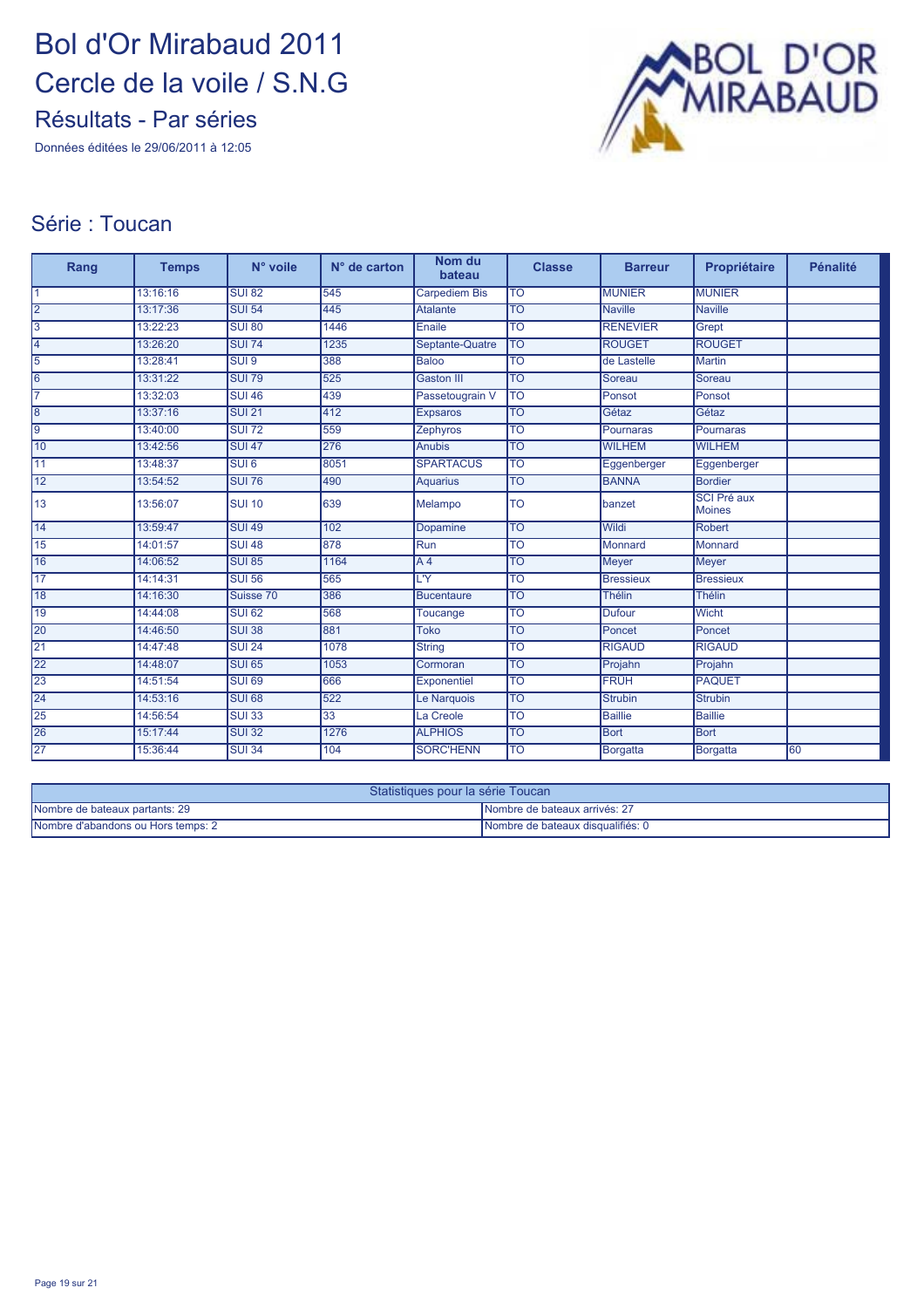Données éditées le 29/06/2011 à 12:05



#### Série : Ventilo M2

| Rang            | <b>Temps</b> | N° voile                  | $N°$ de carton | Nom du<br>bateau              | <b>Classe</b>  | <b>Barreur</b>    | Propriétaire         | Pénalité |
|-----------------|--------------|---------------------------|----------------|-------------------------------|----------------|-------------------|----------------------|----------|
|                 | 07:46:24     | <b>SUI 17</b>             | 934            | Tilt                          | M <sub>2</sub> | Schneiter         | Schneiter            |          |
| 2               | 07:47:03     | <b>ISUI 7</b>             | 927            | <b>Team Parmigiani</b>        | IM2            | Péclard           | Geiser & Stamm       |          |
| 3               | 07:50:17     | $\overline{\text{SUI 2}}$ | 994            | YuUPay                        | M <sub>2</sub> | Quinodoz          | Quinodoz             |          |
| 14              | 07:52:34     | <b>SUI 33</b>             | 81             | <b>GSMN</b> genolier          | M <sub>2</sub> | <b>Bachelin</b>   | <b>GSMN</b>          |          |
| 5               | 07:57:49     | <b>SUI 27</b>             | 923            | <b>Banque Piguet</b>          | M2             | Schenker          | Schenker             |          |
| 6               | 07:59:45     | <b>SUI 666</b>            | 913            | <b>SAFRAM</b>                 | M2             | Besson            | Gautier-Meyer-Bottge |          |
|                 | 08:03:51     | <b>Sui 24</b>             | 1266           | <b>PATRIMONIUM</b>            | M <sub>2</sub> | Bontemps          | <b>PATRIMONIUM</b>   |          |
| 8               | 08:31:54     | <b>SUI1</b>               | 911            | www.harsch.ch                 | M <sub>2</sub> | <b>Stitelmann</b> | <b>Stitelmann</b>    |          |
| 19              | 08:55:29     | <b>SUI 777</b>            | 1413           | Sonnenkönig of<br>Switzerland | M <sub>2</sub> | Schmid            | Schmid               |          |
| $\overline{10}$ | 09:03:16     | <b>SUI 20</b>             | 796            | <b>Teamwork</b>               | M2             | <b>Thorens</b>    | Thorens              |          |
| $\overline{11}$ | 09:19:33     | <b>SUI 26</b>             | 323            | <b>Victorinox</b>             | M <sub>2</sub> | <b>Monnier</b>    | Monnier              |          |
| 12              | 09:58:16     | <b>SUI4</b>               | 914            | <b>Flam Gestion</b>           | M2             | Mustad            | <b>Mustad</b>        |          |
| 13              | 09:59:30     | <b>SUI 100</b>            | 935            | Libra                         | M <sub>2</sub> | <b>Didisheim</b>  | <b>Bureau</b>        |          |
| 14              | 10:09:01     | <b>SUI 22</b>             | 10             | <b>Black Pearl</b>            | M <sub>2</sub> | Richner           | Richner              |          |

| Statistiques pour la série Ventilo M2                           |                                   |  |  |  |
|-----------------------------------------------------------------|-----------------------------------|--|--|--|
| Nombre de bateaux partants: 18<br>Nombre de bateaux arrivés: 14 |                                   |  |  |  |
| Nombre d'abandons ou Hors temps: 4                              | Nombre de bateaux disqualifiés: 0 |  |  |  |